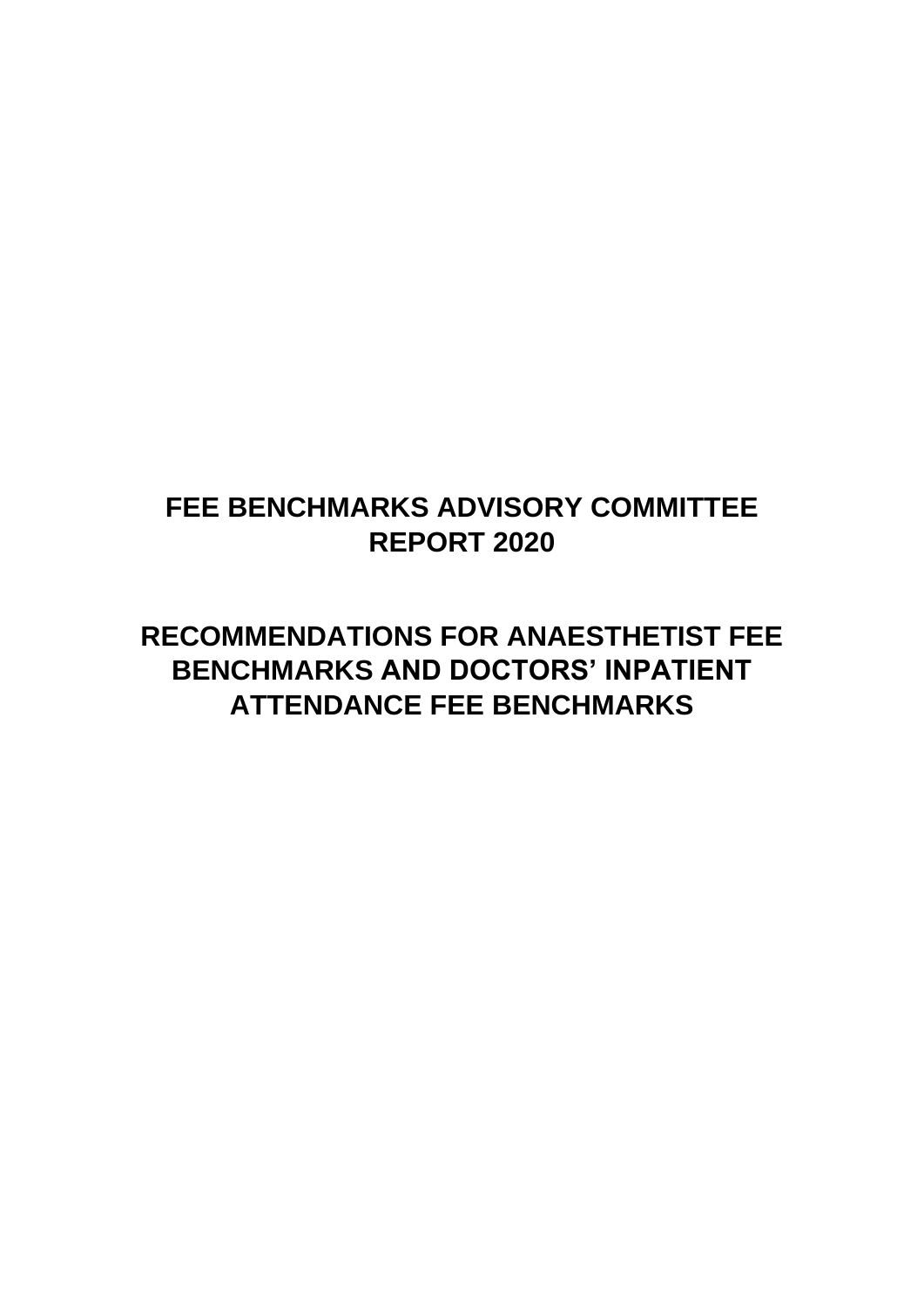#### **Recommendations for Anaesthetist Fee Benchmarks and Doctors' Inpatient Attendance Fee Benchmarks**

This report lays out the Fee Benchmarks Advisory Committee's<sup>1</sup> (referred to as Committee in this report) recommendations on reasonable fee benchmarks for (a) anaesthetist fees for common surgical procedures and (b) doctors' inpatient attendance fees for hospital admissions, in the private sector. It details the approach adopted to determine these benchmarks, the key feedback received from various stakeholders who were consulted, and the recommendations of the Committee.

#### **Background**

2 The first set of fee benchmarks on surgeon fees for common surgical procedures that was published in November 2018 provided a reference for different stakeholders to make more informed decisions. **In this second set of fee benchmarks, the Committee recommends complementary fee benchmarks for anaesthetist fees and doctors' inpatient attendance fees**.

3 The development of anaesthetist fee benchmarks was also in response to doctors' feedback provided during the 2018 fee benchmarks consultations. Many surgeons suggested that the Committee look into providing guidance for anaesthetist fees, given that anaesthesia support is an integral component of surgery. As it has been common practice to set anaesthesia fees as a proportion of surgeon fees, the College of Anaesthesiologists, Singapore (CAS) also suggested a fundamental review of such a fee structure to better reflect the effort required for managing anaesthetic risks in surgery.

4 The Committee has worked with the CAS and several public sector anaesthetist consultants to develop fee benchmarks that were independent of surgeon fees, taking into account the anaesthesia risks associated with the surgery and any added complexity arising from the patient's condition. The recommendation for the anaesthetist fee benchmarks is a culmination of many months of discussions and iterations with CAS and the selected anaesthetist consultants.

5 The Committee assessed that it would also be useful to provide fee benchmarks for doctors' inpatient attendance fees, which is generally charged by doctors for medical consultations and reviews provided during inpatient admissions.

<sup>&</sup>lt;sup>1</sup> The composition of the Committee is in Annex A.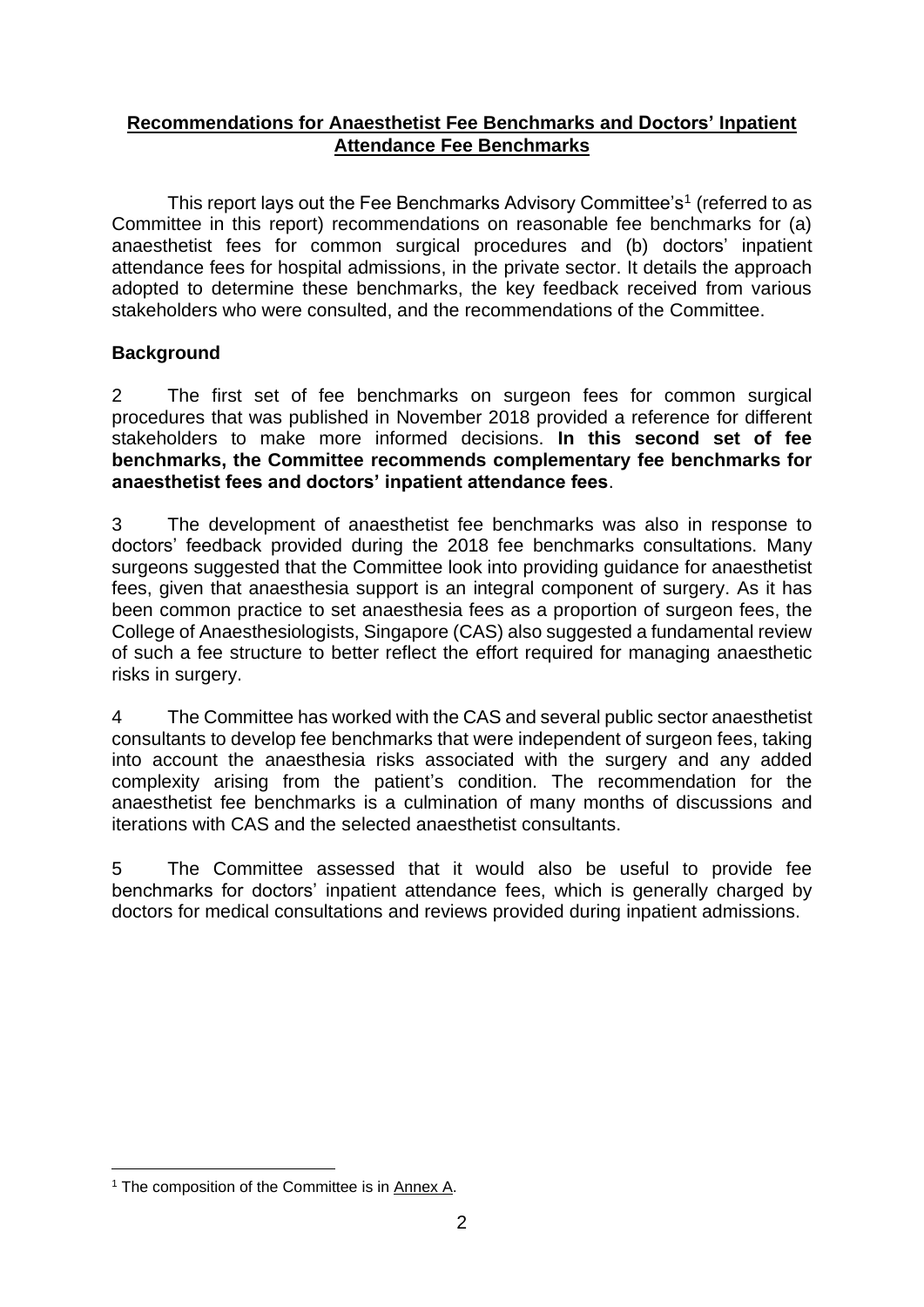#### **Anaesthetist fee benchmarks**

*Approach & methodology*

6 Scope. The **anaesthetist fee benchmarks were developed for procedures that have a corresponding surgeon fee benchmark** to provide complete information on doctors' fees for surgeries commonly performed in the private sector. Nonetheless, the approach used could be considered for the development of anaesthetist fee benchmarks for more procedures in the future.

7 Anaesthetic risk index*.* The Committee considered several methods which it could base the anaesthetist fees on, including using a time-based system and Relative Value Guide (which is adopted for the Medicare Benefits Schedule used by the Australian government and Medical Association). However, using such systems could make financial counselling to patients, which is commonly undertaken by the surgeons on behalf of the anaesthetists, challenging. The Committee thus assessed these systems to be impractical for the local context and instead advised setting an anaesthetist fee range for each procedure based on the Table of Surgical Procedure  $(TOSP)^2$ , a system that is familiar to healthcare providers, and also used for the surgeon fee benchmarks.

8 As the TOSP is organised by surgical complexity alone and does not consider anaesthetic complexities, the Committee sought assistance from CAS to **determine the anaesthetic risk, effort, complexity and time taken for routine cases for each surgical procedure, using an index**. For example, if a procedure causes more bleeding, takes more time, needs special anaesthesia techniques, or requires the patient to be positioned in a way that increases the anaesthetic risk, it would be ranked higher on the index.

9 Using 2018 transacted anaesthetist fees as reference, the Committee determined a "base fee" for each index, which would form the lower bound of the fee range that would reflect the baseline anaesthetic risk and effort for each surgical procedure.

10 Patient variabilities affecting anaesthesia*.* Besides anaesthetic risks that are inherent for each procedure, anaesthetic support can also be complicated by a patient's physiological and medical condition. For example, comparing two different profiles of patients undergoing the same surgery, a person with pre-existing medical conditions or has airway problems would face higher anaesthetic risks compared to a person who is generally healthy. The fee benchmarks thus had to consider such patient-specific factors. Hence, **there is a fee range for each procedure, where the lower bound is generally associated with healthy patients / patients with lower anaesthetic risks, while the upper bound is generally for patients with multiple or poorly controlled medical conditions / patients with higher anaesthetic risks**.

<sup>&</sup>lt;sup>2</sup> The TOSP provides a unique identifier and description for all surgical procedures which may be claimed from MediShield Life and MediSave. The Table classification number (from 1A to 7C) indicates how complex the surgery is, with a higher classification number generally indicating higher complexity. Both MediShield Life claim limits and MediSave withdrawal limits are pegged to this classification number.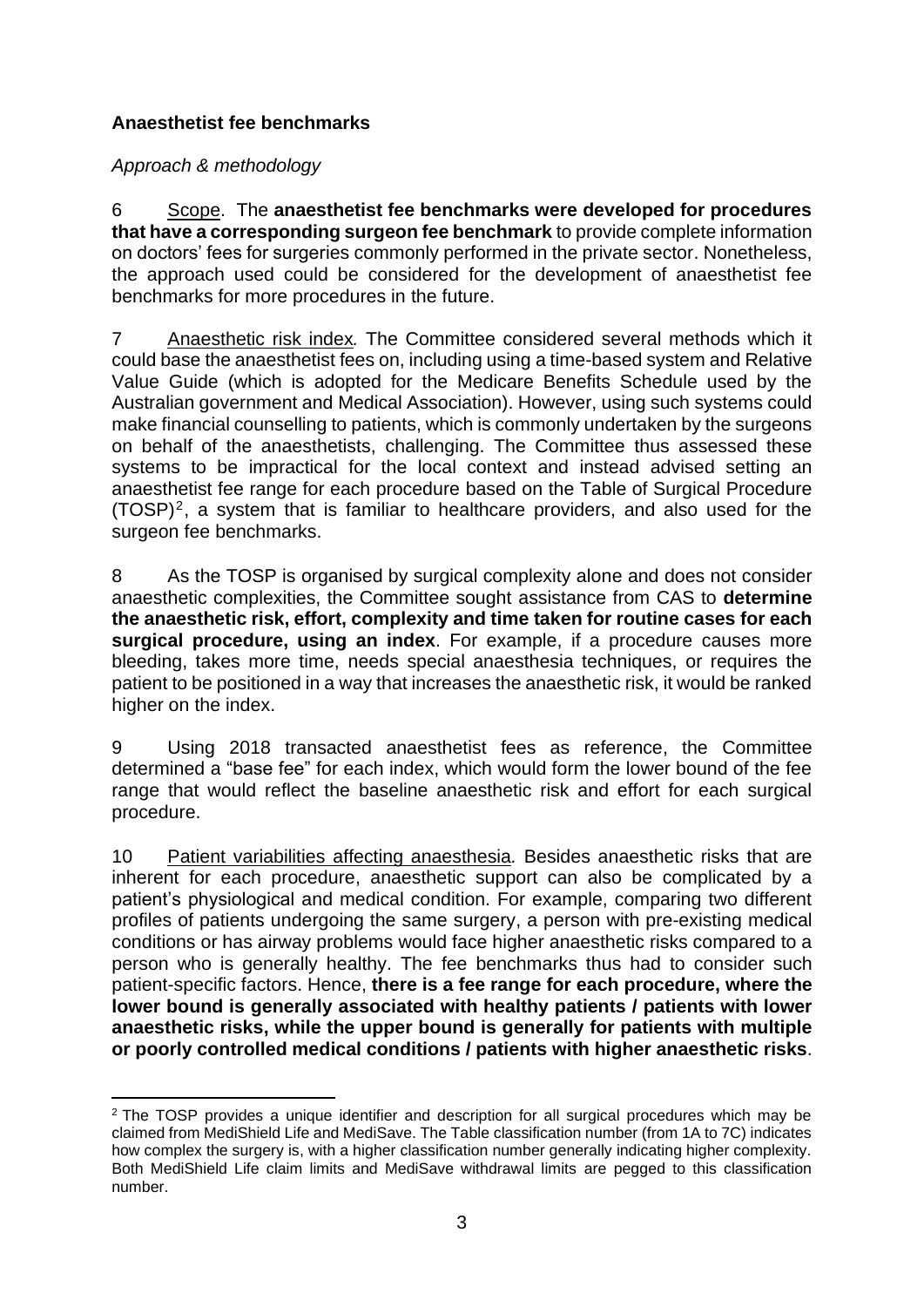11 As not all procedures see the same range of patients, different procedures have different fee ranges. A procedure that typically sees patients that range from the young to old, including the fit to the chronically ill, would have a wider fee range. Conversely, a procedure of similar anaesthetic risk but typically sees only fit and healthy patients (e.g. procedures common for sports injury) would have a narrower fee range. Besides the anaesthetic risk index, CAS also advised on the patient variability for each procedure.

12 Both the anaesthetic risk index and patient variability proposed by CAS were independently reviewed by selected anaesthetist consultants.

13 System impact and other considerations*.* The Committee also carefully considered the potential cost impact to the system. Given that the new benchmarks are not just a guideline for fees, but also a change in the way of charging for anaesthesia care, some fluctuations compared to historical fees would be expected and it would differ by procedure. **The Committee was mindful for the need to set fair and reasonable fees that were commensurate with the anaesthetist's risk and effort**. In determining the fee benchmarks, the Committee was also mindful to ensure that majority of the anaesthetists would not be significantly affected. In addition, it took into account potential inflation as the benchmarks would only be reviewed in a few years' time.

#### **Doctors' inpatient attendance fee benchmarks**

#### *Approach & Methodology*

14 Scope. Inpatient attendance fees refer to the doctors' professional consultation fees for a patient who is already hospitalised. The fees cover attendances by doctors in the General Ward, High Dependency Unit (HDU) and Intensive Care Unit (ICU). *Fee benchmarks for attendance fees for ICU cases in this report apply only to ICU cases requiring lower intensity of management and monitoring*. The Committee had considered fees for the full spectrum of ICU care. However, the model of care for medium to high intensity ICU cases differs in private hospitals – some could be cared for by multiple doctors of various specialties, each focusing on its area of expertise, while others could be cared for primarily by a doctor specifically trained in ICU care. The effort and time required of each doctor in the different models could vary significantly. Hence, it was challenging to set a meaningful fee range that could encompass the range of effort or work done. The Committee thus recommended fee ranges only for the lower intensity ICU cases, to serve as a baseline reference for stakeholders. The Committee will continue to study and work on the development of fee benchmarks for medium to high intensity ICU cases.

15 References. In considering an appropriate fee structure, the Committee took reference from the Singapore Medical Association (SMA) 2006 Guideline on Fees (GOF), inflation rates, samples of doctors' financial counselling forms, available 2019 data of hospital cases, as well as feedback from doctors during consultation sessions.

16 Fee range. Like the surgeon and anaesthetist fee benchmarks, doctors' inpatient attendance fee benchmarks are also a range, to cater for varying complexity, duration and frequency of consultations within a day. For example, higher fees could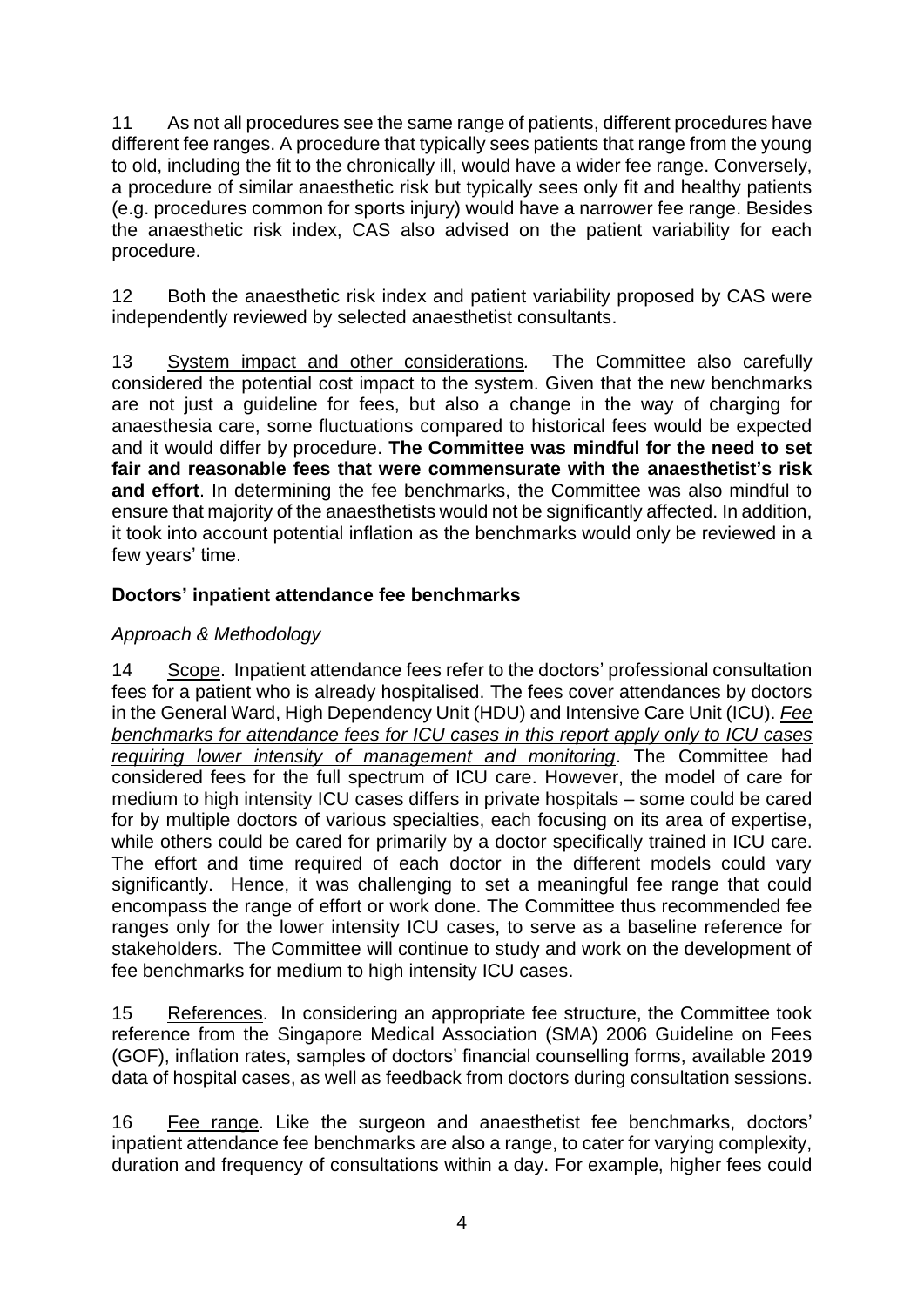be justified for complex cases which may require longer consultations and / or more frequent reviews within a day.

#### **Stakeholder engagement and consultation**

17 As part of the development process of the benchmarks, the Committee consulted various stakeholders on a preliminary set of fee benchmarks in order to ensure different perspectives were heard before refining and finalising its recommendations. Key stakeholders<sup>3</sup> consulted included:

- a. Doctors Anaesthetists, surgeons and physicians primarily from the private sector;
- b. Council members of the professional bodies (Academy of Medicine Singapore, Singapore Medical Association and the College of Family Physicians Singapore) representing the wider medical community; and
- c. Health insurers as well as Third-Party Administrators (TPAs).
- 18 The key points of the feedback received are summarised as follows:
	- a. Anaesthetist fee benchmarks. Overall, stakeholders were generally supportive of having anaesthetist fee benchmarks that were independent of surgeon fees. Anaesthetists asked for a base fee that was more commensurate with the risk, time and effort undertaken by them. Anaesthetists also highlighted that anaesthetic risks for Caesarean Sections were generally higher than many other common procedures but were not reflected in the current fees. The base fee and fees for Caesarean Sections have been adjusted in response to the anaesthetist community's feedback.
	- b. Doctors' inpatient attendance fee benchmarks. Overall, feedback for the initial set of doctors' inpatient attendance fee benchmarks was mixed. Some doctors agreed that the proposed benchmarks were fair and reflective of current charges for majority of cases; others felt the lower bound was too low, especially for specialties where patients tend to require longer consultations (e.g. psychiatric, neonates, transplant cases). Doctors also asked for clear guidance on additional charges for call-backs afteroffice hours. The fee benchmarks and its accompanying notes have been refined to address these concerns.

In addition, several doctors raised concerns that having fee benchmarks for only the lower intensity ICU cases could be incomplete. Payers or patients could mistake that as the cap for ICU cases requiring medium to high intensity of management and monitoring. They therefore suggested to make the guidelines clearer. Insurers also highlighted challenges in differentiating the severity of cases based on claims data. The Committee has made clearer that the doctors' inpatient attendance fee benchmarks for

<sup>&</sup>lt;sup>3</sup> About 200 specialists from the College of Anaesthesiologists, Singapore, representatives from the professional bodies, public and private sector medical professionals, as well as insurers were consulted over ten sessions held in November and December 2020.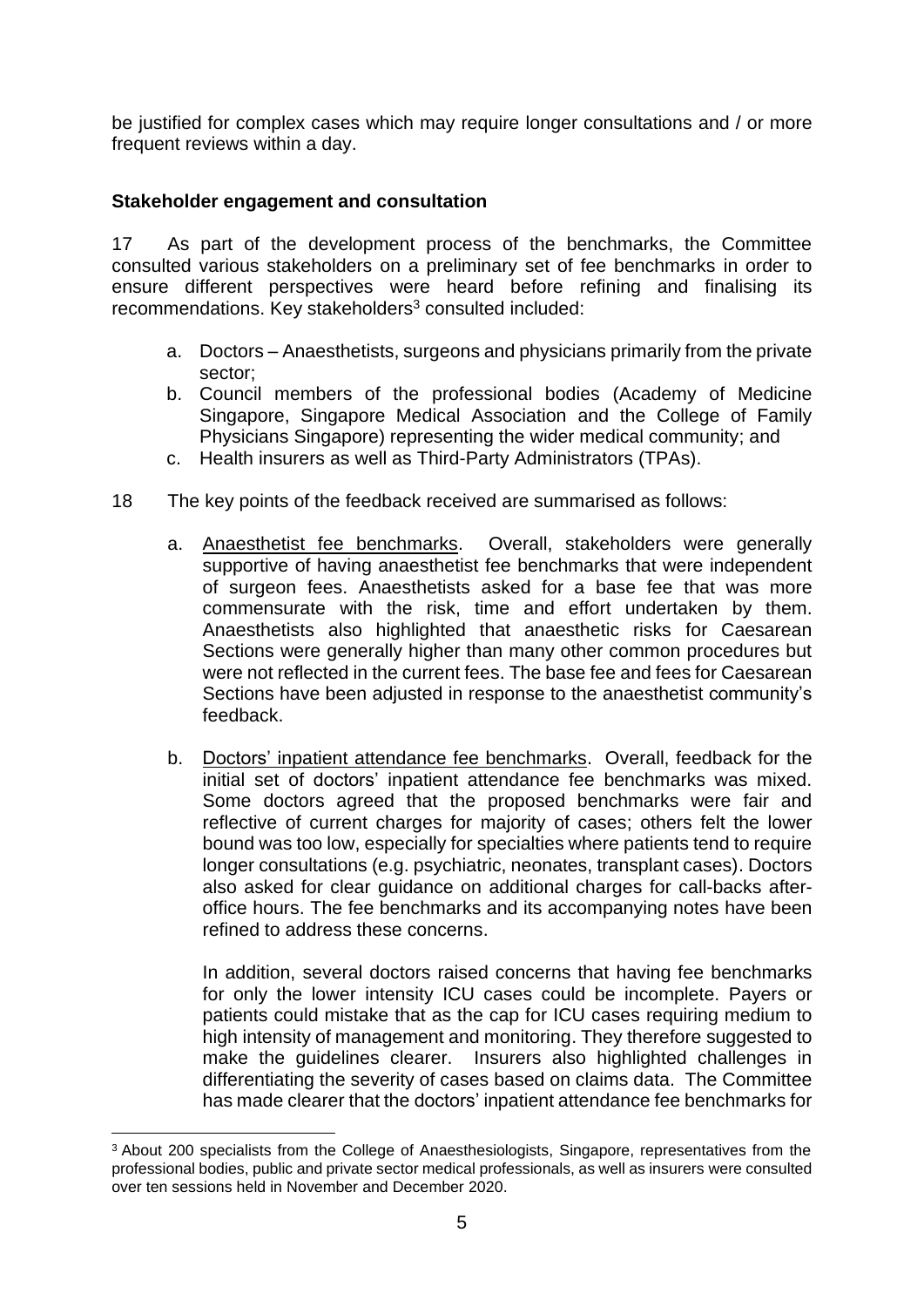ICU cases are only for *lower intensity ICU cases*. This would serve as a baseline reference for stakeholders, while the Committee continues to study and develop benchmarks for medium to high intensity ICU cases.

c. Insurers' use of fee benchmarks. Doctors raised concern that insurers and TPAs might set their panel rates at the lower end or even below the fee benchmarks, given their experience with insurers' and TPAs' use of surgeon fee benchmarks. They called on insurers to respect the full range of the fee benchmarks in determining their panel fees.

#### **Key recommendations**

19 The Committee's recommended fee benchmarks for anaesthetist fees and doctors' inpatient attendance fees can be found in Annexes B and C respectively. General principles and notes accompany each set of benchmarks to guide users on how to interpret and use the fee ranges. Similar to the surgeon fee benchmarks, to ensure that the benchmarks are effective and helpful to all stakeholders, the Committee would like to recommend that stakeholders use the fee benchmarks in the following manner:

20 Doctors. Doctors should use the fee benchmarks to determine their charges and make reference to it when providing financial counselling to patients. If doctors charge above the benchmarks, they should inform and justify the higher fees to the patient and the insurer (where applicable) in advance, except when circumstances do not permit him to do so. At the end of the day, doctors should satisfy themselves that the fee charged in each case is fair, reasonable and appropriate for the services provided, with due consideration given to the unique circumstance of each case.

21 Patients. Patients are encouraged to use the benchmarks and published bill size information found on MOH's website as references to discuss care and treatment options with their doctors. They can also consider approaching their referring doctors or family doctors for advice. Patients should also bear in mind that fees could be affected by different factors including complexity of patient's condition and fees alone are not a direct measure of quality – higher fees do not necessarily mean quality care and vice versa.

22 Payers. Insurers and TPAs should use the benchmarks fairly and appropriately, and should refer to the benchmarks in determining reasonable charges during claims assessment. If there is a need to depart from the fee benchmarks, an explanation should be given and the justifications for doing so.

23 Government. MOH should ensure that benchmarks are kept updated, relevant, and the information readily accessible and understood by the public. Efforts to provide guidance on appropriate charging in other aspects of healthcare costs, e.g. hospital charges, and facility fee, should be considered. When the fee benchmarks become more comprehensive and established in the future, the government could consider requiring doctors to make reference to the fee benchmarks when advising patients on fees, for price transparency. All of these would go far in supporting stakeholders' use of the fee benchmarks, and in empowering patients to make informed decisions through meaningful conversations with providers on their care options. In addition, the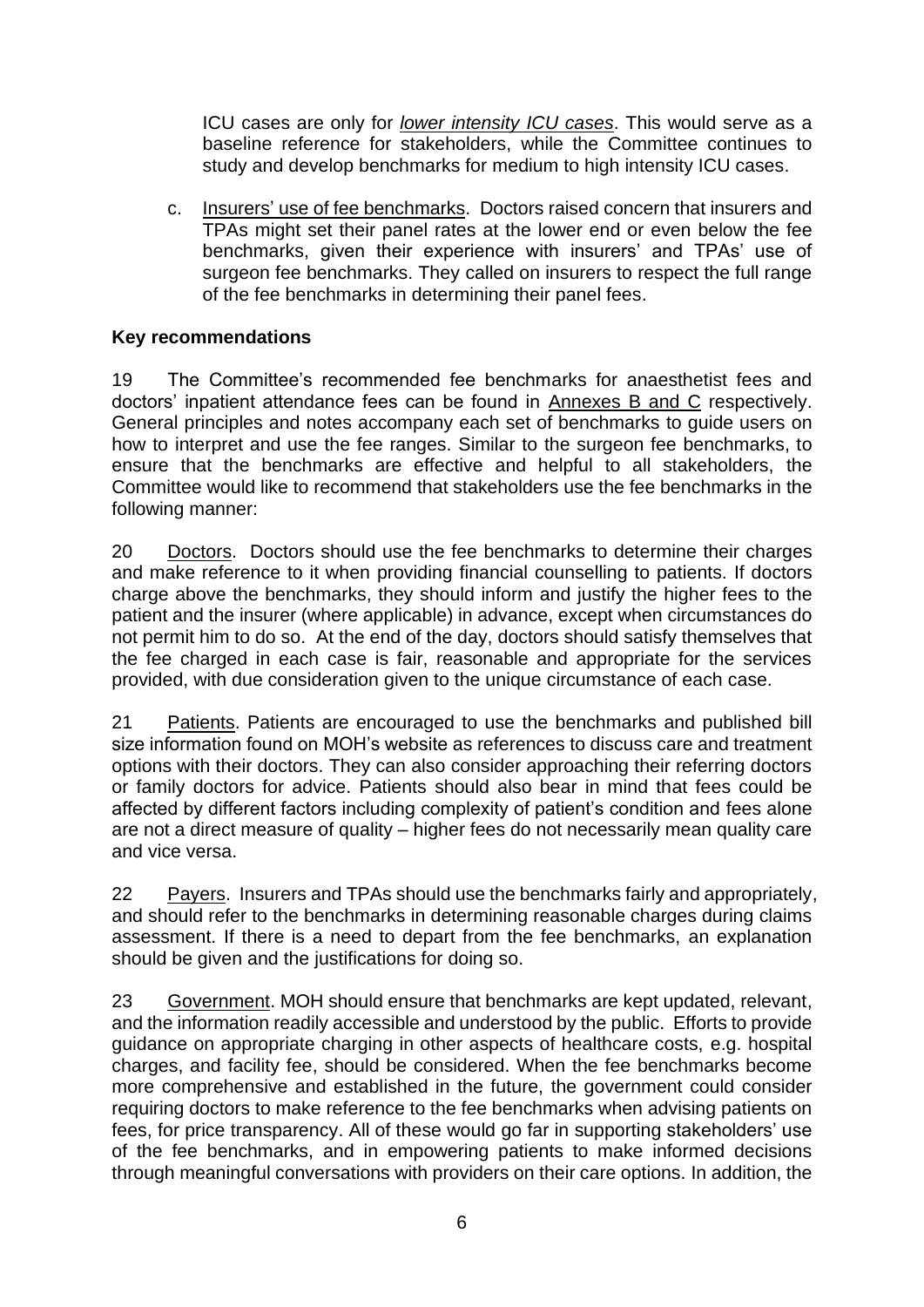Committee recommends that MOH continues to review feedback provided during the consultation sessions by specialists on the description and categorisation of the procedures in the TOSP.

#### **Acknowledgements**

24 The Committee would like to specially thank the College of Anaesthesiologists, Singapore, Chapter of Intensivists and all the individual public sector doctors who have, in their personal capacity, taken the time to advise the Committee on the technical aspects in their respective specialties. The Committee would also like to thank the following organisations who have participated in the consultation session for their feedback and suggestions:

#### **Professional Bodies**

- 1. Academy of Medicine Singapore (AMS)
- 2. College of Anaesthesiologists, Singapore (CAS)
- 3. College of Family Physicians Singapore (CFPS)
- 4. Singapore Medical Association (SMA)
- 5. Singapore Medical Council (SMC)

#### **Insurers and TPAs**

- 6. Life Insurance Association (LIA)
- 7. All Integrated Shield Plan insurers, including AIA, Aviva, AXA, Great Eastern Life, NTUC Income, Prudential, Raffles Health Insurance
- 8. TPAs, including Alliance Healthcare Group, Fullerton Health, Adept Health, MHC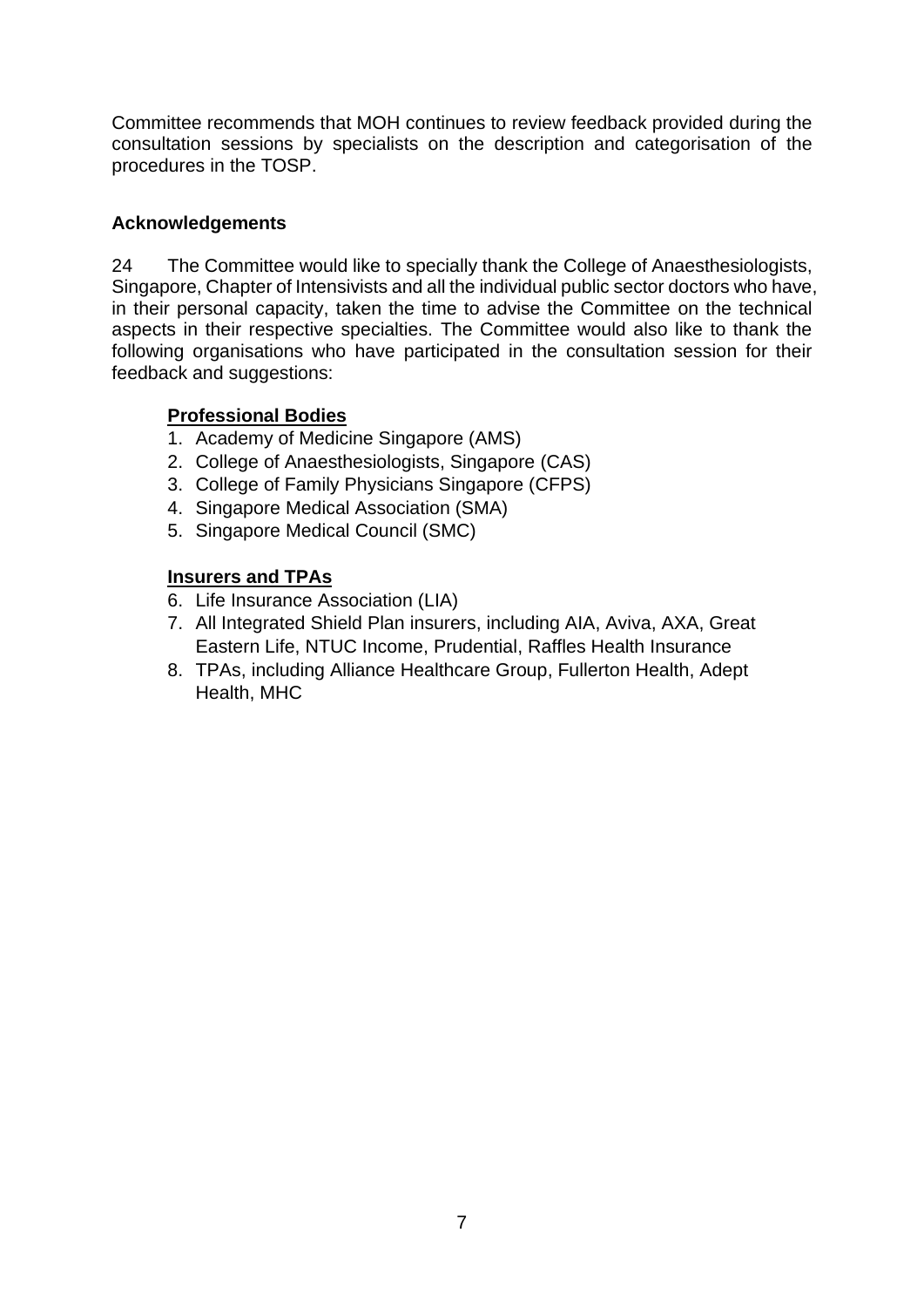### **ANNEX A**

# **Composition of the Fee Benchmarks Advisory Committee**

| <b>Name</b>                                                    | <b>Designation</b>                                                                                                                        |
|----------------------------------------------------------------|-------------------------------------------------------------------------------------------------------------------------------------------|
| Dr Lim Yean Teng<br>[Chairman]                                 | Senior Consultant & Cardiologist in private practice                                                                                      |
| Prof Ang Chong Lye                                             | Senior Advisor, SingHealth; Clinical Professor & Senior<br>Consultant Ophthalmologist,<br><b>Singapore National Eye Centre</b>            |
| Mr Benedict Cheong                                             | Chief Executive Officer, Temasek Foundation International                                                                                 |
| Dr Ho Kok Sun                                                  | Council Member, Academy of Medicine Singapore; General<br>Surgeon in private practice                                                     |
| Dr James Lam Kian<br>Ming                                      | Chief Executive Officer, Mount Alvernia Hospital                                                                                          |
| Mr Karthikeyan<br>Krishnamurthy<br>[member from 2018-<br>2019] | Vice President, National Trades Union Congress (NTUC)                                                                                     |
| Dr Lim Hui Ling                                                | Honorary Assistant Secretary, College of Family Physicians<br>Singapore; Family Physician                                                 |
| Ms Ngiam Siew Ying                                             | Deputy Secretary (Policy), Ministry of Health                                                                                             |
| Dr Phua Kai Hong                                               | Adjunct Senior Research Fellow, Institute of Policy Studies,<br>Lee Kuan Yew School of Public Policy, National University of<br>Singapore |
| Mr Richard Wyber<br>[member in 2018]                           | Chief Partnership Distribution Officer, AIA Singapore                                                                                     |
| Dr Alan Ong<br>[member from 2019-<br>2020]                     | Convenor, Health Insurance Subcommittee, Life Insurance<br>Association; Medical Director, AIA Singapore                                   |
| Dr Tan Boon Yeow                                               | Chief Executive Officer, St Luke's Hospital                                                                                               |
| Dr Toh Choon Lai                                               | Council Member, Singapore Medical Association;<br>Orthopaedic Surgeon in private practice                                                 |
| Mr Zainul Abidin<br>Rasheed                                    | Former Senior Minister of State (Foreign Affairs)                                                                                         |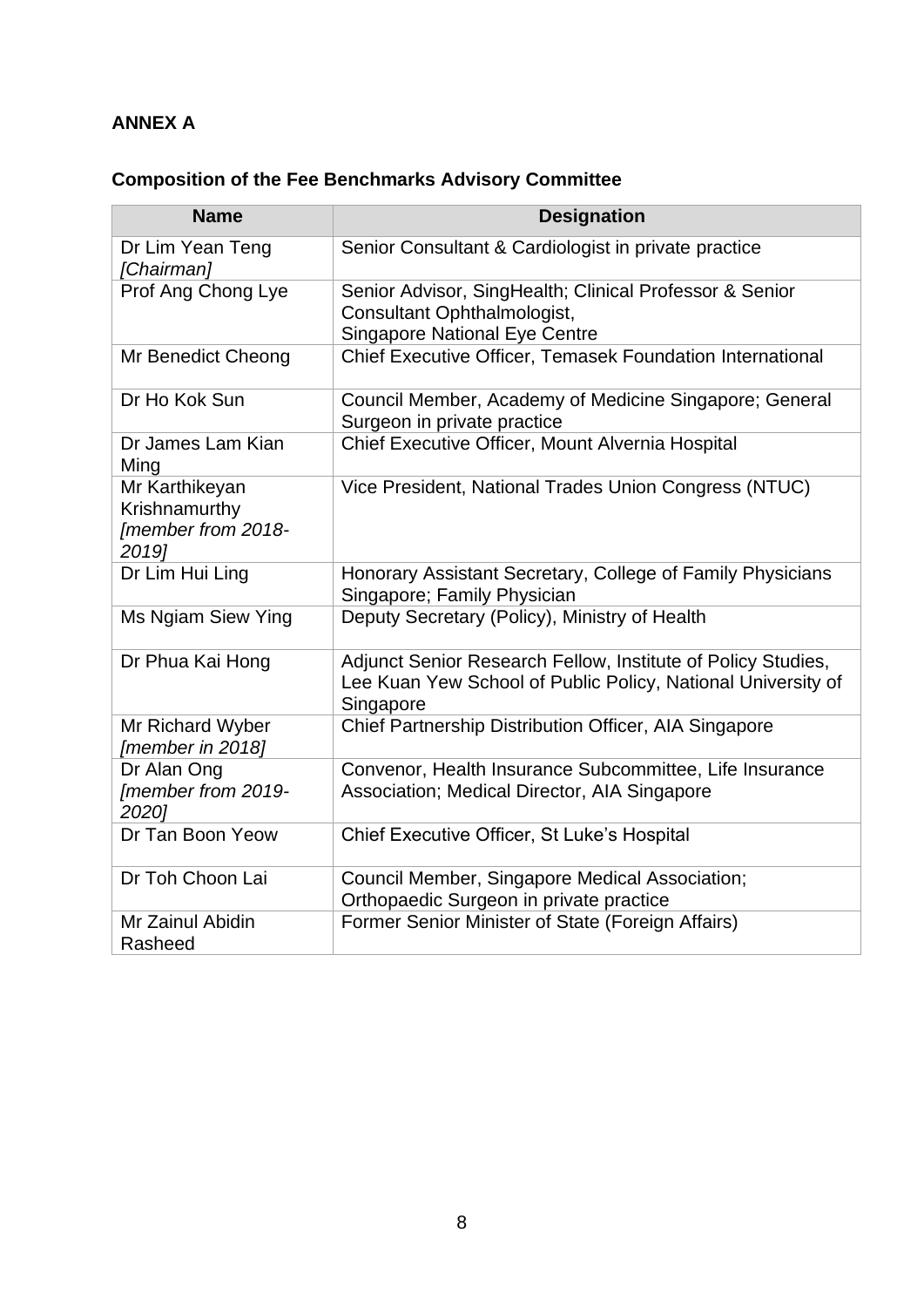#### **ANNEX B**

#### **Doctors' Fee Benchmarks for Surgeries**

The recommended benchmarks for surgeon fee and anaesthetist fee for surgeries are based on the Table of Surgical Procedures (TOSP) and should be read in conjunction with the following points:

- 1. Reference but not fee cap The benchmarks serve as a reference of reasonable fee ranges in the private sector, and are not a cap that has to be strictly adhered to. Charges that are higher than the benchmarks may not be unreasonable, particularly where a case is unusual in its context or complexity and require significantly more time or effort. Doctors can charge outside of the fee benchmarks, with valid justification. However, they should inform the patient and the insurer (where applicable) before the procedure is carried out, except when circumstances do not permit him / her to do so.
- 2. Typical cases The benchmarks are meant to cover routine and typical cases. Each benchmark is a range of fees, to cater for some variation in patients' conditions, but they exclude patients whose conditions are of high complexity or who may be very ill.
- 3. Emergency and after-office hours services Doctors are advised to explain to patients in advance, where possible, if their fees for cases requiring emergency and after-office hours would exceed the benchmarks.
	- a. **Where a procedure is typically performed as an emergency** (e.g. appendicectomy), the fee range would apply for most office hours and afteroffice hours cases performed before midnight.
	- b. **Where a procedure is commonly performed under elective circumstances (i.e. not an emergency)** (e.g. cholecystectomy), urgent cases performed after office hours may be above the fee benchmark range. Doctors may reasonably factor in the time of the procedure in such cases.
- 4. When more than one surgical procedure is carried out The recommended benchmarks are for cases in which only a single procedure is performed on the patient on any one occasion. However, in some cases, it could be in patients' interest to perform more than one procedure in the same sitting. In general, if the combination of procedures results in savings in time and effort, e.g. surgery performed through the same incision, the fees should not be the sum of individual fees should the procedures be carried out on separate occasions. Nonetheless, where doctors assess that a "1+1" computation is fair, e.g. if performing the combination of procedures together in a sitting involves higher complexity, effort, risk and time than if done separately, they can do so with proper justification.
- 5. Goods and Services Tax (GST) The benchmarks exclude GST.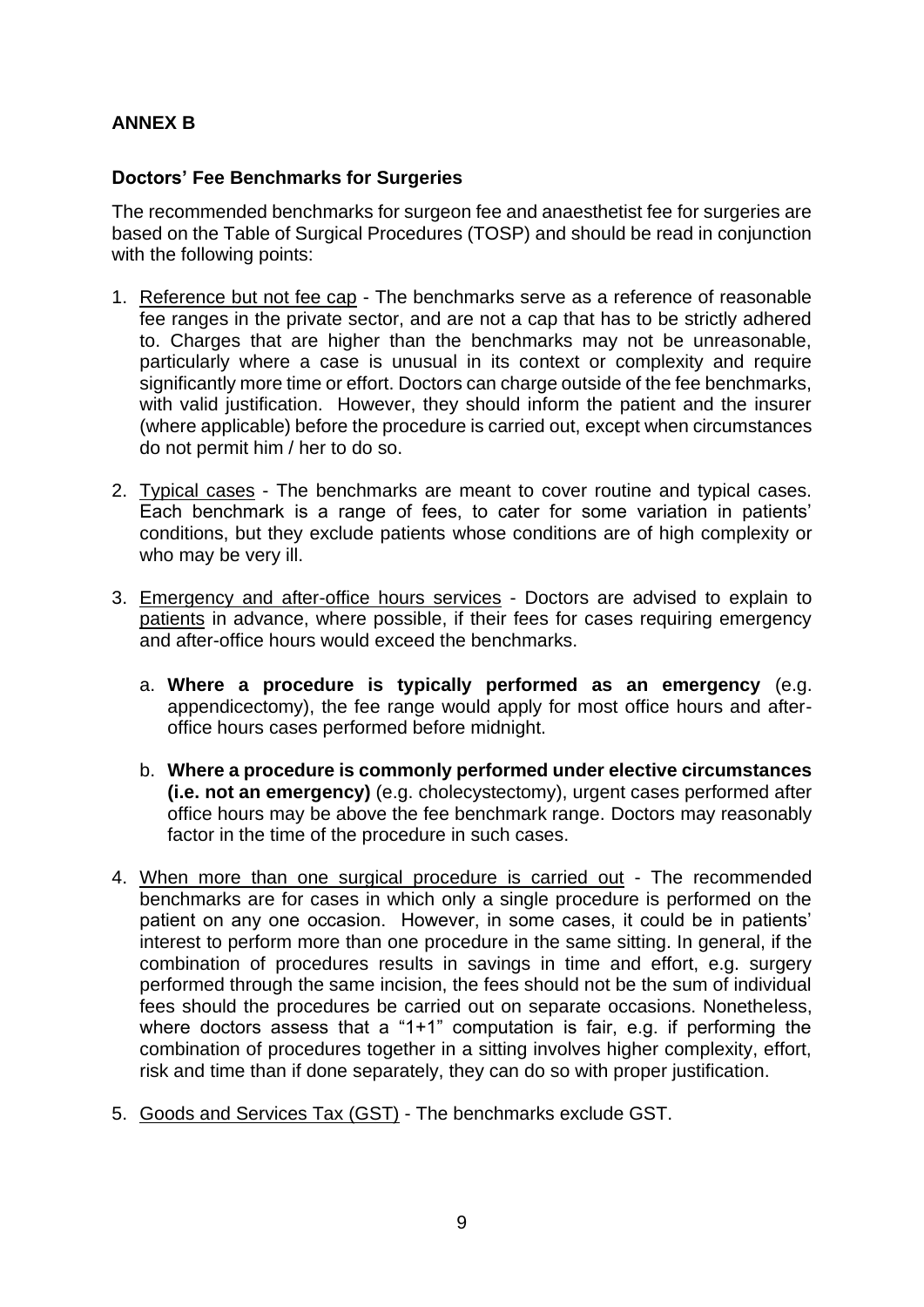#### **Surgeon fee benchmarks**

- 6. How to use the fee range *–* The lower end of the fees is generally associated with less complex cases, whereas the higher end of fees is associated with more complex ones.
- 7. Assistance at operations In determining the individual benchmark, the Committee only looked at hospital admissions with a single TOSP code. If there was more than one surgeon fee, all the fees submitted by each individual surgeon would have been added up and taken into consideration when determining the fee benchmark range. It is possible that some surgeons might have included assistant fee under the field for surgeon fee. Hence, the recommended benchmarks refer to the total professional fees for the surgical procedure, including any necessary assistance. Prior to the procedure, doctors are advised to inform patients of any assistance required.

#### **Anaesthetist fee benchmarks**

- 8. Only for anaesthetist providing anaesthesia support The use of the anaesthetist fee benchmarks is intended only for anaesthetists providing anaesthesia support for procedures. Specifically, they are not intended for other specialties providing procedural sedation; and/or in procedures where no anaesthetist is in attendance (except for normal vaginal deliveries, where the anaesthetist may leave after providing epidural).
- 9. Mode of anaesthesia The fee benchmarks are **NOT** intended to influence clinical practice as to the choice of a particular mode of anaesthesia (general anaesthesia / regional anaesthesia / monitored anaesthesia care).
- 10.What the fee range covers The fee range covers the single continuous episode of anaesthetic care in support of the surgical procedure, including :
	- a. Pre-operative anaesthesia consultation immediately before the surgical procedure;
	- b. Intra-operative anaesthetic management (i.e. at the time of operation); and
	- c. Immediate post-operative care and monitoring of the patient in the recovery unit.

The fee benchmarks exclude :

- d. Pre-operative consultations on the same or different day for the purpose of complete evaluation of patients who might be at increased risk of anaesthesia due to the presence of medical comorbidities or other reasons where a separate anaesthesia consultation is necessary; and
- e. Post-operative consultation after discharge from recovery unit.
- 11.How to use the fee range *–* The fee benchmarks take into account the risks, expertise and time associated with anaesthetic care for an expected range of patients for a procedure; where the: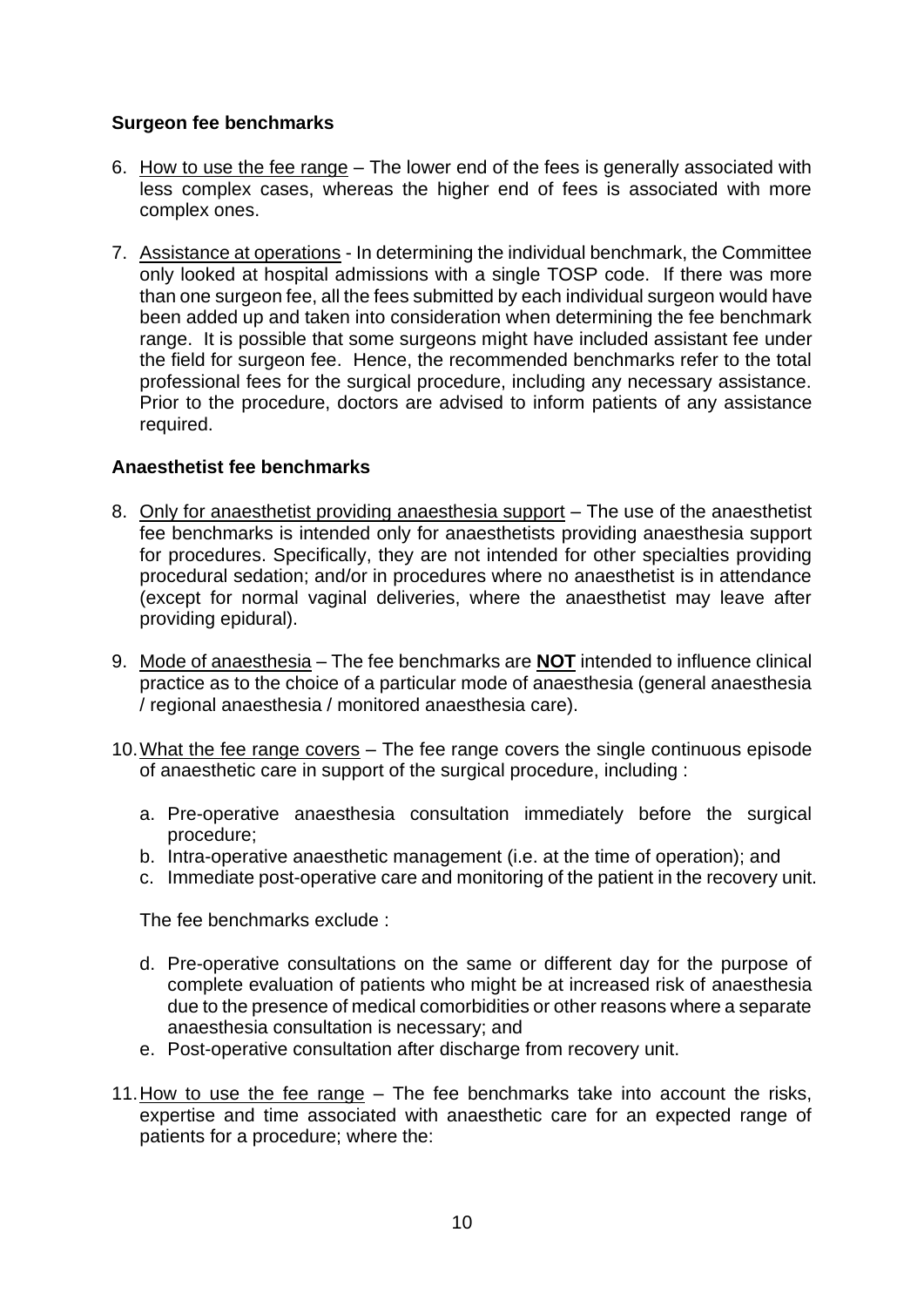- a. **Lower bound**: Represents cases for a healthy patient; or where no anaesthetic problems are identified; or is ASA<sup>4</sup> 1 or equivalent. For certain procedures (e.g. Arteriovenous fistula creation, Coronary Artery Bypass Graft), where the baseline patient is not healthy (e.g. patient with progressive renal failure and ischaemic heart disease respectively), the lower bound would apply for patients with the baseline condition which required the procedure, and without other anaesthetic problems identified.
- b. **Midpoint**: Represents cases whereby the patient has mild and controlled disease; or has presence of anaesthetic issues, e.g. anaesthetic problems such as severe post-operative nausea vomiting, physical abnormalities, difficult intravenous access, latex allergies; or is ASA 2 or equivalent.
- c. **Upper bound**: Represents more complex cases where the patient has poorly controlled, severe or multiple medical conditions that significantly increase the risk and/or effort of anaesthetic care; or has serious anaesthetic issues, e.g. airway problems, anaphylaxis; or is ASA 2 with presence of other anaesthetic issues or multiple medical conditions; or is ASA 3 or equivalent.

If a case departs from the routine, e.g. the patient is an ASA 1, but due to unforeseen circumstances, the duration of the surgery is significantly longer than usual, **the anaesthetist has the discretion to vary the fees to reflect the added risk, effort and time required**.

<sup>4</sup> Refers to the American Society of Anesthesiologists (ASA) classification that assesses and communicates a patient's pre-anaethesia medical co-morbidities.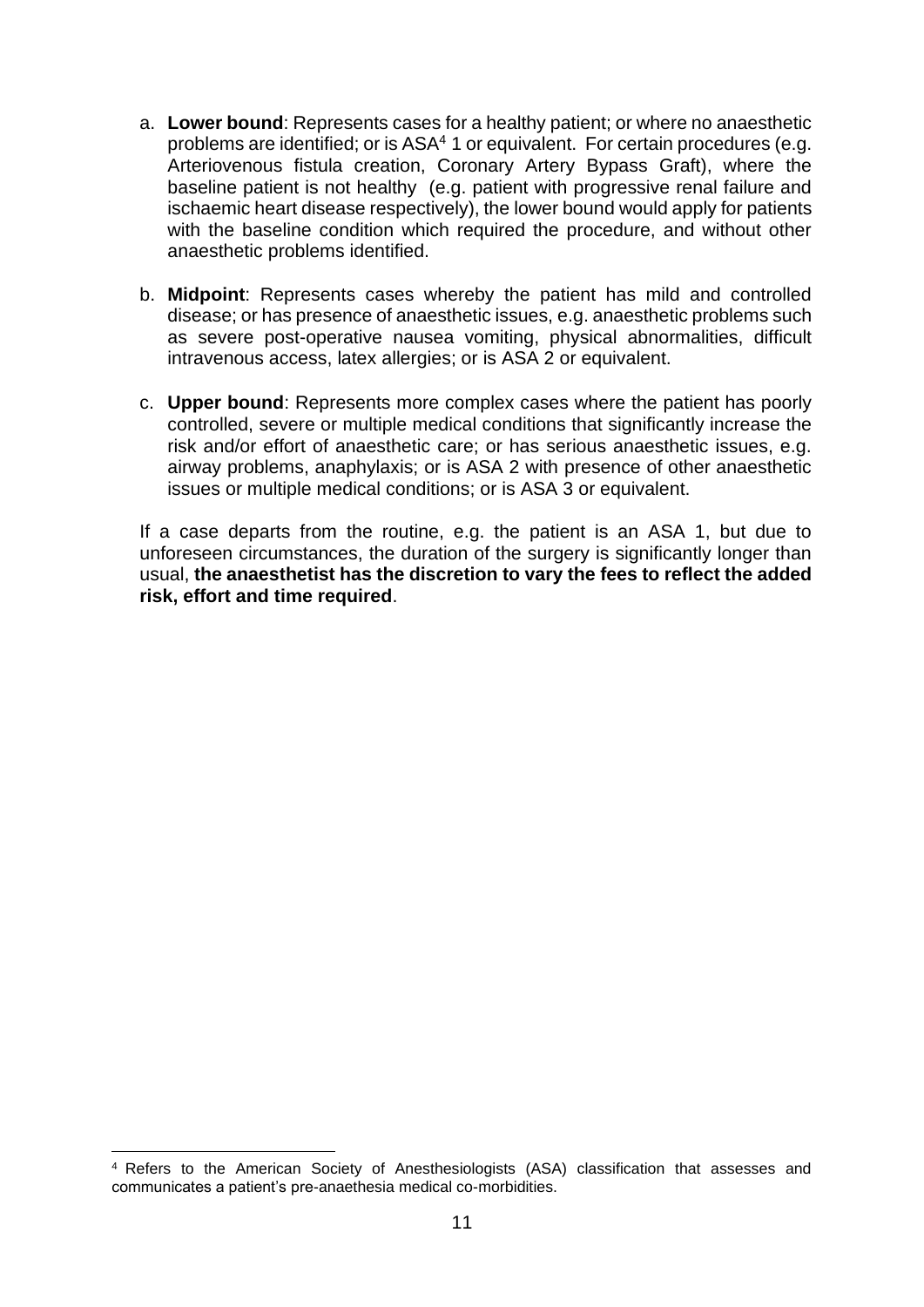### **Surgeon & Anaesthetist Fee Benchmarks with Explanatory notes (by Table of Surgical Procedures)** (As of 1 Feb 2021)

\* Indicates that fee benchmarks have been updated.

#### **SA – Integumentary (Skin and Breast)**

| S/N | <b>TOSP</b>   | <b>Description</b>                                                                                                                            | Table<br>No. | <b>Surgeon Fee</b><br><b>Benchmarks</b> |                             | <b>Benchmarks</b>    | <b>Anaesthetist Fee</b>     |
|-----|---------------|-----------------------------------------------------------------------------------------------------------------------------------------------|--------------|-----------------------------------------|-----------------------------|----------------------|-----------------------------|
|     |               |                                                                                                                                               |              | Lower<br>bound $($)$                    | <b>Upper</b><br>bound $($)$ | Lower<br>bound $($)$ | <b>Upper</b><br>bound $($)$ |
|     | <b>SA865S</b> | Skin, Keratoses/Warts/Tags/Similar Lesions, Excision (not<br>more than 5 lesions)                                                             | 1A           | 350                                     | 630                         | 500                  | 750                         |
|     | <b>SA800S</b> | Skin and Mucous Membrane, Various Lesions, Excision<br><b>Biopsy</b>                                                                          | 1A           | 350                                     | 800                         | 680                  | 1,100                       |
| 3   | <b>SA852S</b> | Skin and Subcutaneous Tissue, Tumor/Cyst/Ulcer/ Scar,<br>Excision/Punch/Shave biopsy, Lesion size up to and including<br>15mm in diameter     | 1A           | 240                                     | 1,000                       | 500                  | 800                         |
| 4   | <b>SA840S</b> | Skin and Subcutaneous Tissue, Hematoma,<br>Abscess/Cellulitis/Similar lesion<3cm, Saucerisation/Incision<br>& Drainage                        | 1A           | 230                                     | 1,050                       | 590                  | 950                         |
| 5   | SA853S        | Skin and Subcutaneous Tissue, Wound, Debridement <3cm                                                                                         | 1A           | 240                                     | 1,150                       | 500                  | 800                         |
|     |               | Note: Higher end of surgeon fees may be associated with very<br>contaminated/ dirty wounds or deep wounds requiring<br>extensive debridement. |              |                                         |                             |                      |                             |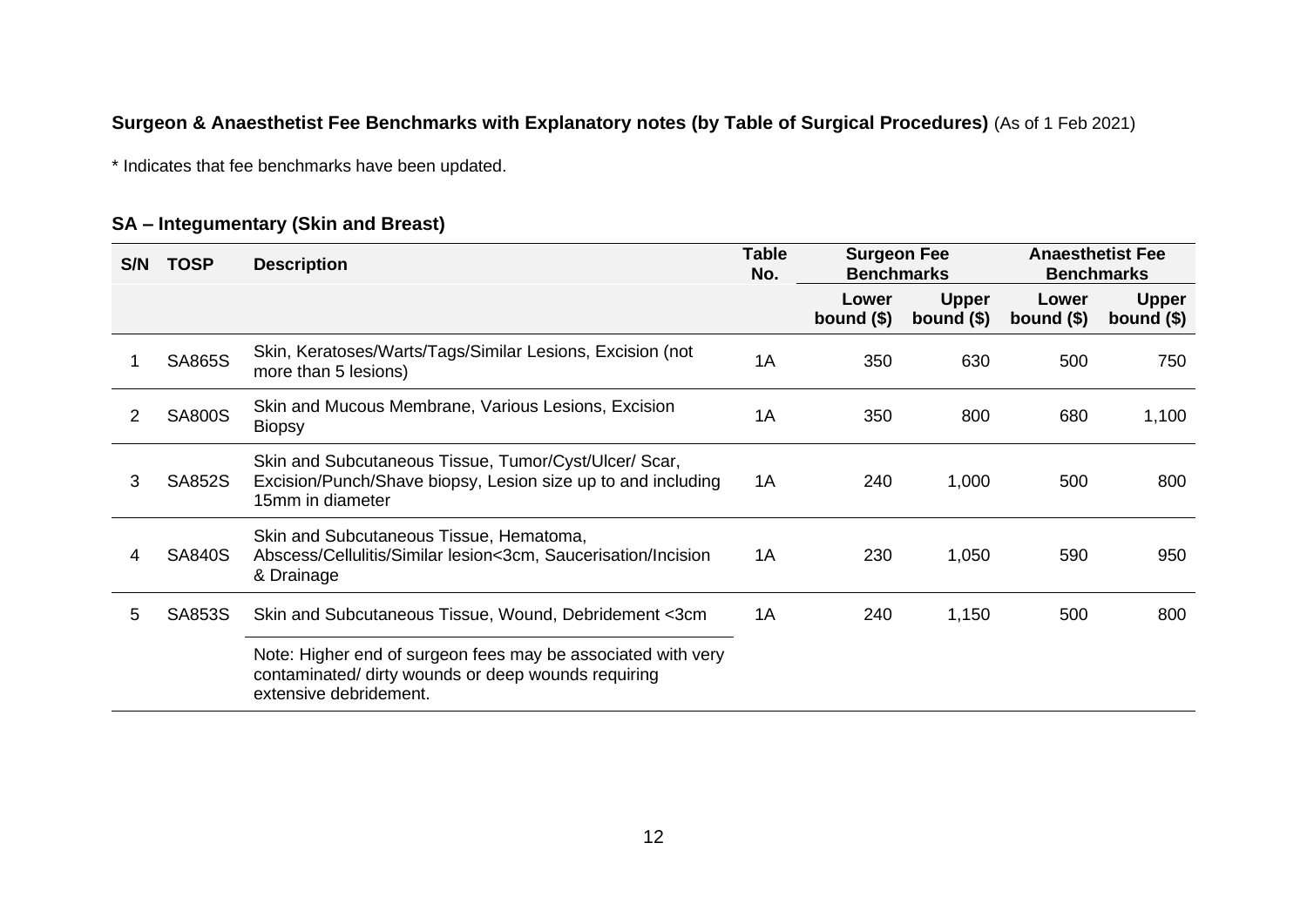| S/N | <b>TOSP</b>   | <b>Description</b>                                                                                                                                            | <b>Table</b><br>No. | <b>Surgeon Fee</b><br><b>Benchmarks</b> |                             | <b>Anaesthetist Fee</b><br><b>Benchmarks</b> |                             |
|-----|---------------|---------------------------------------------------------------------------------------------------------------------------------------------------------------|---------------------|-----------------------------------------|-----------------------------|----------------------------------------------|-----------------------------|
|     |               |                                                                                                                                                               |                     | Lower<br>bound $($)$                    | <b>Upper</b><br>bound $($)$ | Lower<br>bound $($)$                         | <b>Upper</b><br>bound $($)$ |
| 6   | <b>SA710B</b> | Breast, Various Lesions, Trucut Biopsy, ultrasound guided or<br>stereotactic (single)                                                                         | 1B                  | 780                                     | 1,200                       | 545                                          | 700                         |
|     |               | Note: Higher end of surgeon fees may be associated with<br>lesions that are more complex to biopsy (e.g. small size in<br>inaccessible location).             |                     |                                         |                             |                                              |                             |
|     | <b>SA854S</b> | Skin and Subcutaneous Tissue, Wound (large>3cm),<br><b>Secondary Suture</b>                                                                                   | 1B                  | 750                                     | 1,550                       | 545                                          | 850                         |
|     |               | Note: Higher end of surgeon fees may be associated with<br>wounds that require revision prior to secondary suture, to<br>enable a tension free wound closure. |                     |                                         |                             |                                              |                             |
| 8   | <b>SA843S</b> | Skin and Subcutaneous Tissue, Laceration (superficial) of<br>less than 7cm, Repair                                                                            | 1B                  | 280                                     | 1,800                       | 590                                          | 950                         |
| 9   | <b>SA702S</b> | Skin and Subcutaneous Tissue, Tumor/Cyst/Ulcer/Scar,<br>Excision biopsy, Lesion size more than 15mm in diameter                                               | 1B                  | 910                                     | 1,900                       | 500                                          | 800                         |
|     |               | Note: Higher end of surgeon fees may be associated with a<br>location of higher morbidity such as the face or a joint flexure.                                |                     |                                         |                             |                                              |                             |
| 10  | <b>SA841S</b> | Skin and Subcutaneous Tissue, Hematoma /Carbuncle<br>Cellulitis/Similar Lesion>3cm, Saucerisation/Incision with<br>Drainage                                   | 1B                  | 700                                     | 2,200                       | 590                                          | 950                         |
|     |               | Note: Higher end of surgeon fees may be associated with a<br>location of higher morbidity such as the face or a joint flexure.                                |                     |                                         |                             |                                              |                             |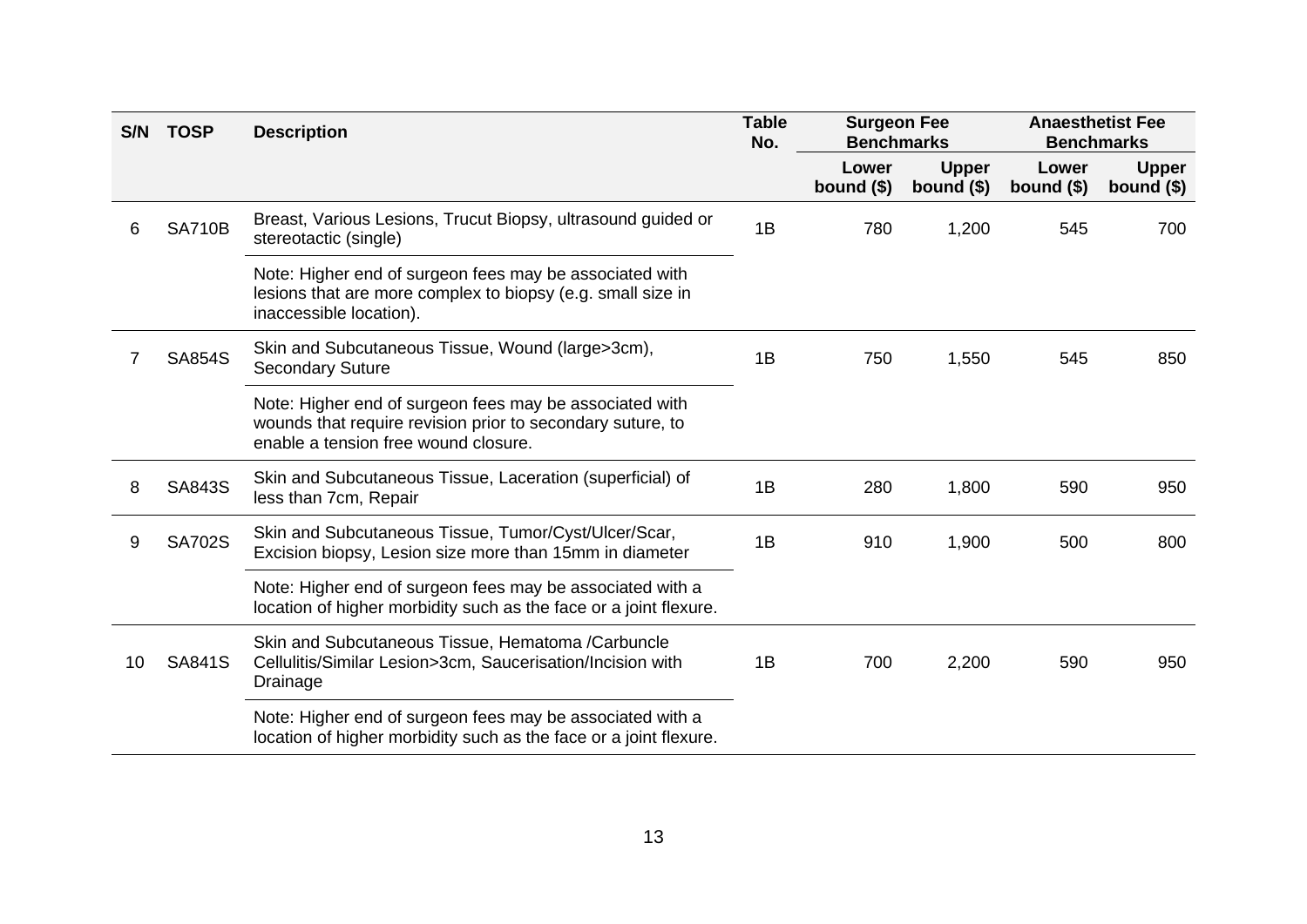| S/N | <b>TOSP</b>   | <b>Description</b>                                                                                                                                | <b>Table</b><br>No. | <b>Surgeon Fee</b><br><b>Benchmarks</b> |                             | <b>Anaesthetist Fee</b><br><b>Benchmarks</b> |                             |  |
|-----|---------------|---------------------------------------------------------------------------------------------------------------------------------------------------|---------------------|-----------------------------------------|-----------------------------|----------------------------------------------|-----------------------------|--|
|     |               |                                                                                                                                                   |                     | Lower<br>bound $($)$                    | <b>Upper</b><br>bound $($)$ | Lower<br>bound $($)$                         | <b>Upper</b><br>bound $($)$ |  |
| 11  | <b>SA709B</b> | Breast, Various Lesions, Trucut Biopsy, ultrasound guided or<br>stereotactic (multiple)                                                           | 1 <sup>C</sup>      | 910                                     | 2,250                       | 680                                          | 900                         |  |
|     |               | Note: Higher end of surgeon fees may be associated with<br>lesions that are more complex to biopsy (e.g. small size in<br>inaccessible location)  |                     |                                         |                             |                                              |                             |  |
| 12  | <b>SA839S</b> | Skin and Subcutaneous Tissue, Arteriovenous<br>malformation/Hemangioma/Lymphangioma <3cm excluding<br>face, hands, genitalia, Excision            | 2A                  | 1,350                                   | $2,350*$                    | 590                                          | 750                         |  |
| 13  | <b>SA701S</b> | Skin and Subcutaneous Tissue, Tumor/Cyst/Ulcer/Scar,<br>Excision biopsy, removal of 2 or more or recurrent or<br>complicated (adherent), excision | 2A                  | 800                                     | 2,800                       | 500                                          | 800                         |  |
|     |               | Note: Higher end of surgeon fees may be associated with a<br>location of higher morbidity such as the face or a joint flexure.                    |                     |                                         |                             |                                              |                             |  |
| 14  | <b>SA704B</b> | Breast, Lumps, Imaging Guided Vacuum Assisted Biopsy,<br>Single lesion                                                                            | 2B                  | 1,650                                   | 2,700                       | 545                                          | 700                         |  |
|     |               | Note: Higher end of surgeon fees may be associated with<br>more inaccessible locations.                                                           |                     |                                         |                             |                                              |                             |  |
| 15  | <b>SA850S</b> | Skin and Subcutaneous Tissue, Sinus (deep>3cm), Excision<br>with/without biopsy                                                                   | 2B                  | 1,800                                   | 3,000                       | 680                                          | 1,100                       |  |
| 16  | <b>SA715S</b> | Soft Tissue (Lower Limb), Tumor/Tumor-like Lesions,<br><b>Marginal Excision</b>                                                                   | 2C                  | 2,150                                   | 3,200                       | 680                                          | 1,100                       |  |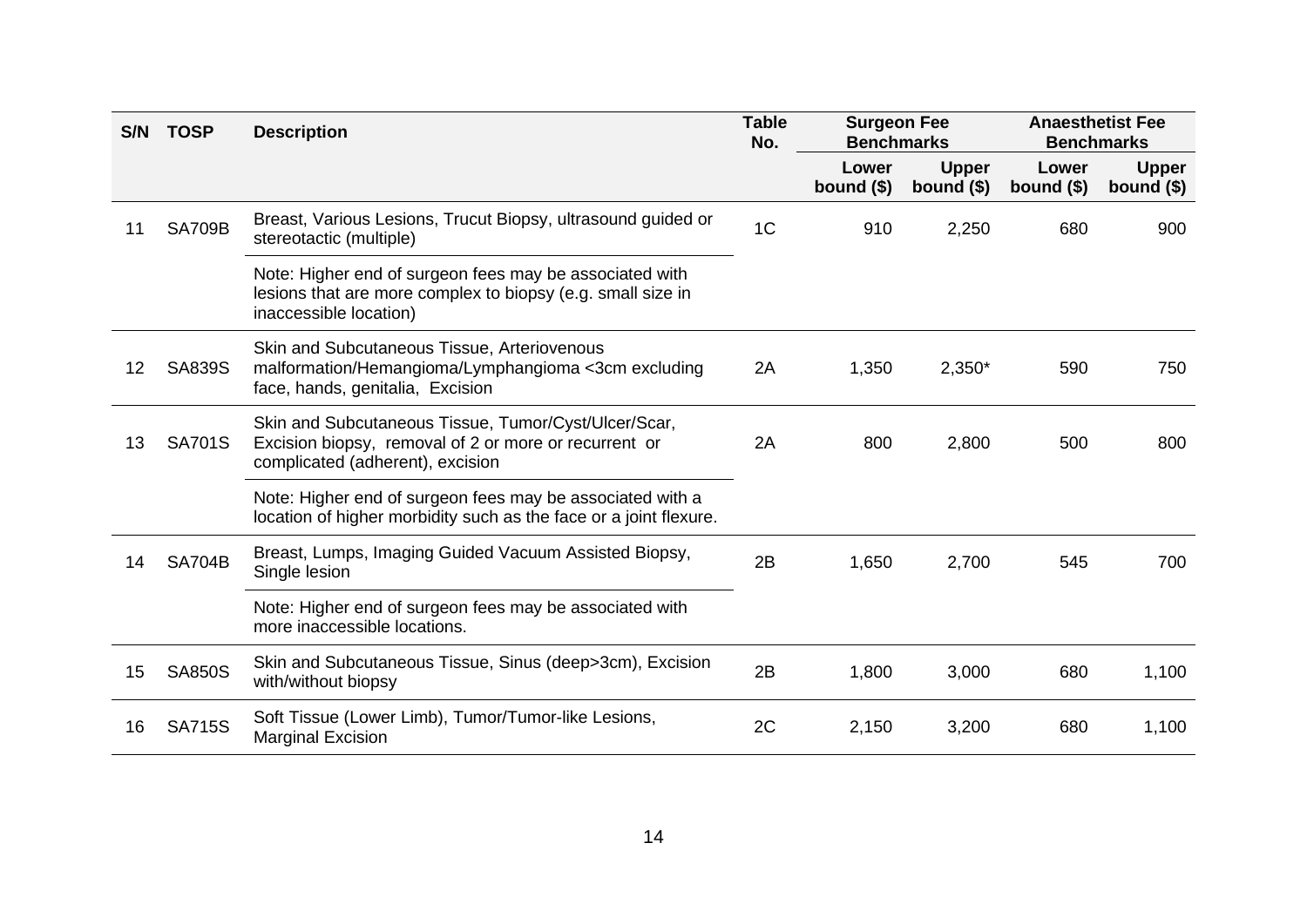| S/N | <b>TOSP</b>   | <b>Description</b>                                                                                                                                                                                                                   | <b>Table</b><br>No. | <b>Surgeon Fee</b><br><b>Benchmarks</b> |                             | <b>Anaesthetist Fee</b><br><b>Benchmarks</b> |                             |
|-----|---------------|--------------------------------------------------------------------------------------------------------------------------------------------------------------------------------------------------------------------------------------|---------------------|-----------------------------------------|-----------------------------|----------------------------------------------|-----------------------------|
|     |               |                                                                                                                                                                                                                                      |                     | Lower<br>bound $($)$                    | <b>Upper</b><br>bound $($)$ | Lower<br>bound $($)$                         | <b>Upper</b><br>bound $($)$ |
| 17  | <b>SA811S</b> | Skin and Subcutaneous Tissue, Deep>3cm/Extensive<br>Contaminated Wound, Debridement                                                                                                                                                  | 2C                  | 1,400                                   | 3,200                       | 590                                          | 950                         |
|     |               | Note: Higher end of surgeon fees may be associated with a<br>location of higher morbidity such as the face or a joint flexure.                                                                                                       |                     |                                         |                             |                                              |                             |
| 18  | <b>SA812B</b> | Breast, Lump (single), Excision biopsy                                                                                                                                                                                               | 2C                  | 2,500                                   | 3,200                       | 680                                          | 900                         |
|     |               | Note: Higher end of surgeon fees may be associated with<br>procedures involving larger lesions.                                                                                                                                      |                     |                                         |                             |                                              |                             |
| 19  | <b>SA706B</b> | Breast, Lumps, Imaging Guided Vacuum Assisted Biopsy, > 1<br>lesions                                                                                                                                                                 | 2C                  | 2,300                                   | 4,150                       | 590                                          | 750                         |
|     |               | Note: Surgeon fees are typically higher when more biopsies<br>are performed. Higher end of surgeon fees may be associated<br>with 4 or more lesions, whereas the lower end of fee range<br>may be associated with 2 lesions or less. |                     |                                         |                             |                                              |                             |
| 20  | <b>SA712B</b> | Breast, Various Lesions, wire localisation, excision (single)                                                                                                                                                                        | 3A                  | 2,500                                   | 4,000                       | 770                                          | 1,000                       |
|     |               | Note: Higher end of surgeon fees may be associated with<br>recurrent surgery, locations that are harder to access and<br>defects that require mobilization of breast tissue for a more<br>cosmetically acceptable appearance         |                     |                                         |                             |                                              |                             |
| 21  | <b>SA838S</b> | Skin and Subcutaneous Tissue, Arteriovenous<br>malformation/Hemangioma/Lymphangioma >3cm excluding<br>face, hands, genitalia, Excision                                                                                               | 3A                  | $2,350*$                                | $4,500*$                    | 680                                          | 1,100                       |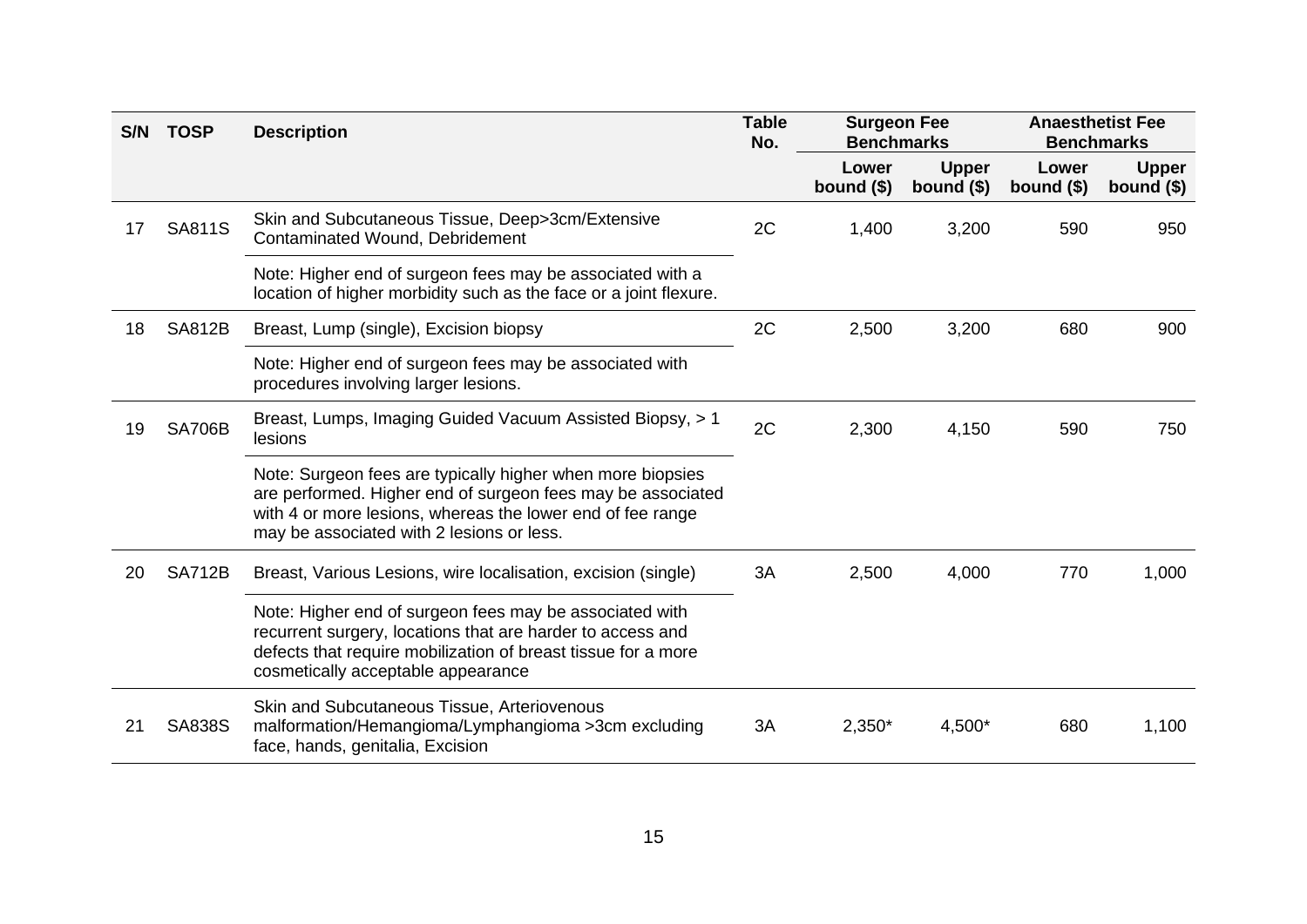| S/N | <b>TOSP</b>   | <b>Description</b>                                                                                                                                                                                                                         | <b>Table</b><br>No. | <b>Surgeon Fee</b><br><b>Benchmarks</b> |                             | <b>Anaesthetist Fee</b><br><b>Benchmarks</b> |                             |
|-----|---------------|--------------------------------------------------------------------------------------------------------------------------------------------------------------------------------------------------------------------------------------------|---------------------|-----------------------------------------|-----------------------------|----------------------------------------------|-----------------------------|
|     |               |                                                                                                                                                                                                                                            |                     | Lower<br>bound $($)$                    | <b>Upper</b><br>bound $($)$ | Lower<br>bound $($)$                         | <b>Upper</b><br>bound $($)$ |
| 22  | <b>SA813B</b> | Breast, Lumps (multiple/bilateral), Excision biopsy                                                                                                                                                                                        | 3A                  | 3,200                                   | 5,350                       | 770                                          | 1,000                       |
|     |               | Note: Higher end of surgeon fees may be associated with<br>more difficult locations, procedures involving larger lesions<br>and/or greater number of lesions.                                                                              |                     |                                         |                             |                                              |                             |
| 23  | SA803S        | Skin and Subcutaneous tissue(ear/nose/eyelid/face) complex<br>lacerations, repair                                                                                                                                                          | 3B                  | 3,200                                   | 5,000                       | 590                                          | 950                         |
| 24  | <b>SA842S</b> | Skin and Subcutaneous tissue, Lacerations<br>(deep >3cm/multiple) lacerations, repair/toilet & suture,<br>with/without debridement                                                                                                         | 3B                  | 3,200                                   | 5,000                       | 770                                          | 1,250                       |
| 25  | <b>SA711B</b> | Breast, Various Lesions, wire localisation, excision (multiple)                                                                                                                                                                            | 3B                  | 3,650                                   | 5,600                       | 995                                          | 1,300                       |
|     |               | Note: Higher end of surgeon fees may be associated with<br>recurrent surgery, more lesions, locations that are harder to<br>access and defects that require mobilization of breast tissue<br>for a more cosmetically acceptable appearance |                     |                                         |                             |                                              |                             |
| 26  | <b>SA822B</b> | Breast, Tumor (malignant), Wide Excision/<br>Lumpectomy/Segmental Mastectomy/ Partial Mastectomy                                                                                                                                           | 3C                  | 3,200                                   | 5,450                       | 995                                          | 1,300                       |
|     |               | Note: Higher end of surgeon fees may be with lesions in<br>locations that are harder to access, and defects that require<br>mobilization of breast tissue for a more cosmetically<br>acceptable appearance                                 |                     |                                         |                             |                                              |                             |
| 27  | <b>SA716S</b> | Soft Tissue (Lower Limb), Tumors (benign), Wide Excision<br><b>Biopsy</b>                                                                                                                                                                  | 4A                  | 3,200                                   | 5,350                       | 950                                          | 1,500                       |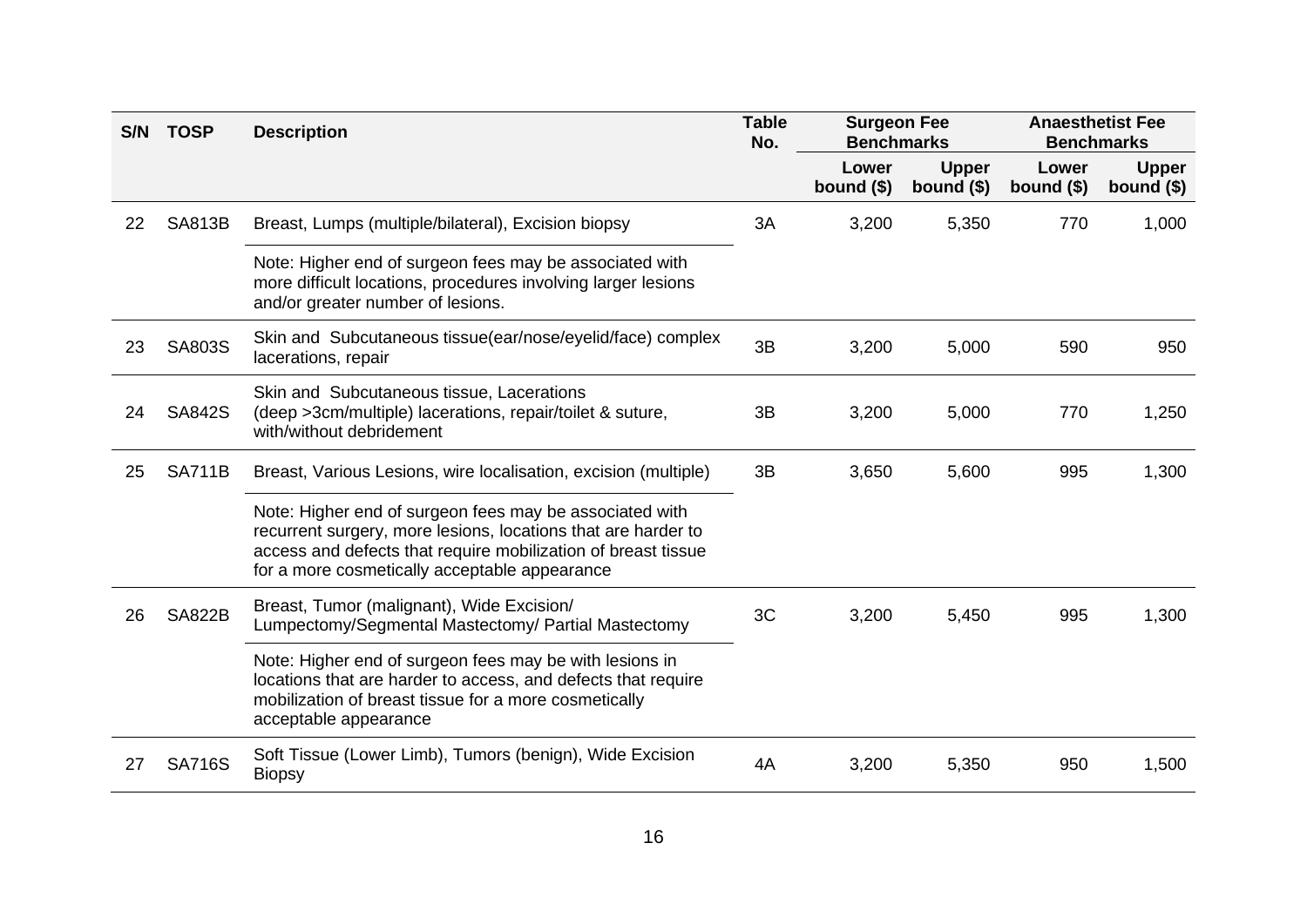| S/N | <b>TOSP</b>   | <b>Description</b>                                                                                                                                                                                                                                                                                                      | <b>Table</b><br>No. | <b>Surgeon Fee</b><br><b>Benchmarks</b> |                             | <b>Anaesthetist Fee</b><br><b>Benchmarks</b> |                             |
|-----|---------------|-------------------------------------------------------------------------------------------------------------------------------------------------------------------------------------------------------------------------------------------------------------------------------------------------------------------------|---------------------|-----------------------------------------|-----------------------------|----------------------------------------------|-----------------------------|
|     |               |                                                                                                                                                                                                                                                                                                                         |                     | Lower<br>bound $($)$                    | <b>Upper</b><br>bound $($)$ | Lower<br>bound $($)$                         | <b>Upper</b><br>bound $($)$ |
| 28  | <b>SA721S</b> | Soft Tissue (Upper Limb), Tumors (benign), Major Excision<br><b>Biopsy</b>                                                                                                                                                                                                                                              | 4A                  | 3,250                                   | 5,350                       | 950                                          | 1,500                       |
| 29  | <b>SA837S</b> | Skin and Subcutaneous Tissue, Arteriovenous<br>malformation/Hemangioma/Lymphangioma on face, hands,<br>genitalia, Excision                                                                                                                                                                                              | 4A                  | 3,600                                   | 6,000                       | 995                                          | 1,600                       |
| 30  | <b>SA826B</b> | Breast, Tumor (malignant), Simple Mastectomy                                                                                                                                                                                                                                                                            | 4A                  | 4,050                                   | 7,000                       | 950                                          | 1,250                       |
|     |               | Note: Higher end of surgeon fees may be associated with<br>larger tumours with chest wall invasion or extensive skin<br>invasion.                                                                                                                                                                                       |                     |                                         |                             |                                              |                             |
| 31  | <b>SA705B</b> | Breast, Lump (removal) with parenchymal flap closure<br>(unilateral/bilateral)                                                                                                                                                                                                                                          | 4A                  | 4,300                                   | 8,050                       | 1,040                                        | 1,500                       |
|     |               | Note: Higher end of surgeon fees may be associated with<br>recurrent surgery, locations that are harder to access and<br>larger, odd-shaped defects that require greater expertise for<br>flap closure.                                                                                                                 |                     |                                         |                             |                                              |                             |
| 32  | <b>SA707B</b> | Breast, Tumor (malignant), Wide Excision/<br>Lumpectomy/Segmental Mastectomy/ Partial Mastectomy,<br>with Sentinel Node Biopsy/ Axiliary Node Sampling                                                                                                                                                                  | 4A                  | 5,350                                   | 9,200                       | 1,220                                        | 1,600                       |
|     |               | Note: Higher end of surgeon fees may be associated with<br>lesions in locations that are harder to access, and defects that<br>require mobilization of breast tissue for a more cosmetically<br>acceptable appearance. Higher surgeon fees can also be<br>associated with more sentinel nodes or challenging locations. |                     |                                         |                             |                                              |                             |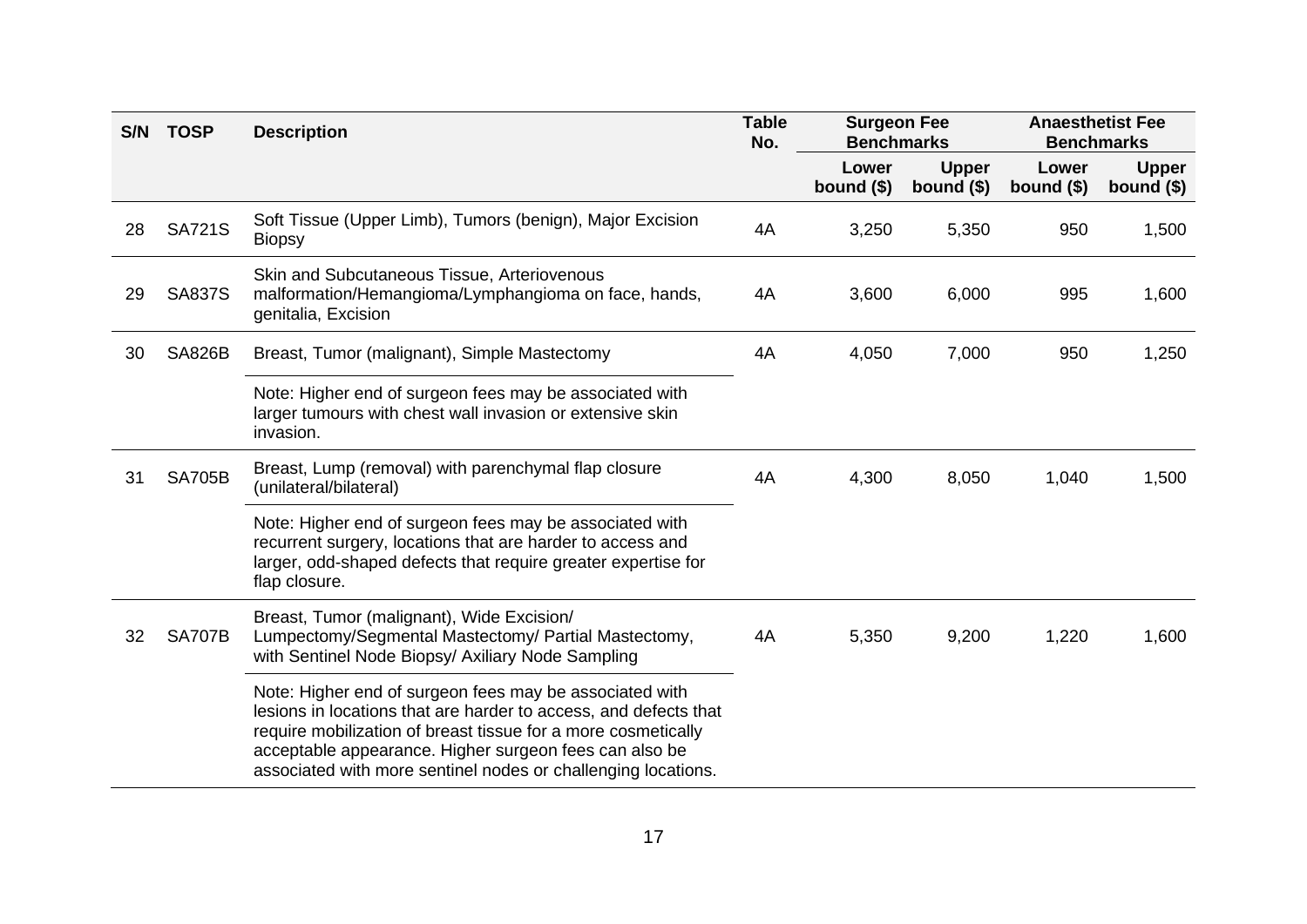| S/N | <b>TOSP</b>   | <b>Description</b>                                                                                                                                                                                                                                                                                                                                    | <b>Table</b><br>No. | <b>Surgeon Fee</b><br><b>Benchmarks</b> |                             | <b>Anaesthetist Fee</b><br><b>Benchmarks</b> |                             |
|-----|---------------|-------------------------------------------------------------------------------------------------------------------------------------------------------------------------------------------------------------------------------------------------------------------------------------------------------------------------------------------------------|---------------------|-----------------------------------------|-----------------------------|----------------------------------------------|-----------------------------|
|     |               |                                                                                                                                                                                                                                                                                                                                                       |                     | Lower<br>bound $($)$                    | <b>Upper</b><br>bound $($)$ | Lower<br>bound $($)$                         | <b>Upper</b><br>bound $($)$ |
| 33  | <b>SA823B</b> | Breast, Tumor (malignant), Wide Excision/<br>Lumpectomy/Segmental Mastectomy/ Partial Mastectomy,<br>with Axiliary Clearance, with/without Sentinel Node Biopsy                                                                                                                                                                                       | 4B                  | 5,150                                   | 9,000                       | 1,220                                        | 1,600                       |
|     |               | Note: Higher end of surgeon fees may be associated with<br>lesions in locations that are harder to access, and defects that<br>require mobilization of breast tissue for a more cosmetically<br>acceptable appearance. Higher surgeon fees can also be<br>associated with involved enlarged axillary lymph nodes with<br>surrounding tissue invasion. |                     |                                         |                             |                                              |                             |
| 34  | <b>SA833B</b> | Breast, Tumor (malignant), Nipple / Skin sparing Mastectomy                                                                                                                                                                                                                                                                                           | 4C                  | $5,250*$                                | $9,500*$                    | 950*                                         | $1,250*$                    |
| 35  | <b>SA827B</b> | Breast, Tumor (malignant), Simple Mastectomy with Sentinel<br>Node Biopsy/ Axiliary Node Sampling                                                                                                                                                                                                                                                     | 4C                  | 5,250                                   | 9,500                       | 1,445                                        | 1,900                       |
|     |               | Note: Higher end of surgeon fees may be associated with<br>larger volume of breast tissue and larger tumors with<br>surrounding invasion. Higher surgeon fees may be associated<br>with more sentinel nodes/more challenging locations of nodes.                                                                                                      |                     |                                         |                             |                                              |                             |
| 36  | <b>SA834B</b> | Breast, Tumor (malignant), Nipple / Skin sparing Mastectomy<br>with Sentinel Node Biopsy/ Axiliary Node Sampling                                                                                                                                                                                                                                      | 5A                  | $5,450*$                                | 10,700*                     | $1,445*$                                     | 1,900*                      |
| 37  | <b>SA824B</b> | Breast, Tumor (malignant), Simple Mastectomy with Axiliary<br>Clearance, with/without Sentinel Node Biopsy                                                                                                                                                                                                                                            | 5A                  | 5,450                                   | 10,700                      | 1,670                                        | 2,150                       |
|     |               | Note: Higher end of surgeon fees may be associated with<br>larger volume of breast tissue and larger tumors with<br>surrounding invasion.                                                                                                                                                                                                             |                     |                                         |                             |                                              |                             |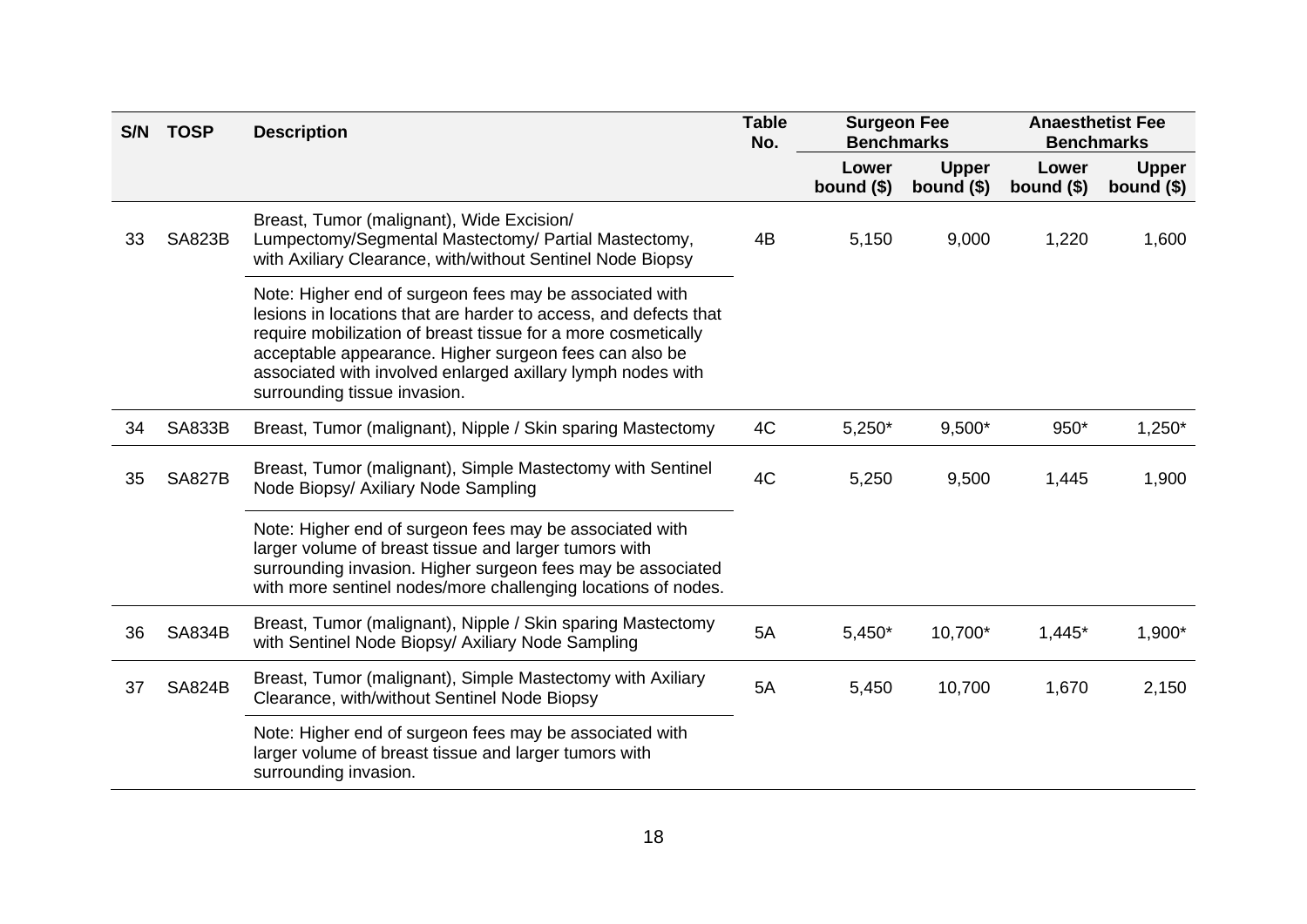| S/N | <b>TOSP</b>   | <b>Description</b>                                                                                                       | <b>Table</b><br>No. | <b>Surgeon Fee</b><br><b>Benchmarks</b> |                             | <b>Anaesthetist Fee</b><br><b>Benchmarks</b> |                             |
|-----|---------------|--------------------------------------------------------------------------------------------------------------------------|---------------------|-----------------------------------------|-----------------------------|----------------------------------------------|-----------------------------|
|     |               |                                                                                                                          |                     | Lower<br>bound $(§)$                    | <b>Upper</b><br>bound $(§)$ | Lower<br>bound $(§)$                         | <b>Upper</b><br>bound $($)$ |
| 38  | <b>SA836S</b> | Skin and Subcutaneous Tissue, Arteiovenous<br>malformation/Hemangioma/Lymphangioma (large and deep-<br>seated), Excision | 5C                  | 6.400                                   | 7,750                       | 1,445                                        | 2,100                       |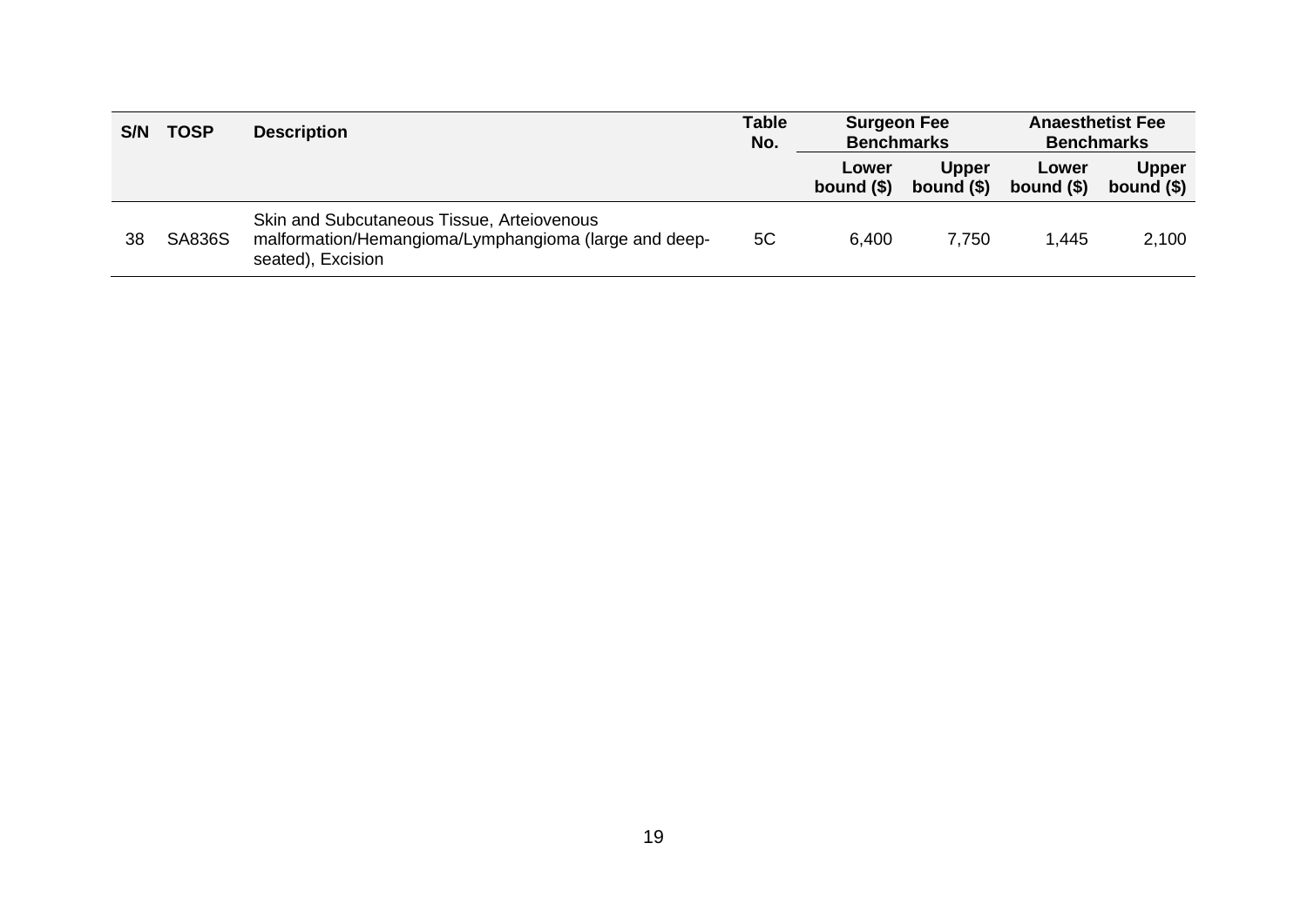#### **SB – Musculoskeletal**

| S/N | <b>TOSP</b>   | <b>Description</b>                                                                                                                                                                                                | <b>Table</b><br>No. | <b>Surgeon Fee</b><br><b>Benchmarks</b> |                             | <b>Anaesthetist Fee</b><br><b>Benchmarks</b> |                             |
|-----|---------------|-------------------------------------------------------------------------------------------------------------------------------------------------------------------------------------------------------------------|---------------------|-----------------------------------------|-----------------------------|----------------------------------------------|-----------------------------|
|     |               |                                                                                                                                                                                                                   |                     | Lower<br>bound $($)$                    | <b>Upper</b><br>bound $($)$ | Lower<br>bound $($)$                         | <b>Upper</b><br>bound $($)$ |
|     | <b>SB745J</b> | Joint, Various Lesions, Joint aspiration/arthrocentesis/injection                                                                                                                                                 | 1A                  | 300                                     | 1,600                       | 500                                          | 800                         |
|     |               | Note: Higher end of surgeon fees may be associated with<br>deeper joints (e.g. hips) while the lower end of fee range is<br>associated with superficial joints (e.g. knees).                                      |                     |                                         |                             |                                              |                             |
| 2   | <b>SB803N</b> | Nail, Infection/Injury, Avulsion                                                                                                                                                                                  | 1A                  | 500                                     | 1,600                       | 500                                          | 800                         |
|     |               | Note: Higher end of surgeon fees may be associated with more<br>than one nail avulsion performed, greater trauma of the distal<br>phalanx or where the avulsion is associated with a large extent<br>of excision. |                     |                                         |                             |                                              |                             |
| 3   | <b>SB802U</b> | Upper Limb, Fracture/Dislocation, Manipulation and Reduction                                                                                                                                                      | 1B                  | 1,050                                   | 2,150                       | 500                                          | 800                         |
| 4   | <b>SB826B</b> | Bone and Joints (Upper Limb), Removal of Simple Implants<br>(e.g. Rush Rods/Wires/K-Wires/Pins/Screws)                                                                                                            | 1 <sub>C</sub>      | 1,000                                   | 2,400                       | 545                                          | 850                         |
|     |               | Note: Higher end of surgeon fees may be associated with a<br>greater number of or deeper-set implants                                                                                                             |                     |                                         |                             |                                              |                             |
| 5   | <b>SB809B</b> | Bone and Joints (Lower Limb), Removal of Simple Implants<br>(e.g. Rush Rods/Wires/K-Wires/Pins/Screws)                                                                                                            | 1 <sub>C</sub>      | 1,250                                   | 2,700                       | 545                                          | 850                         |
|     |               | Note: Higher end of surgeon fees may be associated with a<br>greater number of or deeper-set implants                                                                                                             |                     |                                         |                             |                                              |                             |
| 6   | SB709H        | Hand, Flexor Tendon, Trigger Finger (single), Release                                                                                                                                                             | 2A                  | 1,250                                   | 2,400                       | 500                                          | 750                         |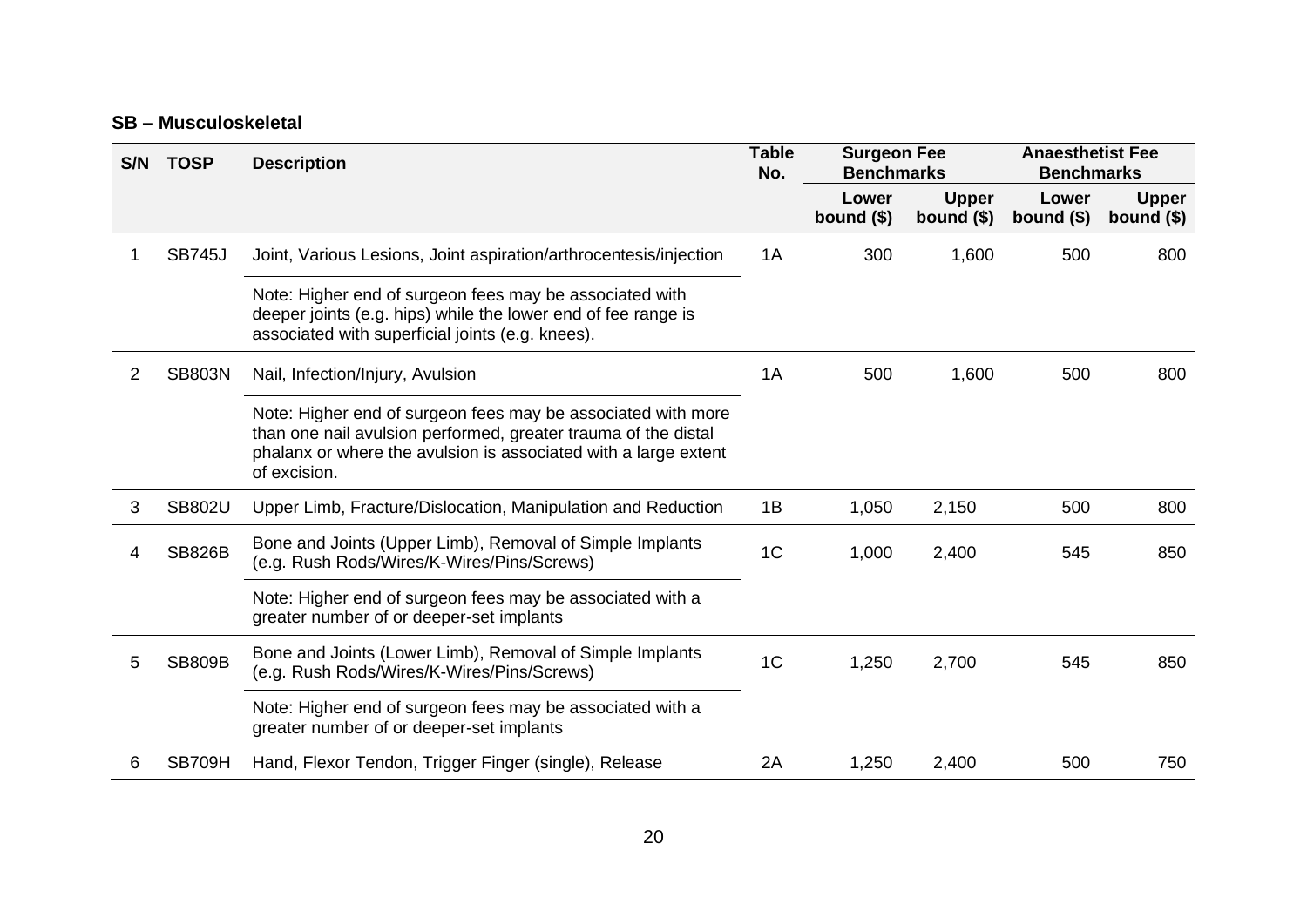| S/N | <b>TOSP</b>   | <b>Description</b>                                                               | <b>Table</b><br>No. | <b>Surgeon Fee</b><br><b>Benchmarks</b> |                             | <b>Anaesthetist Fee</b><br><b>Benchmarks</b> |                             |
|-----|---------------|----------------------------------------------------------------------------------|---------------------|-----------------------------------------|-----------------------------|----------------------------------------------|-----------------------------|
|     |               |                                                                                  |                     | Lower<br>bound $($)$                    | <b>Upper</b><br>bound $($)$ | Lower<br>bound $($)$                         | <b>Upper</b><br>bound $($)$ |
| 7   | <b>SB808B</b> | Bone and Joints (Lower Limb), Plates and Screws/Nails,<br>Removal                | 2B                  | 1,800*                                  | 3,850                       | 680                                          | 1,100                       |
| 8   | <b>SB825B</b> | Bone and Joints (Upper Limb), Plates and Screws, Removal                         | 2B                  | 1,800*                                  | 3,850                       | 680                                          | 1,100                       |
| 9   | <b>SB805T</b> | Tendon Sheath (Upper Limb), De Quervain's (unilateral),<br>Release               | 3A                  | 2,050                                   | 3,650                       | 545                                          | 800                         |
| 10  | <b>SB708H</b> | Hand, Flexor Tendon, Trigger Finger (multiple), Release                          | 3A                  | 1,700                                   | 3,850                       | 680                                          | 1,000                       |
|     |               | Note: Higher end of surgeon fees may be associated with more<br>finger releases. |                     |                                         |                             |                                              |                             |
| 11  | <b>SB722F</b> | Foot, Fractures, Simple, single                                                  | 3A                  | 4,000                                   | 5,350                       | 995                                          | 1,600                       |
| 12  | <b>SB809T</b> | Tendon-Achilles (Lower Limb), Disruption, Repair                                 | 3A                  | 5,150                                   | 7,200                       | 1,040                                        | 1,350                       |
| 13  | <b>SB801A</b> | Ankle, ankle fracture, unimalleolar, ORIF                                        | 3B                  | 6,000                                   | 7,500                       | 1,220                                        | 1,600                       |
| 14  | <b>SB800P</b> | Patella, Fracture, Open Reduction and Internal Fixation                          | 3B                  | 6,000                                   | 8,550                       | 995                                          | 1,300                       |
| 15  | <b>SB804H</b> | Hand, Crush Injuries (complex), Wound Debridement                                | 3C                  | 2,750                                   | 4,000                       | 680                                          | 1,000                       |
| 16  | <b>SB704H</b> | Hand, Closed fracture, ORIF/plate and screws (single),<br>joint/non-joint        | 3C                  | 4,300                                   | 7,200                       | 950                                          | 1,400                       |
| 17  | <b>SB740S</b> | Spine - Vertebroplasty or kyphoplasty (single level)                             | 4A                  | 5,000                                   | 6,400                       | 1,130                                        | 1,800                       |
|     |               | Note: Higher end of surgeon fees may be associated with more<br>complex cases.   |                     |                                         |                             |                                              |                             |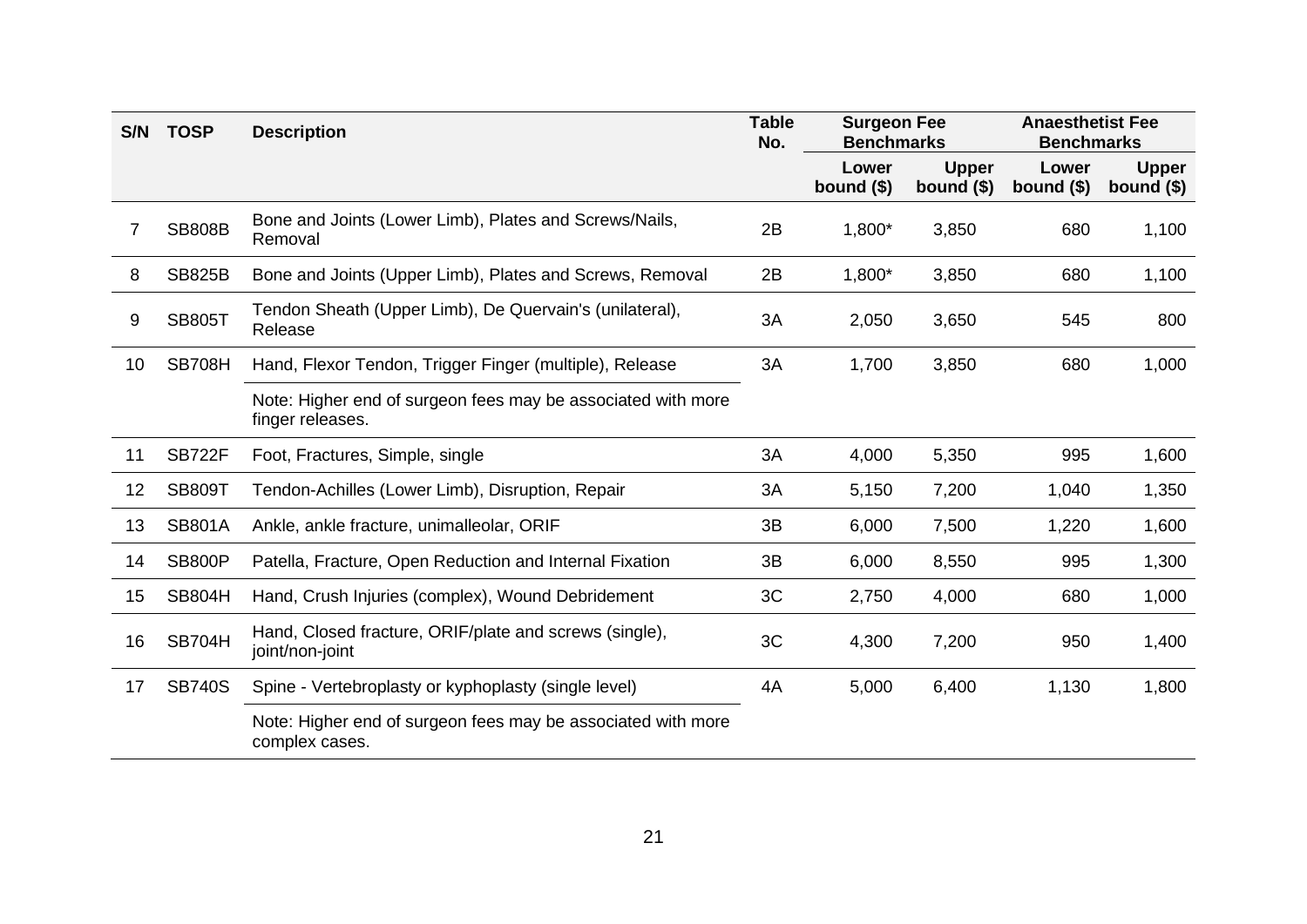| S/N | <b>TOSP</b>   | <b>Description</b>                                                                                                     | <b>Table</b><br>No. | <b>Surgeon Fee</b><br><b>Benchmarks</b> |                             | <b>Anaesthetist Fee</b><br><b>Benchmarks</b> |                             |
|-----|---------------|------------------------------------------------------------------------------------------------------------------------|---------------------|-----------------------------------------|-----------------------------|----------------------------------------------|-----------------------------|
|     |               |                                                                                                                        |                     | Lower<br>bound $($)$                    | <b>Upper</b><br>bound $($)$ | Lower<br>bound $($)$                         | <b>Upper</b><br>bound $($)$ |
| 18  | <b>SB808K</b> | Knee, Various Lesions, Meniscectomy with/without<br>Arthroscopy                                                        | 4A                  | 4,800                                   | 6,950                       | 1,220                                        | 1,600                       |
| 19  | SB700H        | Hip/Knee therapeutic arthroscopy with/without synovectomy/<br>labral repair /FAI resection for hip                     | 4A                  | 5,700                                   | 7,500                       | 1,130                                        | 1,650                       |
|     |               | Note: Benchmarks are for procedures for knee arthroscopy.                                                              |                     |                                         |                             |                                              |                             |
| 20  | <b>SB700A</b> | Ankle, ankle fracture, Bimalleolar, ORIF                                                                               | 4A                  | 6,550                                   | 8,550                       | 1,355                                        | 1,750                       |
| 21  | <b>SB701C</b> | Clavicle, Clavicle Fracture, Comminuted Plating With or without<br><b>Bone Grafting</b>                                | 4A                  | 5,350                                   | 8,550                       | 1,445                                        | 1,900                       |
| 22  | <b>SB705A</b> | Ankle, Therapeutic arthroscopy                                                                                         | 4A                  | 4,800                                   | 8,550                       | 1,130                                        | 1,450                       |
| 23  | <b>SB819H</b> | Hand, Tumors, Excision with Dissection of Neurovascular<br><b>Bundle</b>                                               | 4B                  | 3,350                                   | 4,800                       | 950                                          | 1,400                       |
| 24  | <b>SB801R</b> | Radius and Ulna, Fracture/Dislocation, Open Reduction and<br>internal fixation with or without bone grafting           | 4B                  | 6,300                                   | 8,550                       | 1,220                                        | 1,600                       |
| 25  | <b>SB706W</b> | Wrist, Distal radius fracture, Open Reduction and Internal<br>Fixation (ORIF) (complex, with autologous bone graft)    | 4C                  | 6,400                                   | 9,800                       | 1,445                                        | 2,100                       |
| 26  | <b>SB715K</b> | Knee, Meniscus/Cartilage, MIS meniscal repair                                                                          | 5A                  | 6,400                                   | 9,350                       | 1,130                                        | 1,450                       |
| 27  | <b>SB707S</b> | Shoulder, Shoulder soft tissue injury, MIS/open Bankart or<br>Superior Labrum from anterior to posterior (SLAP) repair | 5A                  | 6,650                                   | 10,700                      | 1,580                                        | 2,050                       |
| 28  | <b>SB709S</b> | Shoulder, Shoulder soft tissue injury, MIS/open decompression<br>alone                                                 | 5A                  | 6,650                                   | 10,700                      | 1,580                                        | 2,050                       |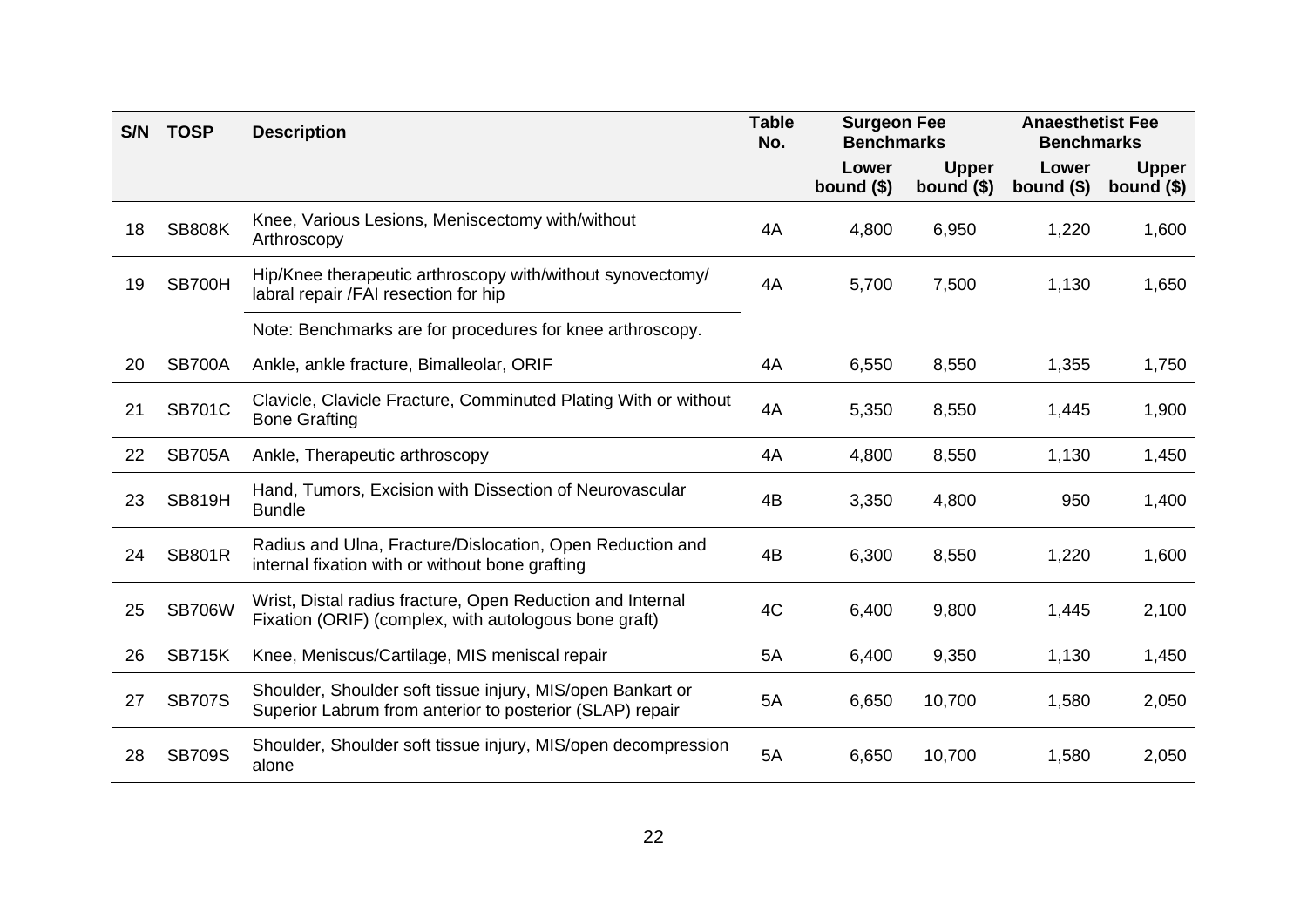| S/N | <b>TOSP</b>   | <b>Description</b>                                                                                                                                     | <b>Table</b><br>No. | <b>Surgeon Fee</b><br><b>Benchmarks</b> |                             | <b>Anaesthetist Fee</b><br><b>Benchmarks</b> |                             |
|-----|---------------|--------------------------------------------------------------------------------------------------------------------------------------------------------|---------------------|-----------------------------------------|-----------------------------|----------------------------------------------|-----------------------------|
|     |               |                                                                                                                                                        |                     | Lower<br>bound $($)$                    | <b>Upper</b><br>bound $($)$ | Lower<br>bound $($)$                         | <b>Upper</b><br>bound $($)$ |
| 29  | <b>SB708S</b> | Shoulder, Shoulder soft tissue injury, MIS/Open Bankart repair<br>with Superior Labrum from anterior to posterior (SLAP)<br>repair/rotator cuff repair | 5B                  | 8,550                                   | 10,700                      | 1,670                                        | 2,150                       |
| 30  | <b>SB710S</b> | Shoulder, Shoulder soft tissue injury, MIS/open decompression<br>with cuff repair                                                                      | 5B                  | 9,650                                   | 12,050                      | 1,670                                        | 2,150                       |
| 31  | <b>SB838H</b> | Hip, Various Lesions, Hemi-Arthroplasty                                                                                                                | 5C                  | 6,400                                   | 9,100                       | 1,895                                        | 3,050                       |
| 32  | <b>SB801B</b> | Bone (Lower Limb), Deformities, Corrective Surgery with<br>Internal Fixation with or w/o Fluoroscopy                                                   | 5C                  | 7,500                                   | 9,400                       | 1,670                                        | 2,150                       |
| 33  | SB700K        | Knee, Arthroscopy, knee ligament reconstruction (1 or more)                                                                                            | 5C                  | 6,700                                   | 10,150                      | 1,400                                        | 1,800                       |
| 34  | <b>SB819B</b> | Bone and Joints (Upper Limb), Deformities, Osteotomies and<br>Fixation with or without Fluoroscopy/Bone graft                                          | 5C                  | $6,000*$                                | 10,150                      | 1,580                                        | 2,050                       |
| 35  | <b>SB701K</b> | Knee, Ligaments/Meniscus/Cartilage/Bone combined, MIS<br><b>ACL or PCL reconstruction</b>                                                              | 5C                  | 7,500                                   | 10,700                      | 1,400                                        | 1,800                       |
| 36  | <b>SB704K</b> | Knee, Ligaments/Meniscus/Cartilage/Bone combined, MIS<br>ligament reconstruction with meniscectomy                                                     | 5C                  | 8,550                                   | 10,700                      | 1,400                                        | 1,800                       |
| 37  | <b>SB712K</b> | Knee, Meniscus/Cartilage (small defects), MIS/open<br>Mosaicplasty or OATS                                                                             | 5C                  | 6,950                                   | 10,700                      | 1,400                                        | 1,800                       |
| 38  | <b>SB800K</b> | Knee Ligaments, Disruption, Reconstruction and Repair                                                                                                  | 5C                  | 8,050                                   | 10,700                      | 1,400                                        | 1,800                       |
| 39  | <b>SB703K</b> | Knee, Ligaments/Meniscus/Cartilage/Bone combined, MIS<br>ligament reconstruction with meniscal repair                                                  | 5C                  | 8,400                                   | 11,500                      | 1,400                                        | 1,800                       |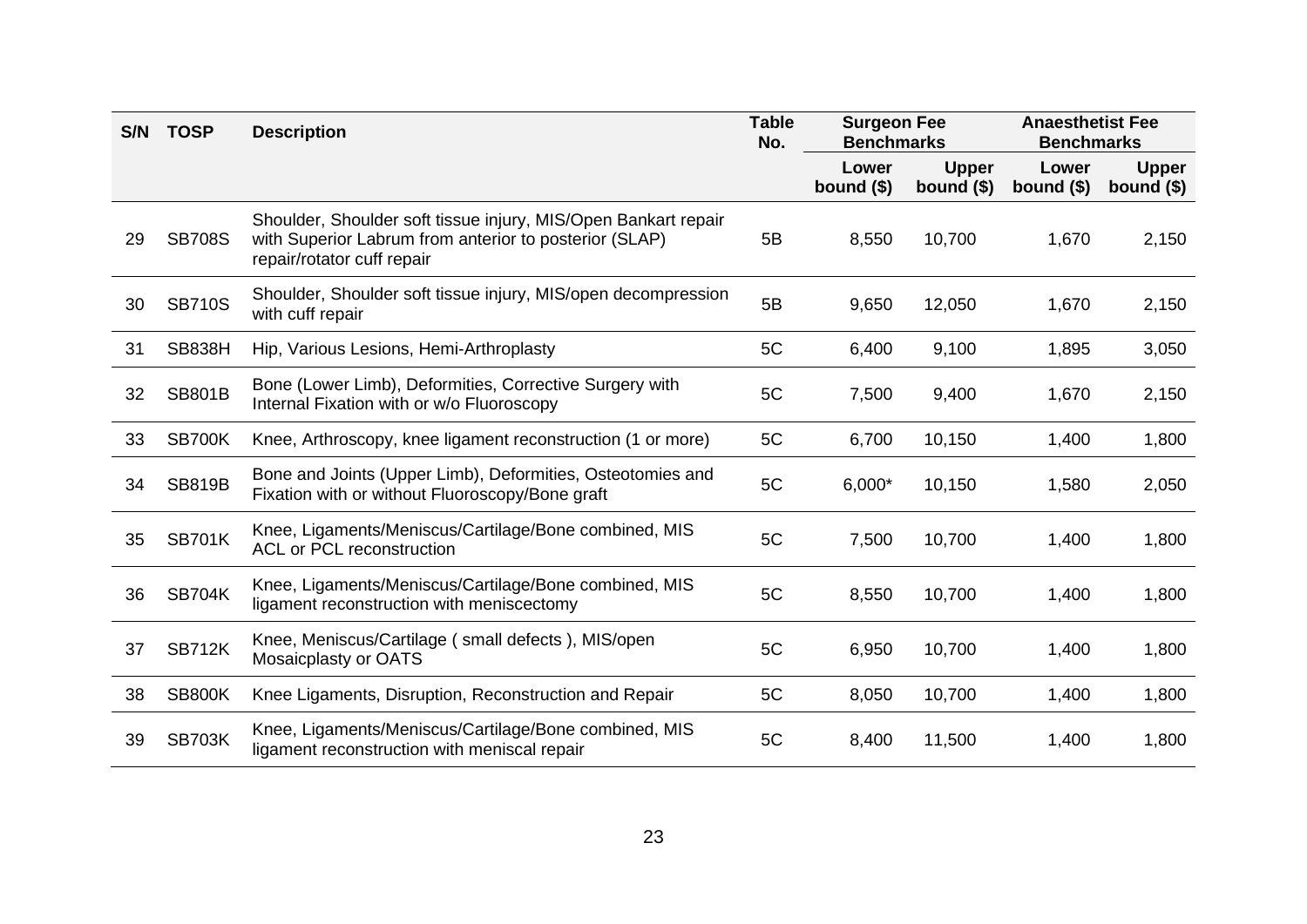| S/N | <b>TOSP</b>   | <b>Description</b>                                                                                                                                       | <b>Table</b><br>No. | <b>Surgeon Fee</b><br><b>Benchmarks</b> |                             | <b>Anaesthetist Fee</b><br><b>Benchmarks</b> |                             |
|-----|---------------|----------------------------------------------------------------------------------------------------------------------------------------------------------|---------------------|-----------------------------------------|-----------------------------|----------------------------------------------|-----------------------------|
|     |               |                                                                                                                                                          |                     | Lower<br>bound $($)$                    | <b>Upper</b><br>bound $($)$ | Lower<br>bound $($)$                         | <b>Upper</b><br>bound $($)$ |
| 40  | <b>SB711S</b> | Shoulder, Shoulder soft tissue injury, MIS/open decompression<br>with cuff repair & excision of distal clavicle                                          | 5C                  | 8,550                                   | 12,300                      | 1,760                                        | 2,300                       |
| 41  | <b>SB810K</b> | Knee, Various Lesions, Primary Total Joint Replacement<br>(Unilateral), open/MIS/navigated                                                               | 6A                  | 8,250                                   | 10,700                      | 1,670                                        | 2,400                       |
| 42  | <b>SB839H</b> | Hip, Various Lesions, Primary Total Joint Replacement,<br>open/MIS/navigated                                                                             | 6A                  | 8,550                                   | 12,850                      | 1,895                                        | 3,050                       |
| 43  | <b>SB803C</b> | Cervical Spine, Various Lesions - Anterior decompression and<br>fusion or disc replacement (1 segment)                                                   | 6A                  | 11,900                                  | 16,050                      | 2,570                                        | 3,350                       |
| 44  | <b>SB716K</b> | Knee, Various Lesions, Primary Total Joint Replacement<br>(Unilateral) with augmentation, requiring extra implants or bone<br>grafts, open/MIS/navigated | 6B                  | 8,550                                   | 12,000                      | 1,670                                        | 2,400                       |
| 45  | <b>SB809K</b> | Knee, Various Lesions, Total Joint Replacement (Bilateral)                                                                                               | 7B                  | 11,750                                  | 17,100                      | 2,570                                        | 3,750                       |

### **SC – Respiratory**

| S/N | <b>TOSP</b>   | <b>Description</b>                                                 | <b>Table</b><br>No. | <b>Surgeon Fee</b><br><b>Benchmarks</b> |                             | <b>Anaesthetist Fee</b><br><b>Benchmarks</b> |                             |
|-----|---------------|--------------------------------------------------------------------|---------------------|-----------------------------------------|-----------------------------|----------------------------------------------|-----------------------------|
|     |               |                                                                    |                     | Lower<br>bound $($)$                    | <b>Upper</b><br>bound $(§)$ | Lower<br>bound $($)$                         | <b>Upper</b><br>bound $($)$ |
|     | <b>SC703B</b> | Bronchus/Lung, Bronchoscopy with/without biopsy                    | 1B                  | 1,050                                   | .600                        | 590                                          | 950                         |
|     | <b>SC704B</b> | Bronchus/Lung, Bronchoscopy with biopsy, bronchoalveolar<br>lavage | 2A                  | 1,050                                   | 2,000                       | 770                                          | 1,250                       |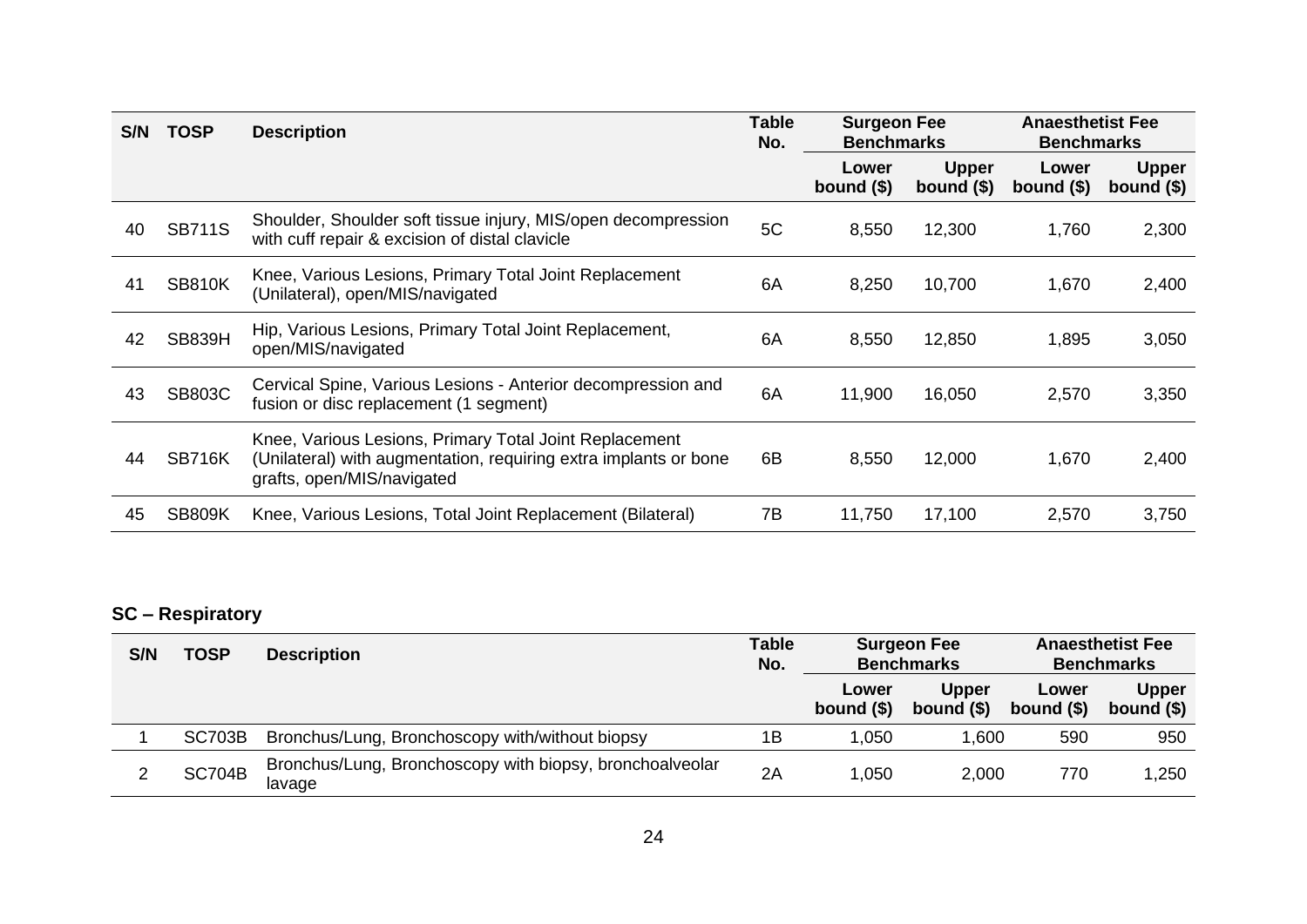#### **SD – Cardiovascular**

| S/N | <b>TOSP</b>   | <b>Description</b>                                                                                                                                                                                                                        | <b>Table</b><br>No. | <b>Surgeon Fee</b><br><b>Benchmarks</b> |                             | <b>Anaesthetist Fee</b><br><b>Benchmarks</b> |                             |
|-----|---------------|-------------------------------------------------------------------------------------------------------------------------------------------------------------------------------------------------------------------------------------------|---------------------|-----------------------------------------|-----------------------------|----------------------------------------------|-----------------------------|
|     |               |                                                                                                                                                                                                                                           |                     | Lower<br>bound $($)$                    | <b>Upper</b><br>bound $($)$ | Lower<br>bound $($)$                         | <b>Upper</b><br>bound $($)$ |
|     | <b>SD707B</b> | Blood Vessels, Subcutaneous Implanted Vascular Port,<br>removal                                                                                                                                                                           | 1B                  | 400                                     | 1,450                       | 500                                          | 800                         |
|     |               | Note: Higher end of surgeon fees may be associated with more<br>difficult portacath removals e.g. when catheter is fractured or<br>has displaced, with need for surgical exploration to identify and<br>remove entire length of catheter. |                     |                                         |                             |                                              |                             |
| 2   | <b>SD722V</b> | Vein, Various Lesions, Imaging Guided Peripheral Insertion of<br>Central Catheter (PICC)                                                                                                                                                  | 1 <sub>C</sub>      | 640                                     | 1,000                       | 500                                          | 800                         |
| 3   | <b>SD721V</b> | Vein, Various Lesions, Imaging guided Insertion of Tunnelled<br><b>Central Venous Catheter</b>                                                                                                                                            | 2A                  | 850                                     | 1,400                       | 500                                          | 800                         |
|     |               | Note: Higher end of surgeon fees may be associated with<br>recurrent cases or altered anatomy                                                                                                                                             |                     |                                         |                             |                                              |                             |
| 4   | <b>SD723V</b> | Vein, Various Lesions, Imaging Guided Venous Port Insertion                                                                                                                                                                               | 2C                  | 850                                     | 1,800                       | 500                                          | 800                         |
|     |               | Note: Higher end of surgeon fees may be associated with<br>altered anatomy, small vein, redo cases                                                                                                                                        |                     |                                         |                             |                                              |                             |
| 5   | <b>SD706B</b> | Blood Vessels, Subcutaneous Implanted Vascular Port,<br>Insertion                                                                                                                                                                         | 2C                  | 1,200                                   | 2,700                       | 680                                          | 1,100                       |
|     |               | Note: This procedure involves open surgical insertion via<br>venous cutdown.                                                                                                                                                              |                     |                                         |                             |                                              |                             |
| 6   | <b>SD811H</b> | Heart, Coronary angiography                                                                                                                                                                                                               | 3A                  | 2,150                                   | 3,200                       | 770                                          | 1,250                       |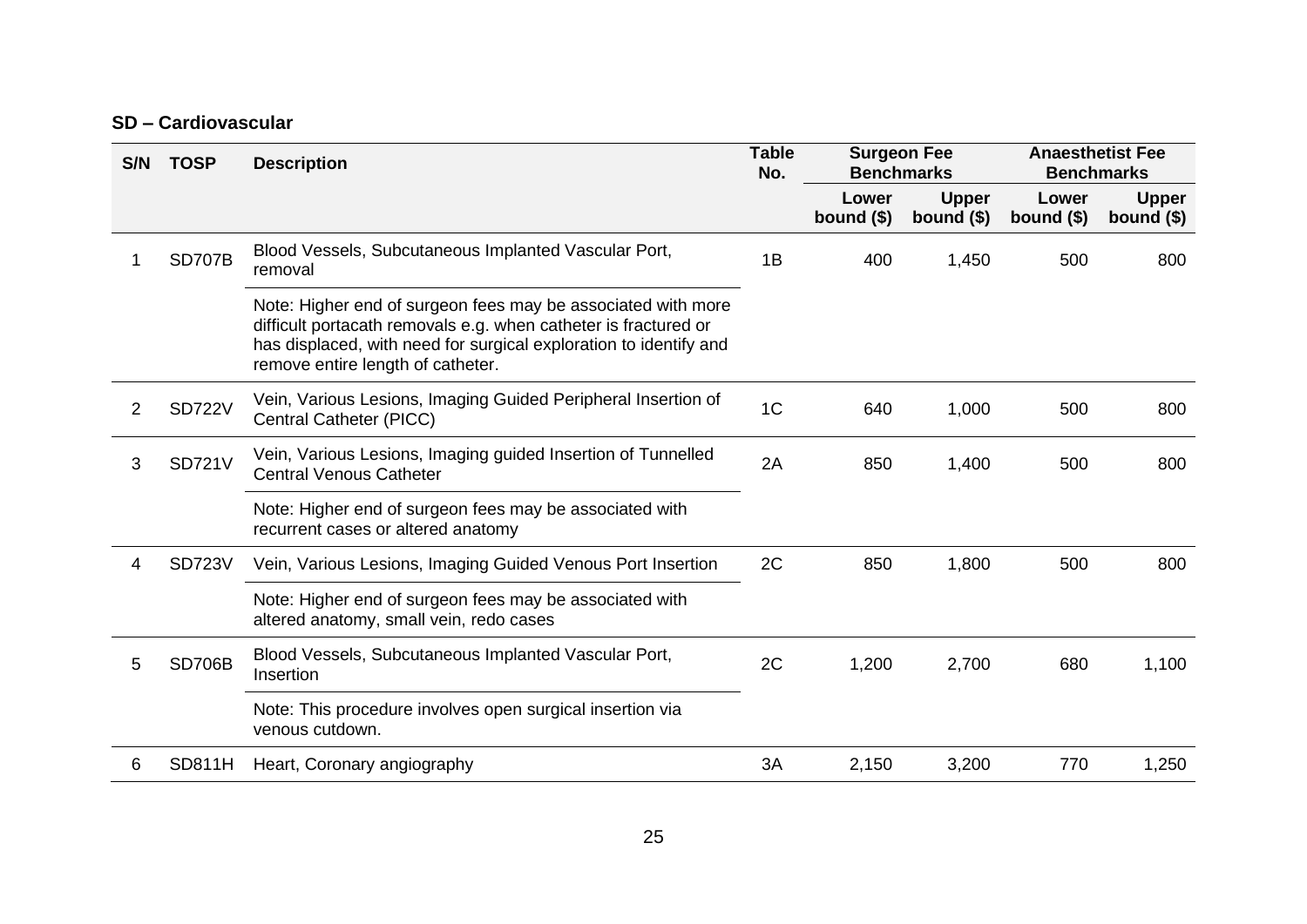| S/N | <b>TOSP</b>   | <b>Description</b>                                                                                                                                                                | <b>Table</b><br>No. | <b>Surgeon Fee</b><br><b>Benchmarks</b> |                             | <b>Anaesthetist Fee</b><br><b>Benchmarks</b> |                             |
|-----|---------------|-----------------------------------------------------------------------------------------------------------------------------------------------------------------------------------|---------------------|-----------------------------------------|-----------------------------|----------------------------------------------|-----------------------------|
|     |               |                                                                                                                                                                                   |                     | Lower<br>bound $($)$                    | <b>Upper</b><br>bound $($)$ | Lower<br>bound $($)$                         | <b>Upper</b><br>bound $($)$ |
|     | <b>SD713V</b> | Vein, Varicose Veins, Imaging Guided Endovenous Laser<br>Treatment, 1 leg                                                                                                         | 3B                  | 4,350                                   | 6,500                       | 860                                          | 1,250                       |
|     |               | Note: Higher end of surgeon fees may be associated with<br>larger veins, length of vein to be treated, or procedure<br>including ablation of small saphenous vein (SSV).          |                     |                                         |                             |                                              |                             |
| 8   | <b>SD821A</b> | Artery, Various Lesions, Arterio-venuous Fistula Creation                                                                                                                         | 3C                  | 1,700                                   | $3,500*$                    | 1,310                                        | 2,100                       |
| 9   | <b>SD809H</b> | Heart, Coronary Artery Disease, Cardiac Catherisation and<br>Coronary Angiogram                                                                                                   | 3C                  | 3,000                                   | 4,350                       | 770                                          | 1,250                       |
| 10  | SD707H        | Heart, Cardiac Catheterisation (left) and Intracoronary<br>Physiological Assessment (inclusive of pressure wire) without<br>Percutaneous Transluminal Coronary Angioplasty (PTCA) | 3C                  | 4,300                                   | 5,350                       | 1,040                                        | 1,650                       |
| 11  | <b>SD840A</b> | Artery, Various Lesions, Arterio-venuous Fistula, Correction at<br>original site                                                                                                  | 4A                  | $3,500*$                                | 4,000*                      | $1,310*$                                     | $2,100*$                    |
| 12  | <b>SD810H</b> | Heart, Coronary Disease, Coronary Angioplasty (transluminal),<br>with/without angiocardiography                                                                                   | 4A                  | 6,000                                   | 9,000                       | 1,220                                        | 1,950                       |
|     |               | Note: This code is for simple one-vessel coronary angioplasty.<br>Excludes angioplasty for multiple vessels, which should be<br>coded under SD713H.                               |                     |                                         |                             |                                              |                             |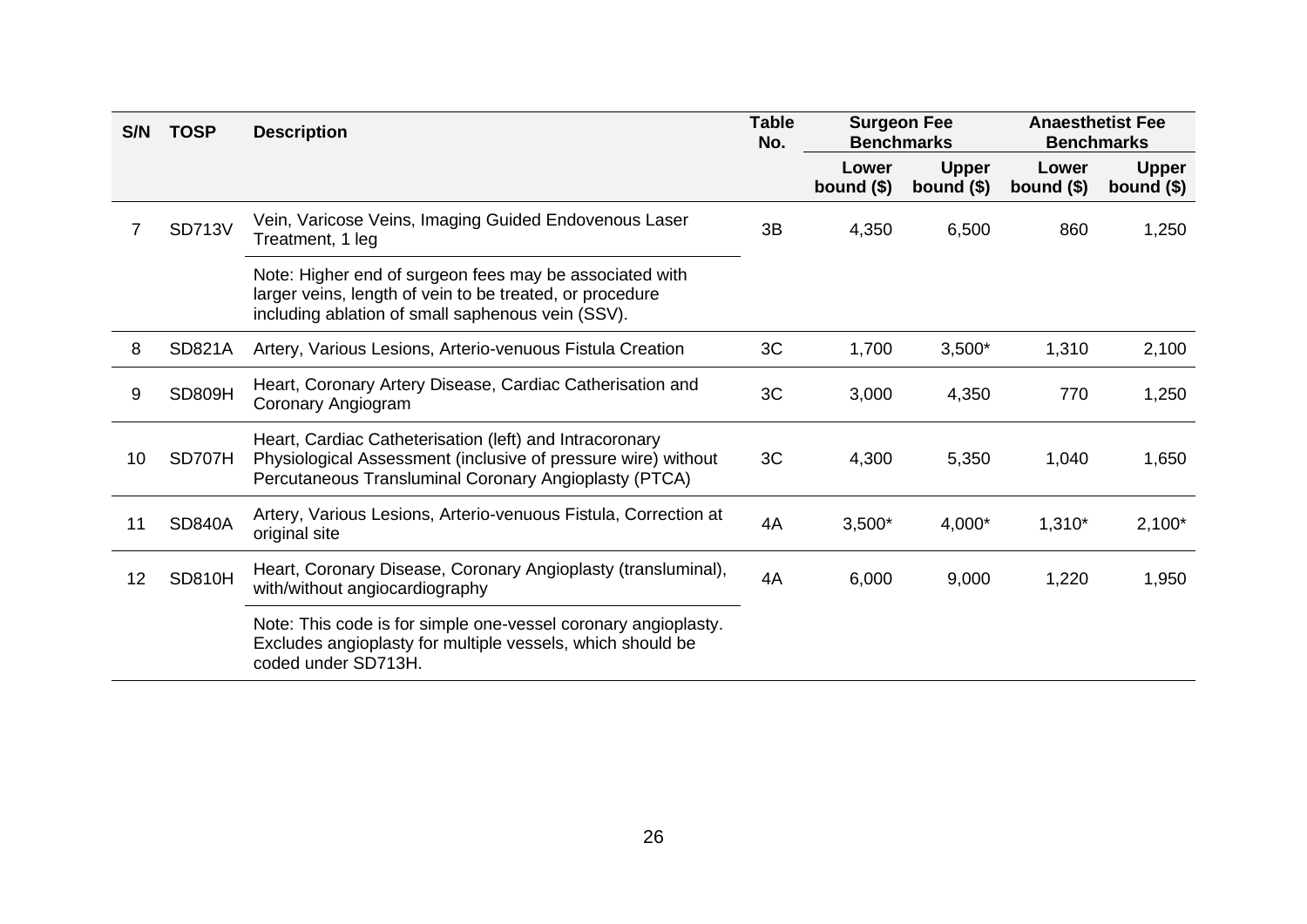| S/N | <b>TOSP</b>   | <b>Description</b>                                                                                                                                                                                                                                                                                                          | <b>Table</b><br>No. | <b>Surgeon Fee</b><br><b>Anaesthetist Fee</b><br><b>Benchmarks</b><br><b>Benchmarks</b> |                             |                      |                             |
|-----|---------------|-----------------------------------------------------------------------------------------------------------------------------------------------------------------------------------------------------------------------------------------------------------------------------------------------------------------------------|---------------------|-----------------------------------------------------------------------------------------|-----------------------------|----------------------|-----------------------------|
|     |               |                                                                                                                                                                                                                                                                                                                             |                     | Lower<br>bound $($)$                                                                    | <b>Upper</b><br>bound $($)$ | Lower<br>bound $($)$ | <b>Upper</b><br>bound $($)$ |
| 13  | <b>SD802H</b> | Heart, percutaneous ablation of arrhythmia circuit or focus or<br>isolation procedure involving 1 atrial chamber                                                                                                                                                                                                            | 4A                  | 4,000                                                                                   | 12,000                      | 1,670                | 2,650                       |
|     |               | Note: Lower end of surgeon fees may be associated with<br>Simple Radiofrequency Catheter Ablation (e.g. SVT) with or<br>without Electrophysiology Study; and higher end of surgeon<br>fees may be associated with Complex Radiofrequency<br>Catheter Ablation (with 3D mapping) with or without<br>Electrophysiology Study. |                     |                                                                                         |                             |                      |                             |
| 14  | <b>SD712H</b> | Heart, Percutaneous Transluminal Coronary Angioplasty<br>(PTCA) + stenting (1 vessel) - Complex (e.g. retrograde CTO<br>intervention, complex bifurcation/trifurcation, IABP, Impella,<br>LVAD), with/without IVUS/FFR or other physiological studies                                                                       | 4B                  | 8,000*                                                                                  | 12,200                      | 1,130                | 1,800                       |
|     |               | Note: Higher end of surgeon fees may be associated with<br>complex interventions which include:<br>- Complex Chronic Total Occlusion e.g. retrograde CTO<br>intervention<br>- Complex bifurcation/ trifurcation; or<br>- Cases requiring haemodynamic support (e.g. IABP, Impella<br>or LVAD)                               |                     |                                                                                         |                             |                      |                             |
| 15  | SD714H        | Heart, Primary Percutaneous Transluminal Coronary<br>Angioplasty for ST-elevation Myocardial Infarction                                                                                                                                                                                                                     | 4B                  | 9,650                                                                                   | 12,850                      | 2,345                | 3,750                       |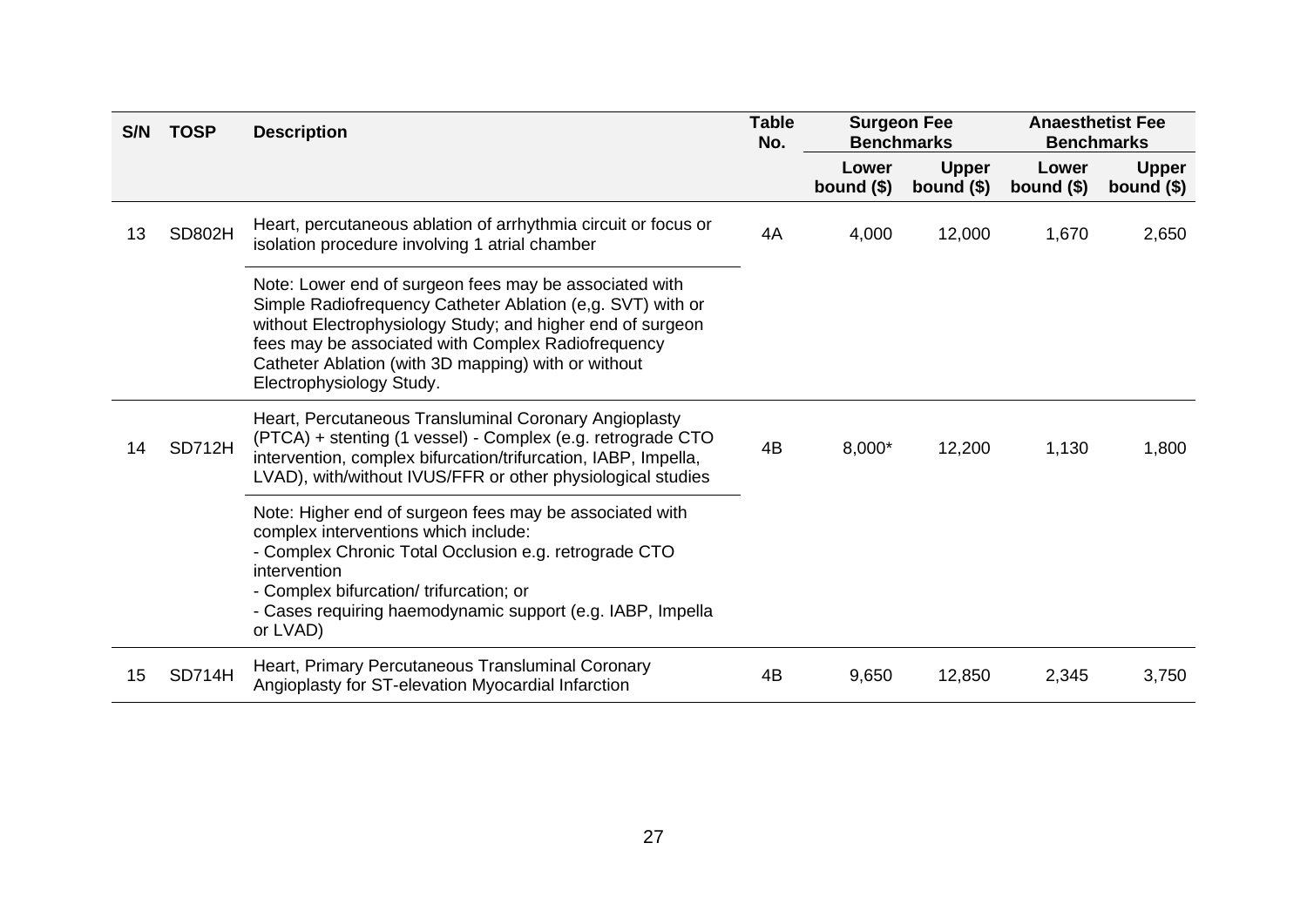| S/N | <b>TOSP</b> | <b>Description</b>                                                                                                                                                                                                                                                                                                                                                    | <b>Table</b><br>No. | <b>Surgeon Fee</b><br><b>Benchmarks</b> |                             | <b>Anaesthetist Fee</b><br><b>Benchmarks</b> |                             |
|-----|-------------|-----------------------------------------------------------------------------------------------------------------------------------------------------------------------------------------------------------------------------------------------------------------------------------------------------------------------------------------------------------------------|---------------------|-----------------------------------------|-----------------------------|----------------------------------------------|-----------------------------|
|     |             |                                                                                                                                                                                                                                                                                                                                                                       |                     | Lower<br>bound $($)$                    | <b>Upper</b><br>bound $(§)$ | Lower<br>bound $(§)$                         | <b>Upper</b><br>bound $($)$ |
| 16  | SD713H      | Heart, Percutaneous Transluminal Coronary Angioplasty<br>(PTCA) + stenting (more than 1 vessel), with/without IVUS/FFR<br>or other physiological studies                                                                                                                                                                                                              | 4B                  | 9,000                                   | 13,900                      | 1,670                                        | 2,650                       |
|     |             | Note: This code is for multivessel stenting, with or without<br>invasive intracoronary imaging or physiologic quidance.                                                                                                                                                                                                                                               |                     |                                         |                             |                                              |                             |
|     | SD742H      | Heart, Coronary Disease, Coronary Artery Bypass Graft<br>(Open/MIS/off pump)                                                                                                                                                                                                                                                                                          | 6C                  | 16,050*                                 | 25,000*                     | $3,470*$                                     | $5,050*$                    |
|     |             | Note: Higher end of surgeon fees may be associated with high<br>risk surgeries, and/or repeat heart bypass surgeries, including:<br>(1) cases with operative risks that are Logistic Euroscore 6 and<br>above, and/or (2) re-do Coronary Artery Bypass Graft with<br>failed grafts, and/ or (3) cases requiring haemodynamic<br>support (e.g. IABP, Impella or LVAD). |                     |                                         |                             |                                              |                             |

## **SE – Hemic & Lymphatic**

| S/N | <b>TOSP</b>   | <b>Description</b>                                           | <b>Table</b><br>No. | <b>Surgeon Fee</b><br><b>Benchmarks</b> |                             | <b>Anaesthetist Fee</b><br><b>Benchmarks</b> |                             |
|-----|---------------|--------------------------------------------------------------|---------------------|-----------------------------------------|-----------------------------|----------------------------------------------|-----------------------------|
|     |               |                                                              |                     | Lower<br>bound $(§)$                    | <b>Upper</b><br>bound $(§)$ | Lower<br>bound $(§)$                         | <b>Upper</b><br>bound $($)$ |
|     | <b>SE703L</b> | Lymph Node (cervical) - Superficial, Various Lesions, Biopsy | 1Β                  | 1,300*                                  | $2,300*$                    | 770*                                         | 1,250*                      |
|     | SE702L        | Lymph Node (cervical) - Deep, Various Lesions, Biopsy        | 2C                  | $2,000*$                                | $3,750*$                    | 770*                                         | $1,250*$                    |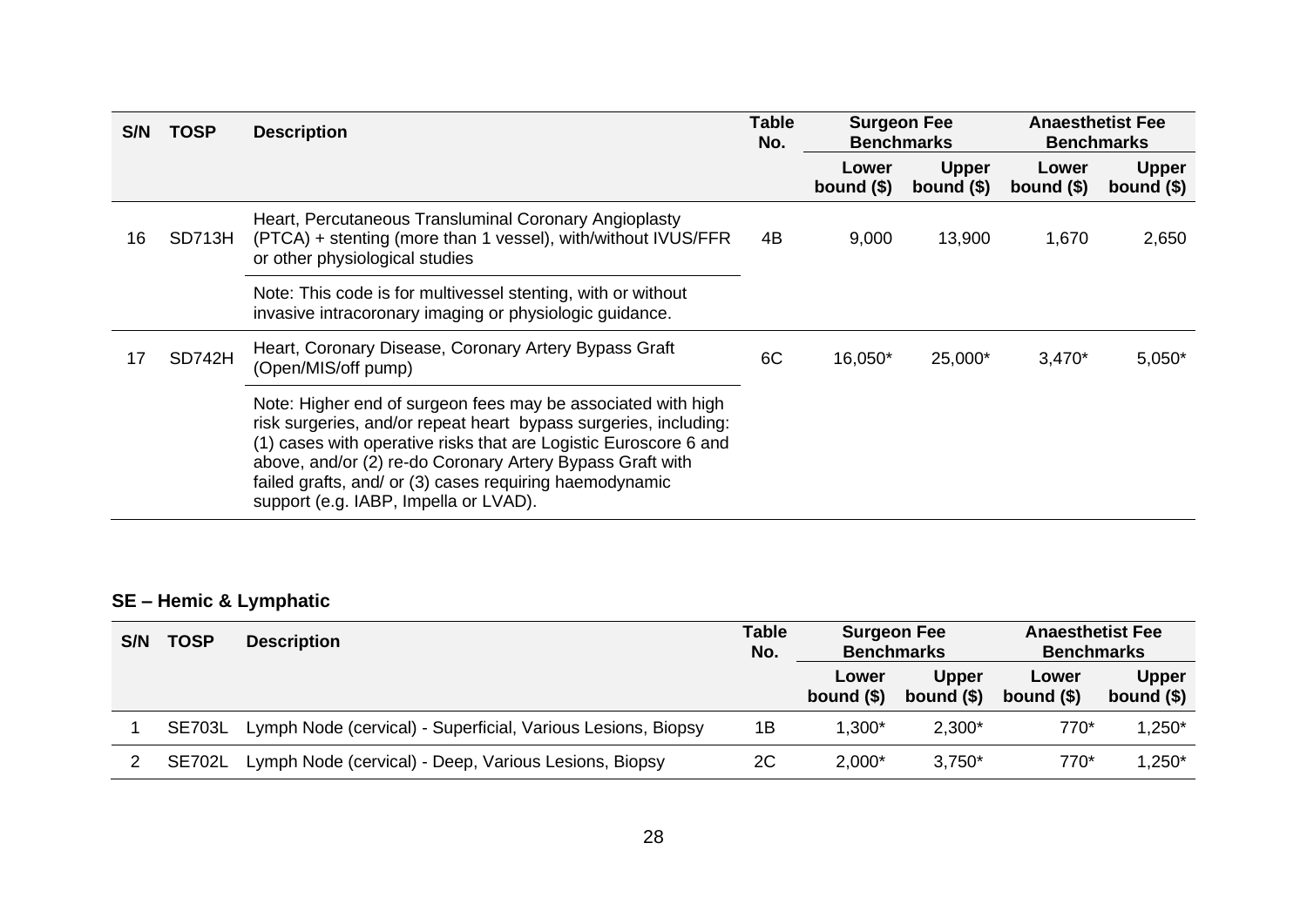### **SF – Digestive**

| S/N | <b>TOSP</b>   | <b>Description</b>                                                                                                                                                                                                                                                                                                                                                                              | <b>Table</b><br>No. | <b>Surgeon Fee</b><br><b>Benchmarks</b> |                             |                      | <b>Anaesthetist Fee</b><br><b>Benchmarks</b> |
|-----|---------------|-------------------------------------------------------------------------------------------------------------------------------------------------------------------------------------------------------------------------------------------------------------------------------------------------------------------------------------------------------------------------------------------------|---------------------|-----------------------------------------|-----------------------------|----------------------|----------------------------------------------|
|     |               |                                                                                                                                                                                                                                                                                                                                                                                                 |                     | Lower<br>bound $($)$                    | <b>Upper</b><br>bound $($)$ | Lower<br>bound $($)$ | <b>Upper</b><br>bound $($)$                  |
|     | <b>SF804T</b> | Tongue, Tongue Tie, Release                                                                                                                                                                                                                                                                                                                                                                     | 1A                  | 280                                     | 850                         | 590                  | 950                                          |
| 2   | <b>SF701I</b> | Intestine/Stomach, Upper GI endoscopy with / without biopsy                                                                                                                                                                                                                                                                                                                                     | 1B                  | 600                                     | 1,000                       | 500                  | 750                                          |
|     |               | Note: Higher end of surgeon fees may be associated with<br>altered anatomy, more biopsies or biopsies of lesions in<br>challenging locations.                                                                                                                                                                                                                                                   |                     |                                         |                             |                      |                                              |
| 3   | <b>SF710C</b> | Colon, Sigmoid, Sigmoidoscopy (flexible), Fibreoptic<br>with/without biopsy                                                                                                                                                                                                                                                                                                                     | 1B                  | 600                                     | 1,000                       | 500                  | 750                                          |
|     | <b>SF841A</b> | Anus, Perineal Abscess, Saucerisation/Drainage                                                                                                                                                                                                                                                                                                                                                  | 1B                  | 1,250                                   | 2,950                       | 635                  | 1,000                                        |
|     |               | Note: Lower end of surgeon fees may be associated with<br>straight forward incision, saucerisation and drainage. Higher<br>end of surgeon fees may be associated with deep seated<br>abscesses requiring more complex techniques of drainage<br>and/or requiring a drain or seton. Ischorectal abscess<br>drainages should be coded under: SF840A Anus,<br>Ischiorectal Abscess, Saucerisation. |                     |                                         |                             |                      |                                              |
| 5   | <b>SF833A</b> | Anus, Fistula-in-ano, Excision/ Fistulectomy                                                                                                                                                                                                                                                                                                                                                    | 2B                  | 2,000                                   | 3,200                       | 635                  | 900                                          |
|     |               | Note: Higher end of surgeon fees may be associated with<br>recurrent surgery, more complex fistulae                                                                                                                                                                                                                                                                                             |                     |                                         |                             |                      |                                              |
| 6   | <b>SF700I</b> | Intestine/Stomach, Upper GI endoscopy with polypectomy/<br>removal of foreign body/diathermy of bleeding lesions /<br>injection of varices / removal of single polyp                                                                                                                                                                                                                            | 2C                  | 1,000                                   | 1,600                       | 500                  | 750                                          |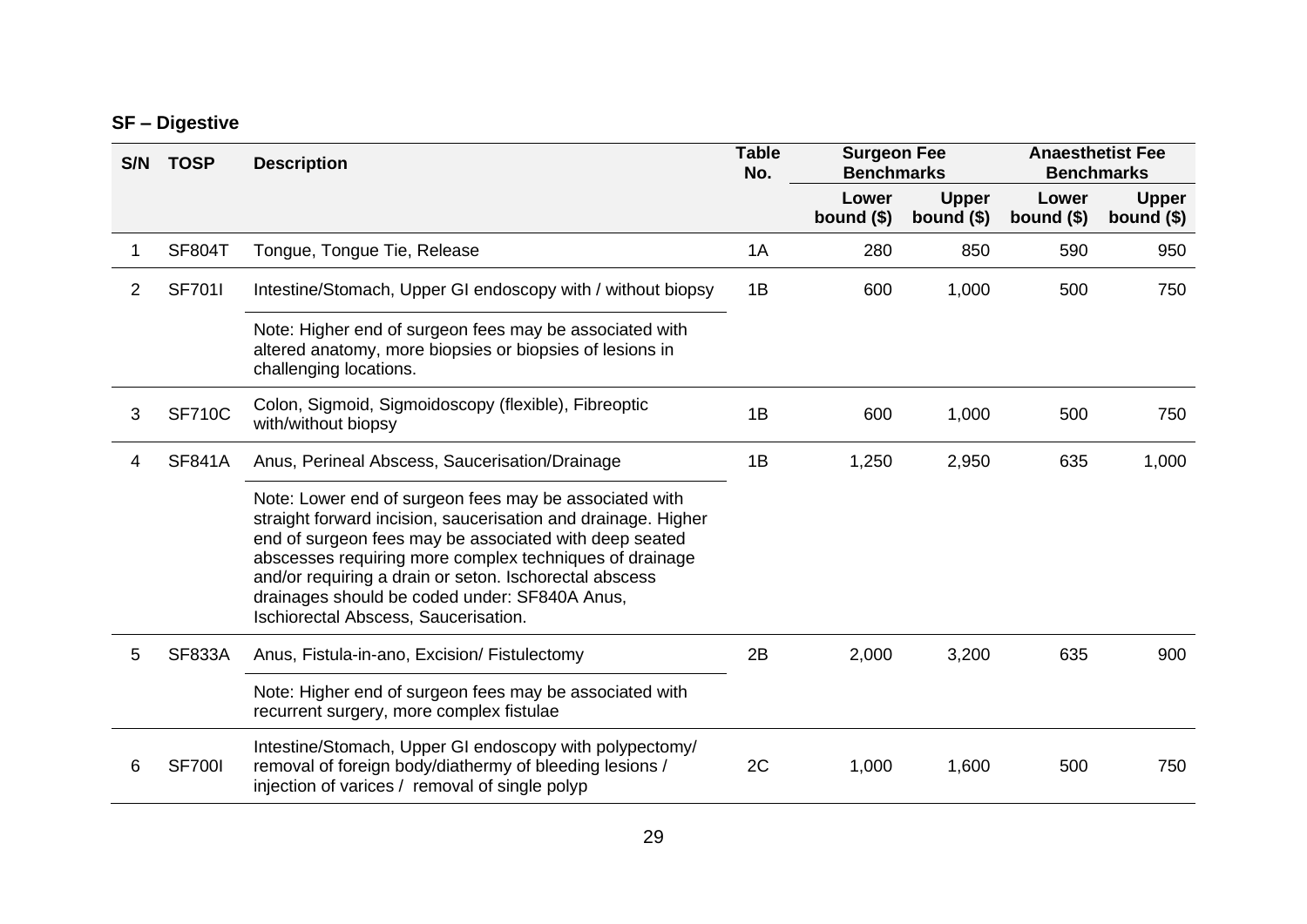| S/N | <b>TOSP</b>   | <b>Description</b>                                                                                                                                       | <b>Table</b><br>No. | <b>Surgeon Fee</b><br><b>Benchmarks</b> |                             | <b>Anaesthetist Fee</b><br><b>Benchmarks</b> |                             |
|-----|---------------|----------------------------------------------------------------------------------------------------------------------------------------------------------|---------------------|-----------------------------------------|-----------------------------|----------------------------------------------|-----------------------------|
|     |               |                                                                                                                                                          |                     | Lower<br>bound $($)$                    | <b>Upper</b><br>bound $($)$ | Lower<br>bound $($)$                         | <b>Upper</b><br>bound $($)$ |
| 7   | <b>SF702C</b> | Colon, Colonoscopy, fibreoptic with/without biopsy                                                                                                       | 2C                  | 1,100                                   | 1,600                       | 500                                          | 750                         |
| 8   | <b>SF703C</b> | Colon, Colonoscopy (screening), fibreoptic with/without<br>biopsy                                                                                        | 2C                  | 1,100                                   | 1,600                       | 500                                          | 750                         |
| 9   | <b>SF836A</b> | Anus, Hemorrhoids, Hemorrhoidectomy with or without<br>sigmoidoscopy                                                                                     | 2C                  | 2,650                                   | 3,400                       | 635                                          | 900                         |
|     |               | Note: Higher end of fees may be associated with<br>sigmoidoscopy or more difficult haemorrhoidectomy e.g. for<br>prolapsed haemorrhoids.                 |                     |                                         |                             |                                              |                             |
| 10  | <b>SF813E</b> | Esophagus/Intestine/Stomach, Upper GI endoscopy with<br>complicated polypectomy or Endoscopic Mucosal Resection                                          | 3A                  | $1,100*$                                | $1,700*$                    | 590*                                         | 850*                        |
| 11  | <b>SF704C</b> | Colon, Colonoscopy, fibreoptic with removal of polyp (single<br>or multiple less than 1cm)                                                               | 3A                  | 1,500                                   | 2,150                       | 500                                          | 750                         |
|     |               | Note: Higher end of surgeon fees may be associated with<br>polyps in challenging locations, more polyps or additional<br>measures to achieve hemostasis. |                     |                                         |                             |                                              |                             |
| 12  | <b>SF706C</b> | Colon, Colonoscopy (screening), fibreoptic with removal of<br>polyp (single or multiple less than 1cm)                                                   | 3A                  | 1,500                                   | 2,150                       | 500                                          | 750                         |
|     |               | Note: Higher end of surgeon fees may be associated with<br>polyps in challenging locations, more polyps or additional<br>measures to achieve hemostasis  |                     |                                         |                             |                                              |                             |
| 13  | <b>SF818A</b> | Abdominal Wall, Inguinal Hernia (infants & children),<br>Herniotomy (Unilateral)                                                                         | 3A                  | 1,950                                   | 2,350                       | 860                                          | 1,250                       |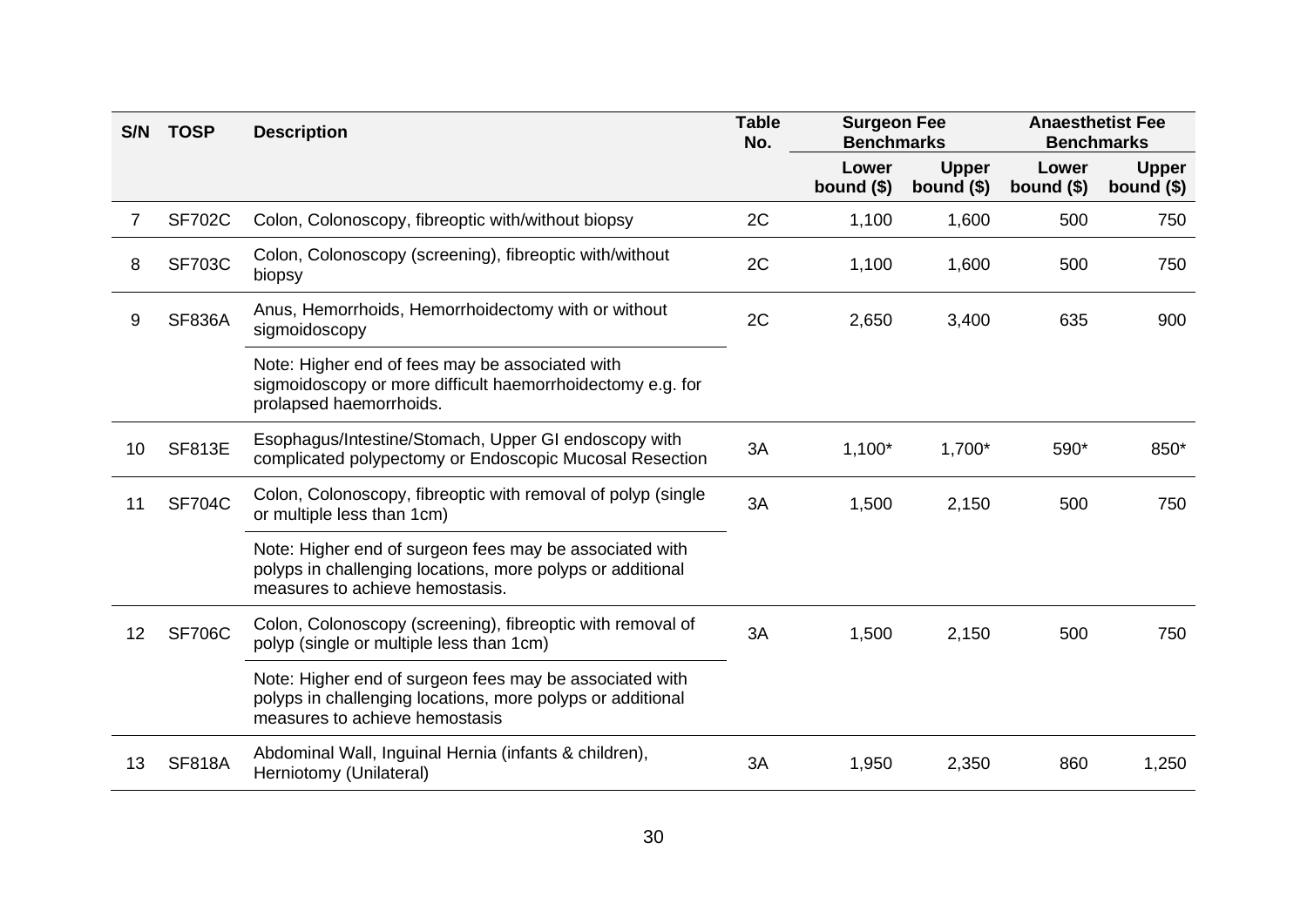| S/N | <b>TOSP</b>   | <b>Description</b>                                                                                                                                                                                      | <b>Table</b><br>No. | <b>Surgeon Fee</b><br><b>Benchmarks</b> |                             | <b>Anaesthetist Fee</b><br><b>Benchmarks</b> |                             |
|-----|---------------|---------------------------------------------------------------------------------------------------------------------------------------------------------------------------------------------------------|---------------------|-----------------------------------------|-----------------------------|----------------------------------------------|-----------------------------|
|     |               |                                                                                                                                                                                                         |                     | Lower<br>bound $($)$                    | <b>Upper</b><br>bound $($)$ | Lower<br>bound $($)$                         | <b>Upper</b><br>bound $($)$ |
| 14  | <b>SF837A</b> | Anus, Hemorrhoids, Stapled haemorrhoidectomy                                                                                                                                                            | 3A                  | 3,000                                   | 3,750                       | 635                                          | 900                         |
| 15  | <b>SF814A</b> | Abdominal Wall, Epigastric/Umbilical Hernia, Repair<br>(MIS/open)                                                                                                                                       | 3A                  | 2,650                                   | 4,350                       | 1,040                                        | 1,650                       |
|     |               | Note: Higher surgeon fees may be associated with larger<br>defects and mesh placement. (Recurrent surgery should be<br>coded under SF823A.)                                                             |                     |                                         |                             |                                              |                             |
| 16  | <b>SF705C</b> | Colon, Colonoscopy, fibreoptic with removal of polyps<br>(multiple more than 1cm)                                                                                                                       | 3B                  | 1,700                                   | 2,550                       | 500                                          | 750                         |
|     |               | Note: Higher end of surgeon fees may be associated with<br>polyps in challenging locations, larger polyps, more polyps or<br>additional measures to achieve hemostasis                                  |                     |                                         |                             |                                              |                             |
| 17  | <b>SF819A</b> | Abdominal Wall, Inguinal/Femoral Hernia, Unilateral<br>Herniorrhaphy (MIS/open)                                                                                                                         | 3B                  | 3,200                                   | 5,350                       | 1,040                                        | 1,500                       |
|     |               | Note: Higher end of surgeon fees may be associated with<br>larger hernia sacs, femoral hernias, hernias with<br>complications and emergency surgery. Recurrent surgery<br>should be coded under SF823A. |                     |                                         |                             |                                              |                             |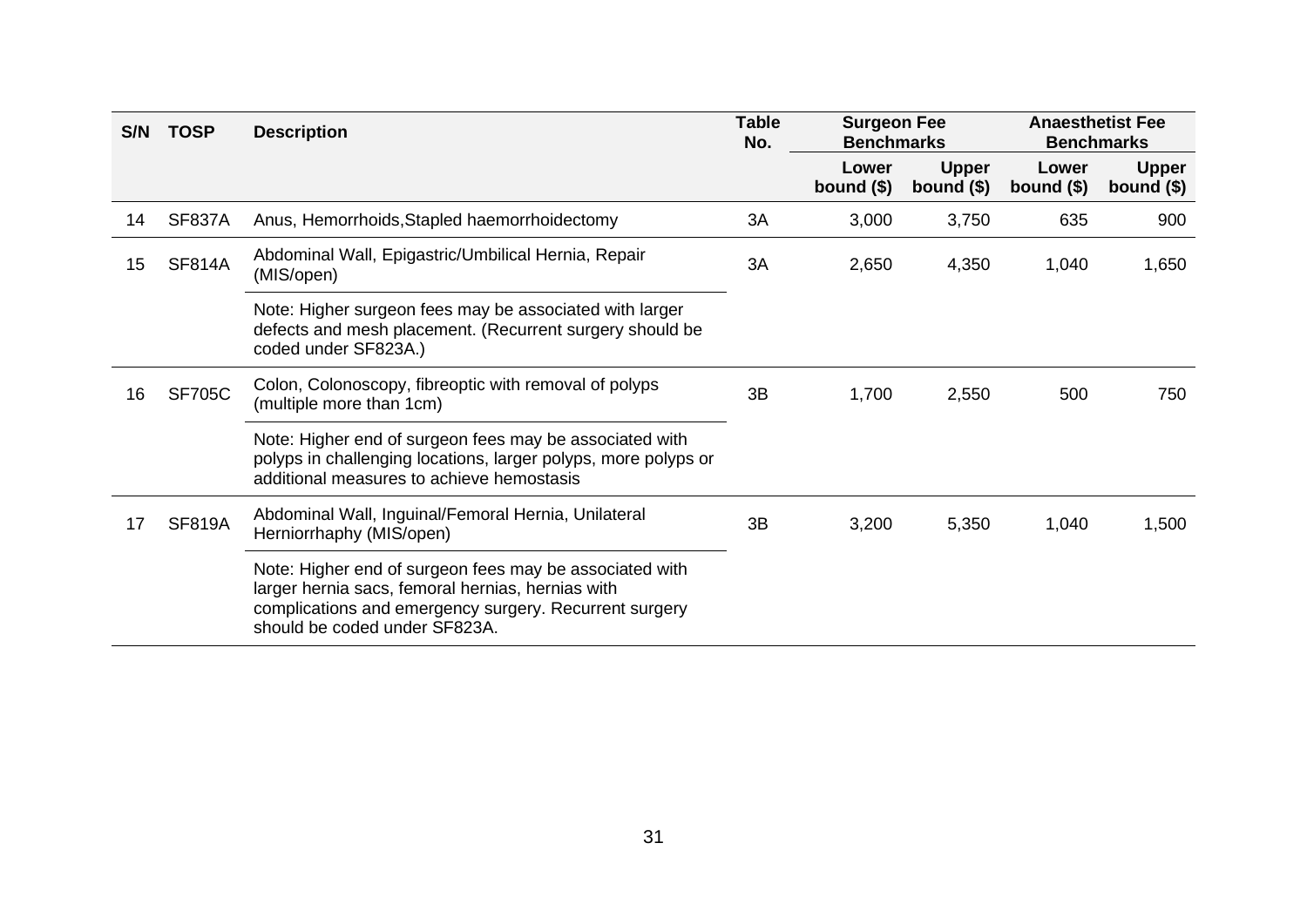| S/N | <b>TOSP</b>   | <b>Description</b>                                                                                                                                                                                                                                            | <b>Table</b><br>No. | <b>Surgeon Fee</b><br><b>Benchmarks</b> |                             | <b>Anaesthetist Fee</b><br><b>Benchmarks</b> |                             |
|-----|---------------|---------------------------------------------------------------------------------------------------------------------------------------------------------------------------------------------------------------------------------------------------------------|---------------------|-----------------------------------------|-----------------------------|----------------------------------------------|-----------------------------|
|     |               |                                                                                                                                                                                                                                                               |                     | Lower<br>bound $($)$                    | <b>Upper</b><br>bound $($)$ | Lower<br>bound $($)$                         | <b>Upper</b><br>bound $($)$ |
| 18  | <b>SF849A</b> | Appendix, Various Lesions, Appendicectomy Without<br>Drainage, MIS/open                                                                                                                                                                                       | 3B                  | 4,200                                   | 6,700                       | 1,130                                        | 1,800                       |
|     |               | Note: Higher end of surgeon fees may be associated with<br>challenging locations e.g. retrocecal appendix, adhesions<br>from previous surgery, additional measures to secure the<br>base and perforation. (Recurrent hernia should be coded<br>under SF823A.) |                     |                                         |                             |                                              |                             |
| 19  | <b>SF832A</b> | Anus, Fistula-in-ano (high), complex and recurrent<br>fistulectomy                                                                                                                                                                                            | 3C                  | 3,100                                   | 4,300                       | 770                                          | 1,250                       |
|     |               | Note: Higher end of surgeon fees may be associated with<br>extensive perianal sepsis associated with the fistula.                                                                                                                                             |                     |                                         |                             |                                              |                             |
| 20  | <b>SF710B</b> | Endoscopic Retrograde Cholangiopancreatography (ERCP)<br>with sphincterotomy /removal of stone/ insertion of biliary<br>stent                                                                                                                                 | 3C                  | $3,200*$                                | 4,350*                      | 950*                                         | $1,500*$                    |
|     |               | Note: Higher end of surgeon fees may be associated with<br>more complex cases, e.g. altered anatomy, larger, harder<br>stones, more stones, difficult bile duct cannulation etc.                                                                              |                     |                                         |                             |                                              |                             |
| 21  | <b>SF822A</b> | Abdominal Wall, Strangulated/Obstructed Hernia, Repair<br>without Bowel Resection                                                                                                                                                                             | 3C                  | 3,950                                   | 7,500                       | 1,220                                        | 1,950                       |
|     |               | Note: Higher end of surgeon fees may be associated with<br>emergency surgery, previous surgery and adhesions and<br>larger defects                                                                                                                            |                     |                                         |                             |                                              |                             |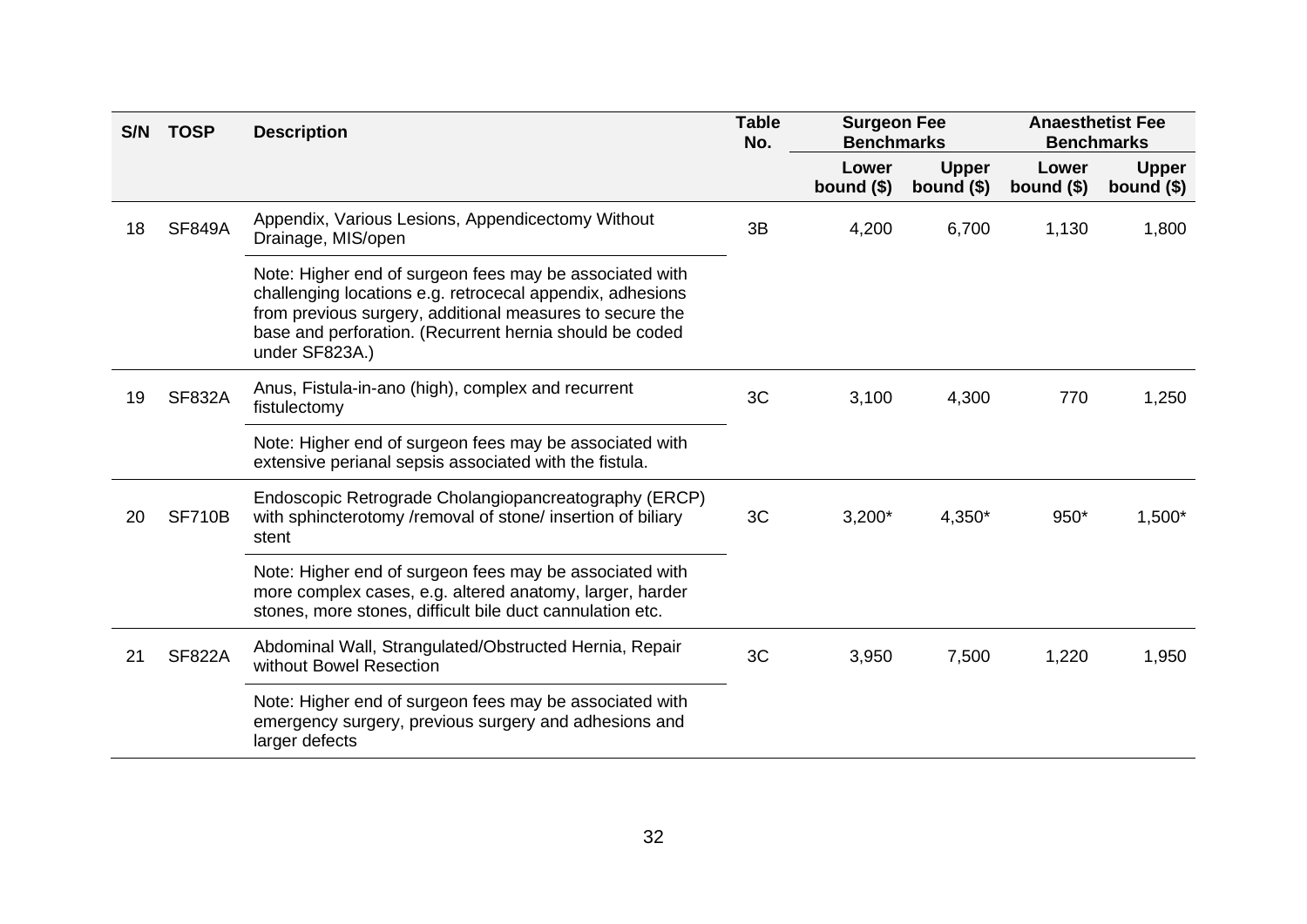| S/N | <b>TOSP</b>   | <b>Description</b>                                                                                                                                                                                                                                                                                                                                                                                                                            | <b>Table</b><br>No. | <b>Surgeon Fee</b><br><b>Benchmarks</b> |                             | <b>Anaesthetist Fee</b><br><b>Benchmarks</b> |                             |
|-----|---------------|-----------------------------------------------------------------------------------------------------------------------------------------------------------------------------------------------------------------------------------------------------------------------------------------------------------------------------------------------------------------------------------------------------------------------------------------------|---------------------|-----------------------------------------|-----------------------------|----------------------------------------------|-----------------------------|
|     |               |                                                                                                                                                                                                                                                                                                                                                                                                                                               |                     | Lower<br>bound $($)$                    | <b>Upper</b><br>bound $($)$ | Lower<br>bound $($)$                         | <b>Upper</b><br>bound $($)$ |
| 22  | <b>SF817A</b> | Abdominal Wall, Inguinal Hernia (infants & children),<br>Herniotomy (Bilateral)                                                                                                                                                                                                                                                                                                                                                               | 4A                  | 3,000                                   | 4,500                       | 1,040                                        | 1,500                       |
| 23  | <b>SF801G</b> | Gallbladder, Various Lesions, Cholecystectomy (open or lap)                                                                                                                                                                                                                                                                                                                                                                                   | 4A                  | 5,350                                   | 7,500                       | 1,220                                        | 1,950                       |
|     |               | Note: Complicated surgery should be coded under SF706G.                                                                                                                                                                                                                                                                                                                                                                                       |                     |                                         |                             |                                              |                             |
| 24  | <b>SF723A</b> | Appendix, Various Lesions/Abscess, Appendicectomy with<br>Drainage (MIS/open)                                                                                                                                                                                                                                                                                                                                                                 | 4A                  | 5,250                                   | 8,000                       | 1,310                                        | 2,100                       |
| 25  | <b>SF823A</b> | Abdominal Wall, Ventral/Incisional/Recurrent Hernia, Repair<br>(MIS/open)                                                                                                                                                                                                                                                                                                                                                                     | 4A                  | 4,400                                   | 8,000                       | 1,040                                        | 1,650                       |
|     |               | Note: Higher end of surgeon fees may be associated with<br>ventral/incisional hernia repair with complex abdominal wall<br>reconstruction using component separation technique or<br>mobilisation of myofascial flaps or recurrent hernia repair.<br>Lower end of surgeon fee range is associated with<br>Ventral/incisional hernia repair of abdominal wall, with<br>primary closure of fascial defect or mesh repair<br>(laparoscopic/open) |                     |                                         |                             |                                              |                             |
| 26  | <b>SF820A</b> | Abdominal Wall, Inguinal/Femoral Hernia, Bilateral<br>Herniorrhaphy (MIS/open)                                                                                                                                                                                                                                                                                                                                                                | 4C                  | 5,000                                   | 8,000                       | 1,310                                        | 1,900                       |
|     |               | Note: Higher end of surgeon fees may be associated with<br>recurrent surgery, larger hernia sacs, femoral hernias,<br>hernias with complications or emergency surgery.                                                                                                                                                                                                                                                                        |                     |                                         |                             |                                              |                             |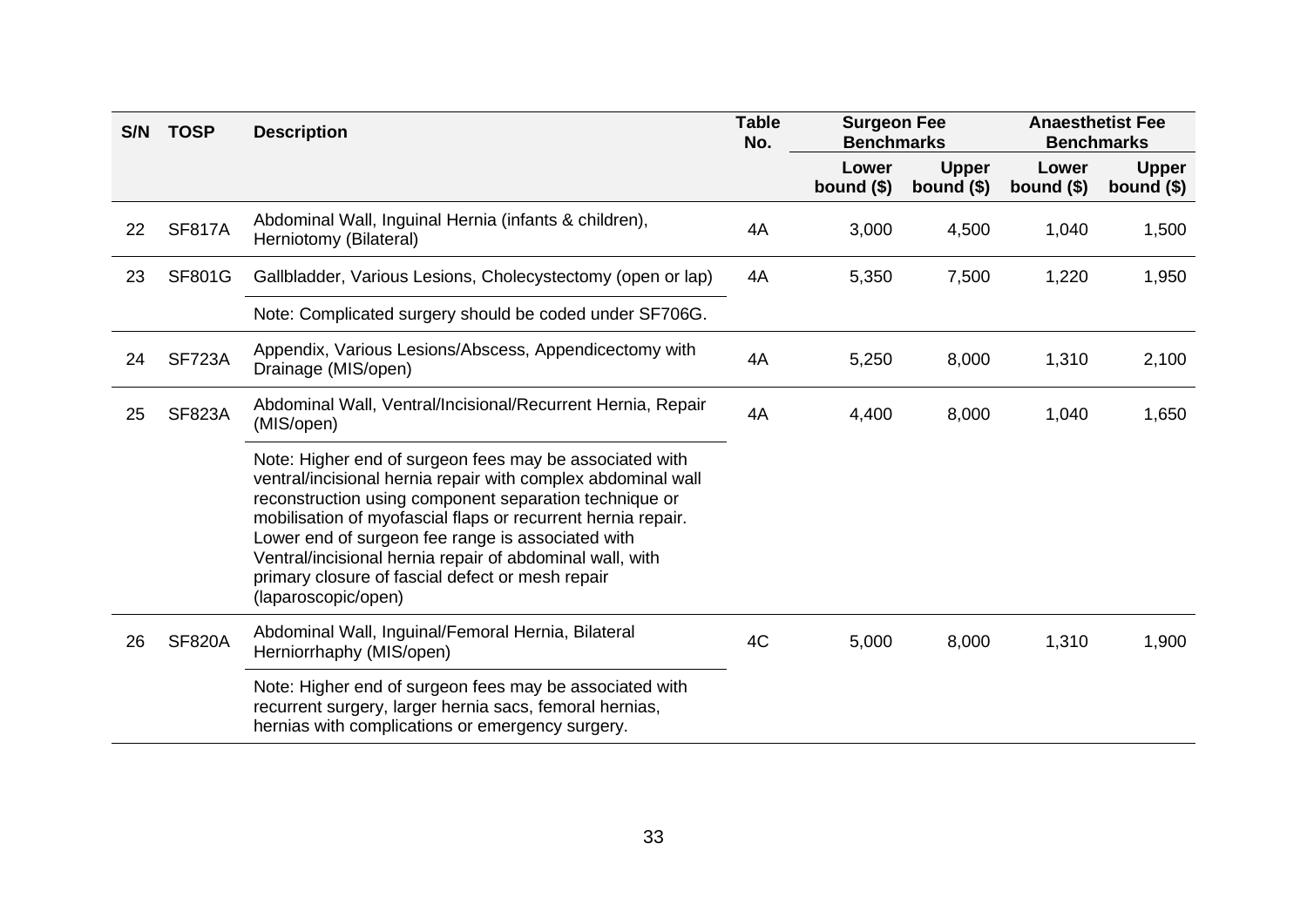| S/N | <b>TOSP</b>   | <b>Description</b>                                                                                                                                                                                                                                                            | <b>Table</b><br>No. | <b>Surgeon Fee</b><br><b>Benchmarks</b> |                             | <b>Anaesthetist Fee</b><br><b>Benchmarks</b> |                             |
|-----|---------------|-------------------------------------------------------------------------------------------------------------------------------------------------------------------------------------------------------------------------------------------------------------------------------|---------------------|-----------------------------------------|-----------------------------|----------------------------------------------|-----------------------------|
|     |               |                                                                                                                                                                                                                                                                               |                     | Lower<br>bound $($)$                    | <b>Upper</b><br>bound $($)$ | Lower<br>bound $($)$                         | <b>Upper</b><br>bound $($)$ |
| 27  | <b>SF706G</b> | Gallbladder (acute/complicated) open or laparascopic<br>cholecyestectomy                                                                                                                                                                                                      | 4C                  | 5,550                                   | 8,600                       | 1,310                                        | 2,100                       |
|     |               | Note: Higher end of surgeon fees may be associated with<br>recurrent surgery, adhesions, altered anatomy, previous<br>inflammation of the gallbladder and biliary tree or for<br>impacted stone.                                                                              |                     |                                         |                             |                                              |                             |
| 28  | <b>SF705G</b> | Gallbladder, Various lesions, MIS/open cholecystectomy and<br>transcystic common bile duct exploration                                                                                                                                                                        | 5A                  | 6,500                                   | 10,000                      | 1,490                                        | 2,400                       |
|     |               | Note: Higher end of surgeon fees may be associated with<br>recurrent surgery, adhesions, altered anatomy, previous<br>inflammation of the gallbladder and biliary tree or for<br>impacted stone. Higher end of surgeon fees may also be<br>associated with more complex CBDE. |                     |                                         |                             |                                              |                             |
| 29  | <b>SF814P</b> | Parotid, Tumor, Superficial Parotidectomy                                                                                                                                                                                                                                     | 5C                  | 9,300                                   | 12,650                      | 2,345                                        | 3,050                       |
| 30  | <b>SF803C</b> | Colon, Various Lesions, Right/Left Hemicolectomy<br>(MIS/open)                                                                                                                                                                                                                | 5C                  | 10,100                                  | 14,450                      | 2,210                                        | 3,200                       |
|     |               | Note: Higher end of surgeon fees may be associated with<br>recurrent surgery, adhesions or more complex cases such as<br>larger tumors with invasion into surrounding structures.                                                                                             |                     |                                         |                             |                                              |                             |
| 31  | SF714P        | Parotid, Total Parotidectomy, with/without preservation of<br>facial nerve                                                                                                                                                                                                    | 6A                  | 12,850                                  | 17,500                      | 2,840                                        | 3,700                       |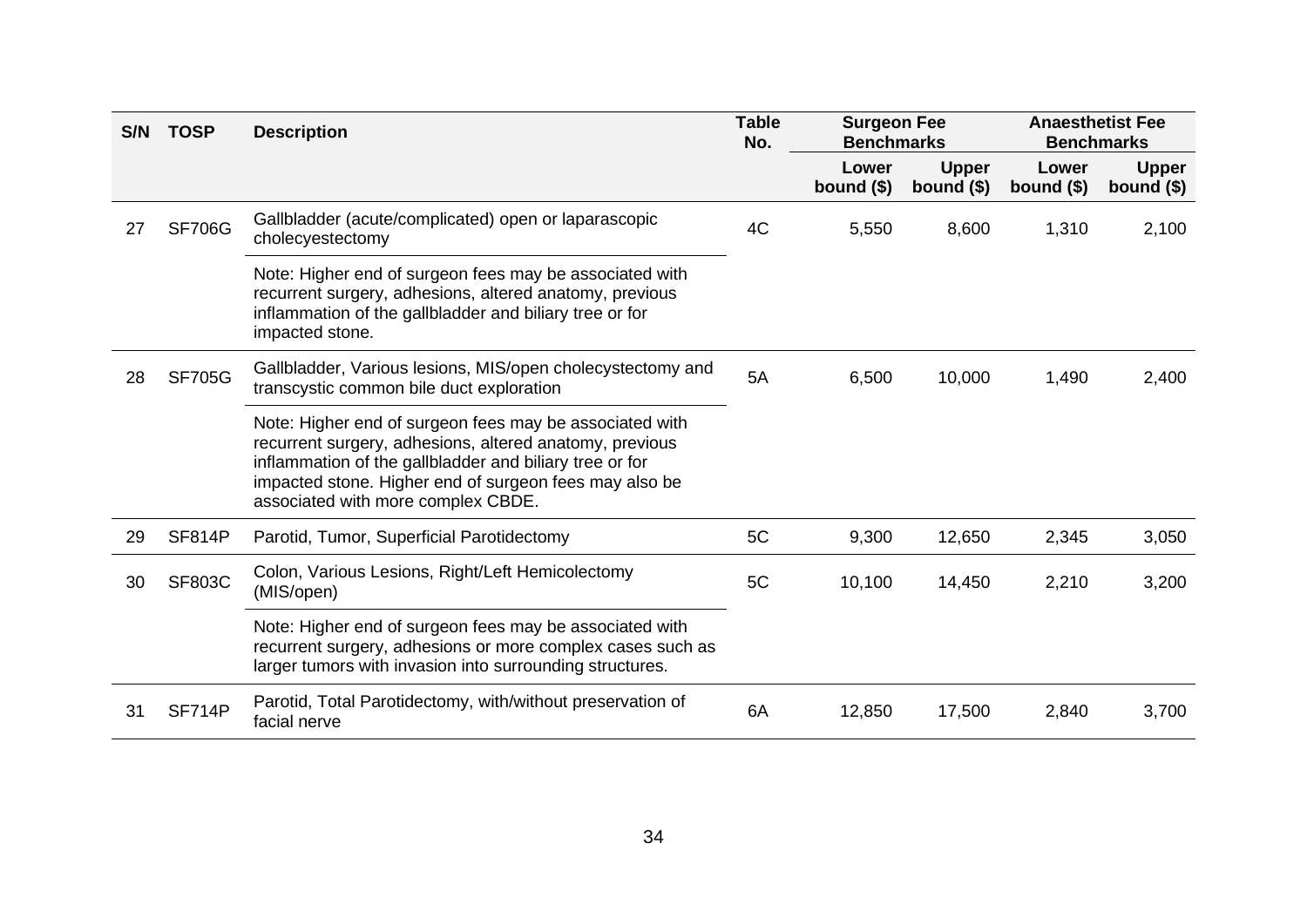| <b>S/N</b> | <b>TOSP</b>   | <b>Description</b>                                                                                                                                | <b>Table</b><br>No. | <b>Surgeon Fee</b><br><b>Benchmarks</b> |                             | <b>Anaesthetist Fee</b><br><b>Benchmarks</b> |                             |
|------------|---------------|---------------------------------------------------------------------------------------------------------------------------------------------------|---------------------|-----------------------------------------|-----------------------------|----------------------------------------------|-----------------------------|
|            |               |                                                                                                                                                   |                     | Lower<br>bound $($)$                    | <b>Upper</b><br>bound $(§)$ | Lower<br>bound $(§)$                         | <b>Upper</b><br>bound $($)$ |
| 32         | <b>SF701C</b> | Colon, Anterior Resection (OpenMIS)                                                                                                               | 6C                  | 10,700                                  | 16,050                      | 2,480                                        | 3,600                       |
|            |               | Note: Higher end of surgeon fees may be associated with<br>more complicated and difficult resections, particularly for low<br>anterior resection. |                     |                                         |                             |                                              |                             |
| 33         | <b>SF703R</b> | Rectum, Ultra-low Anterior Resection (Total Mesorectal<br>Excision) With/Without PLND                                                             | 6C                  | 14,450                                  | 20,700                      | 3,020                                        | 4,400                       |
|            |               | Note: Higher end of surgeon fees may be associated with<br>recurrent surgery or more complex cases such as those<br>involving lymphadenectomy.    |                     |                                         |                             |                                              |                             |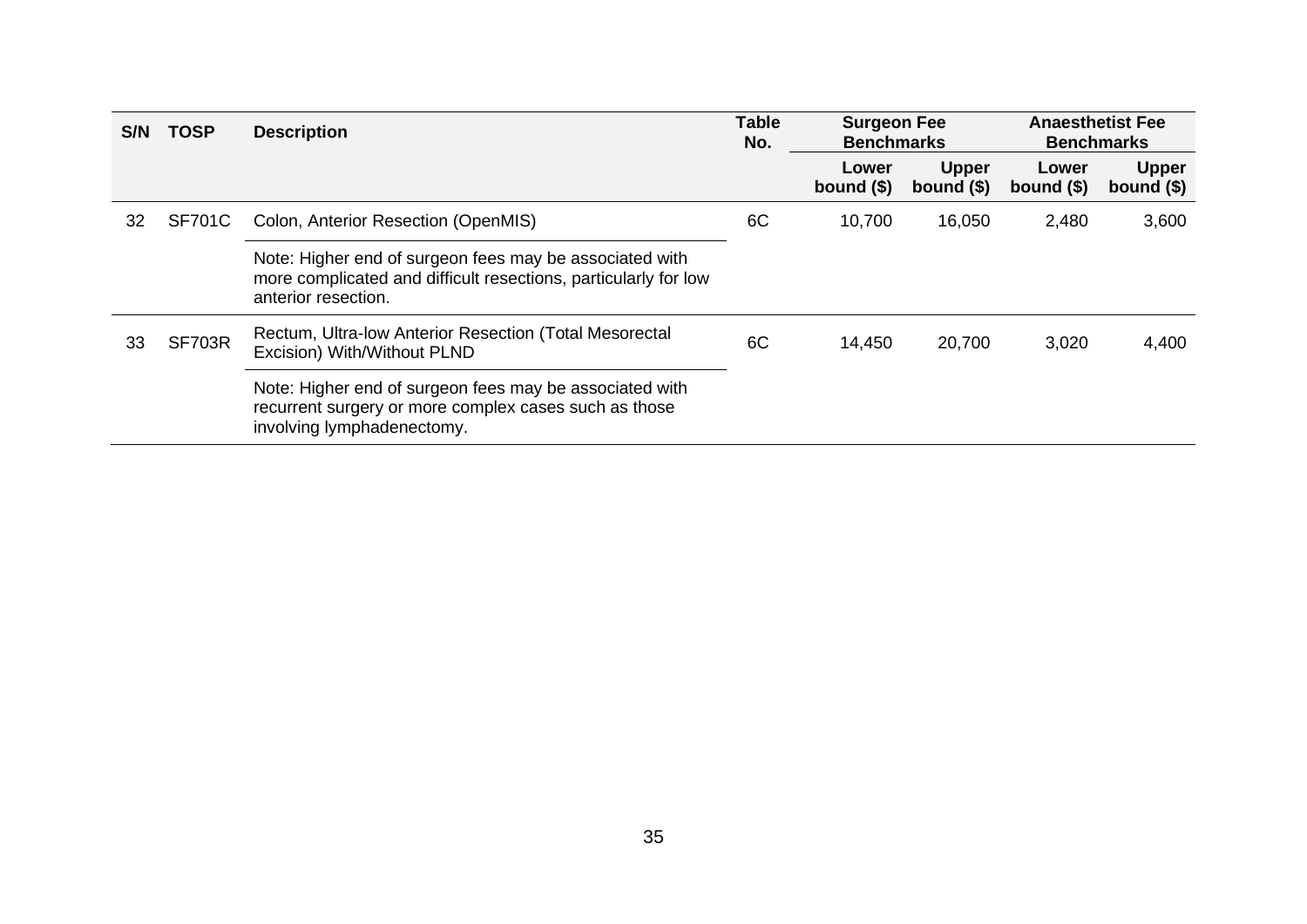### **SG – Urinary**

| S/N | <b>TOSP</b>   | <b>Description</b>                                                         | <b>Table</b><br>No. | <b>Surgeon Fee</b><br><b>Benchmarks</b> |                             | <b>Anaesthetist Fee</b><br><b>Benchmarks</b> |                             |
|-----|---------------|----------------------------------------------------------------------------|---------------------|-----------------------------------------|-----------------------------|----------------------------------------------|-----------------------------|
|     |               |                                                                            |                     | Lower<br>bound $(\$)$                   | <b>Upper</b><br>bound $($)$ | Lower<br>bound $(\$)$                        | <b>Upper</b><br>bound $($)$ |
|     | <b>SG713B</b> | Bladder, Cystoscopy, with or without biopsy                                | 1B                  | 700                                     | 1,150                       | 500                                          | 750                         |
| 2   | <b>SG718B</b> | Bladder/Urethra, Cystoscopy, with urethral dilatation                      | 1 <sup>C</sup>      | 800                                     | 1,350                       | 500                                          | 750                         |
| 3   | <b>SG709B</b> | Bladder, Cystoscopy, removal of foreign body/ureteric stent                | 1 <sup>C</sup>      | 910                                     | 1,500                       | 500                                          | 750                         |
| 4   | <b>SG714B</b> | Bladder/Urethra, Transurethral Resection of Bladder Tumour<br>(<3cm)       | 4A                  | 3,750                                   | 4,300                       | 950                                          | 1,400                       |
| 5   | <b>SG701U</b> | Ureter, Extra Corporeal Shockwave Lithotripsy (ESWL) for<br>ureteric stone | 4A                  | 3,200                                   | 4,700                       | 770                                          | 1,000                       |
| 6   | <b>SG800U</b> | Ureter, Calculus, Ureteroscopy and lithotripsy with/without<br>ultrasound  | 4A                  | 4,000                                   | 4,750                       | 770                                          | 1,100                       |
|     | <b>SG802K</b> | Kidney, Calculus, Extra Corporeal Shockwave Lithotripsy<br>(ESWL)          | 4B                  | 3,650                                   | 5,150                       | 770                                          | 1,100                       |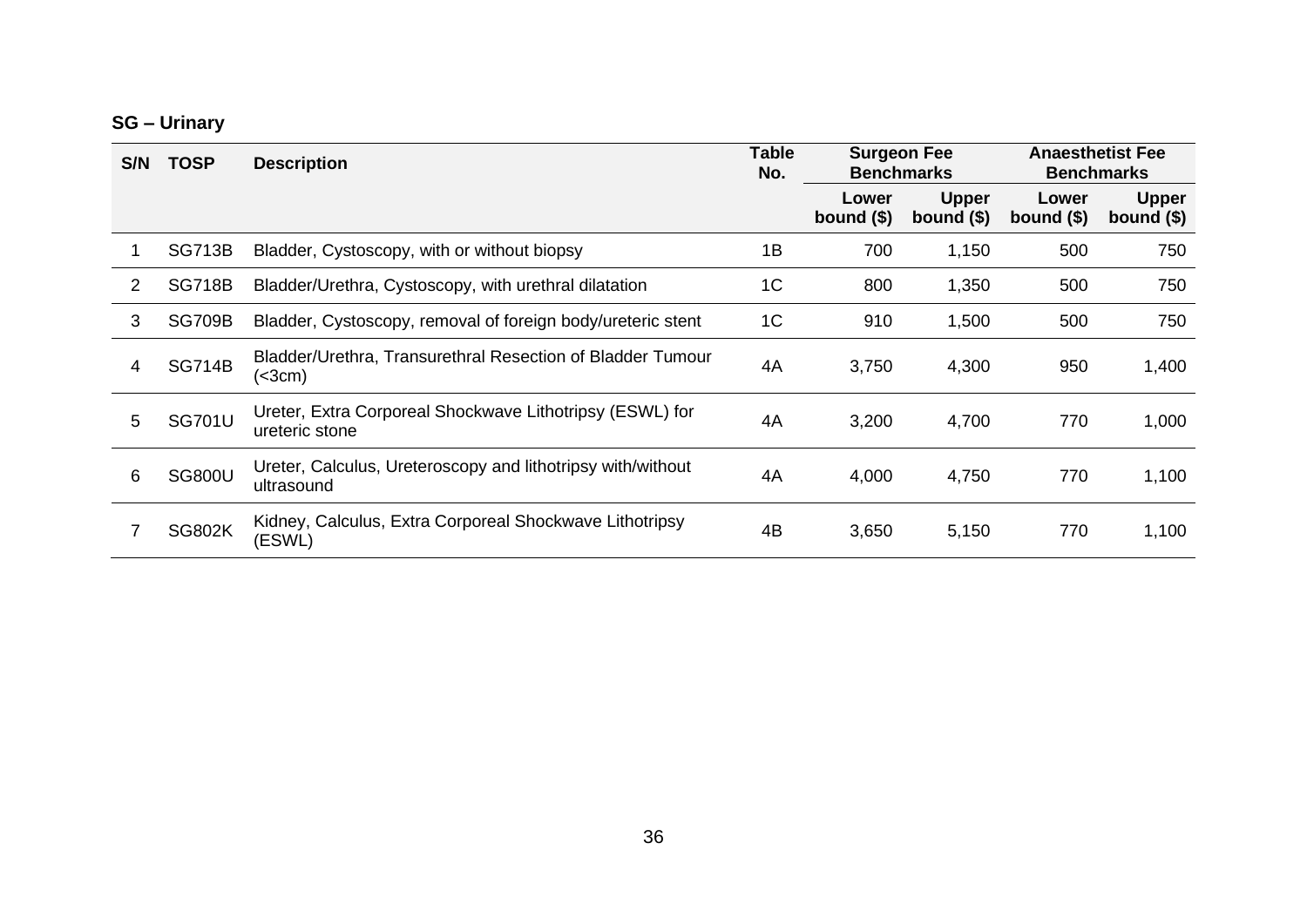#### **SH – Male Genital**

| S/N | <b>TOSP</b>   | <b>Description</b>                                                                               | <b>Table</b><br>No. | <b>Surgeon Fee</b><br><b>Benchmarks</b> |                             | <b>Anaesthetist Fee</b><br><b>Benchmarks</b> |                             |
|-----|---------------|--------------------------------------------------------------------------------------------------|---------------------|-----------------------------------------|-----------------------------|----------------------------------------------|-----------------------------|
|     |               |                                                                                                  |                     | Lower<br>bound $($)$                    | <b>Upper</b><br>bound $($)$ | Lower<br>bound $($)$                         | <b>Upper</b><br>bound $($)$ |
|     | <b>SH808P</b> | Penis, Paraphimosis/ Phimosis/ Reduction Prepuce,<br>Circumcision                                | 1B                  | 350                                     | 700                         | 500                                          | 800                         |
|     |               | Note: Surgeon fee range for infants aged $\leq 6$ months.                                        |                     |                                         |                             |                                              |                             |
| 2   | <b>SH808P</b> | Penis, Paraphimosis/ Phimosis/ Reduction Prepuce,<br>Circumcision                                | 1B                  | 950                                     | 2,150                       | 500                                          | 800                         |
|     |               | Note: Surgeon fee range for patients aged > 6 months.                                            |                     |                                         |                             |                                              |                             |
| 3   | <b>SH834P</b> | Prostate Gland, Various Lesions, Trans-Rectal Ultrasound<br>(TRUS) guided biopsy                 | 1B                  | 1,050                                   | 1,500                       | 500                                          | 750                         |
| 4   | <b>SH835P</b> | Prostate Gland, Various Lesions, Saturation Prostate Biopsy                                      | 2A                  | 1,950                                   | 3,200                       | 500                                          | 750                         |
| 5   | <b>SH802V</b> | Vas Deferens, Various Lesions, Varicocelectomy<br>(Microsurgical)                                | 3C                  | 4,300                                   | 5,900                       | 860                                          | 1,100                       |
| 6   | <b>SH836P</b> | Prostate Gland, Various Lesions, Transurethral Resection of<br>Prostate (TURP) (less than 30 gm) | 4B                  | 4,500                                   | 6,400                       | 1,130                                        | 1,650                       |
|     | <b>SH837P</b> | Prostate Gland, Various Lesions, Transurethral Resection of<br>Prostate (TURP) (more than 30 gm) | 5C                  | 5,350                                   | 7,500                       | 1,400                                        | 2,050                       |
| 8   | <b>SH830P</b> | Prostate Gland, Various Lesions, Radical Prostatectomy<br>(MIS/open)                             | 6A                  | 16,300                                  | 20,350                      | 3,020                                        | 4,400                       |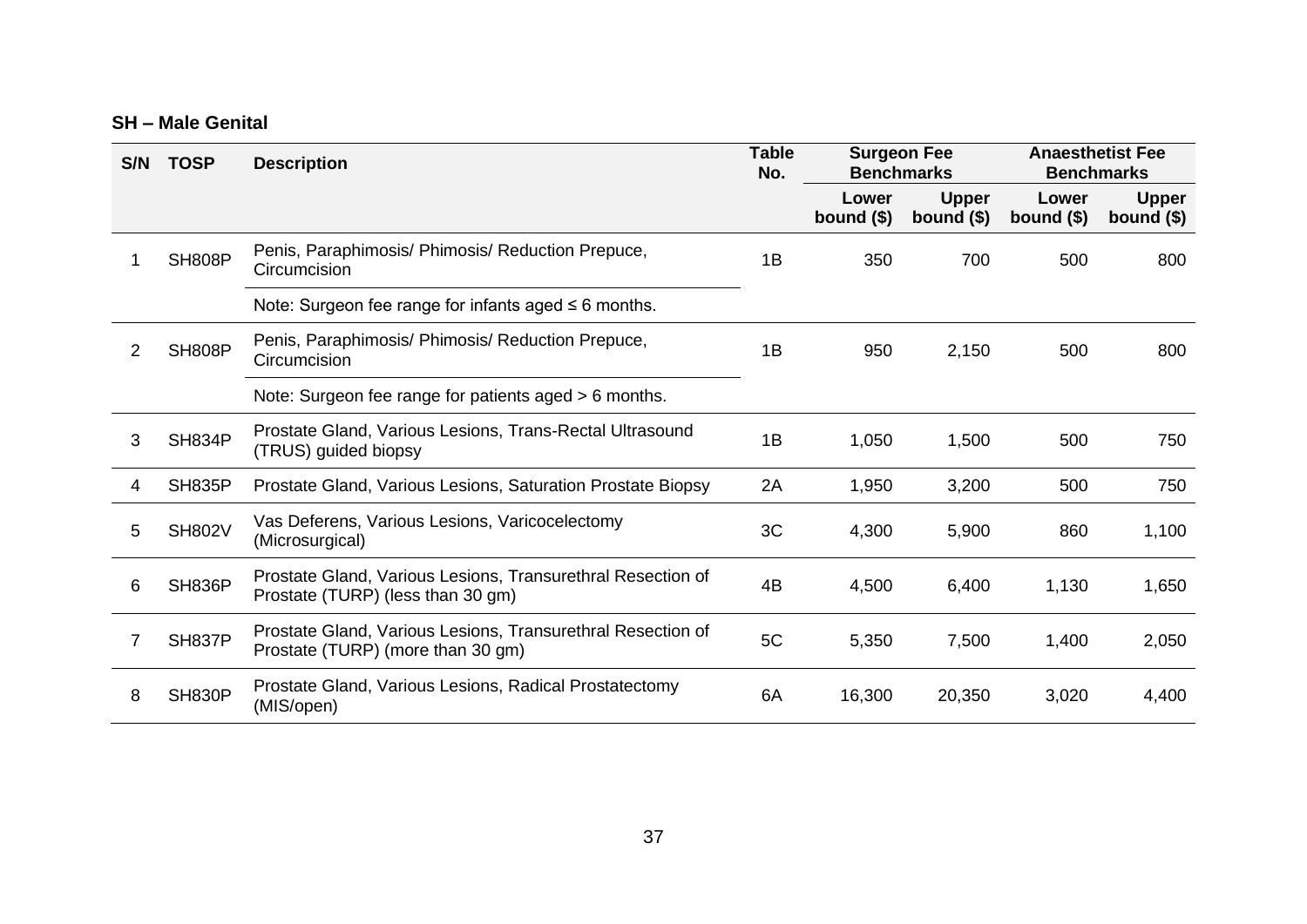#### **SI – Female Genital**

| S/N | <b>TOSP</b>   | <b>Description</b>                                                                                             | <b>Table</b><br>No. | <b>Surgeon Fee</b><br><b>Benchmarks</b> |                             | <b>Anaesthetist Fee</b><br><b>Benchmarks</b> |                             |
|-----|---------------|----------------------------------------------------------------------------------------------------------------|---------------------|-----------------------------------------|-----------------------------|----------------------------------------------|-----------------------------|
|     |               |                                                                                                                |                     | Lower<br>bound $($)$                    | <b>Upper</b><br>bound $($)$ | Lower<br>bound $($)$                         | <b>Upper</b><br>bound $($)$ |
|     | <b>SI806C</b> | Cervix, Polyp, Excision/Erosion (simple) with Biopsy                                                           | 1B                  | 300                                     | 820                         | 500                                          | 750                         |
|     |               | Note: Higher end of surgeon fees may be associated with more<br>polyps being excised.                          |                     |                                         |                             |                                              |                             |
| 2   | <b>SI820V</b> | Vulva, Abscess, Incision                                                                                       | 1B                  | 850                                     | 1,950                       | 500                                          | 750                         |
|     |               | Note: Higher end of surgeon fees may be associated with a<br>larger or deeper abscess.                         |                     |                                         |                             |                                              |                             |
| 3   | <b>SI823V</b> | Vulva, Bartholin Cyst, Incision/Marsupialization with or without<br>use of Laser                               | 1B                  | 850                                     | 1,950                       | 500                                          | 750                         |
|     |               | Note: Higher end of surgeon fees may be associated with a<br>larger or deeper cyst or with the use of a laser. |                     |                                         |                             |                                              |                             |
| 4   | <b>SI810C</b> | Cervix, Various Lesions, Colposcopy and Biopsy                                                                 | 1 <sup>C</sup>      | 450                                     | 820                         | 500                                          | 750                         |
| 5   | <b>SI818U</b> | Uterus, Genetic Abnormality/Fetal Maturity, with/without<br><b>Ultrasound Guided Amniocentesis</b>             | 1 <sup>C</sup>      | 480                                     | 950                         | 500                                          | 800                         |
| 6   | <b>SI817U</b> | Uterus, Genetic Abnormality, Ultrasound Guided Chorionic<br><b>Biopsy</b>                                      | 1 <sup>C</sup>      | 860                                     | 1,050                       | 500                                          | 800                         |
| 7   | <b>SI820U</b> | Uterus, Gravid, Evacuation (simple)                                                                            | 2A                  | 700                                     | 1,550                       | 500                                          | 750                         |
| 8   | <b>SI843U</b> | Uterus, Various Lesions, Curettage with/without Dilatation                                                     | 2A                  | 1,050                                   | 1,800                       | 500                                          | 750                         |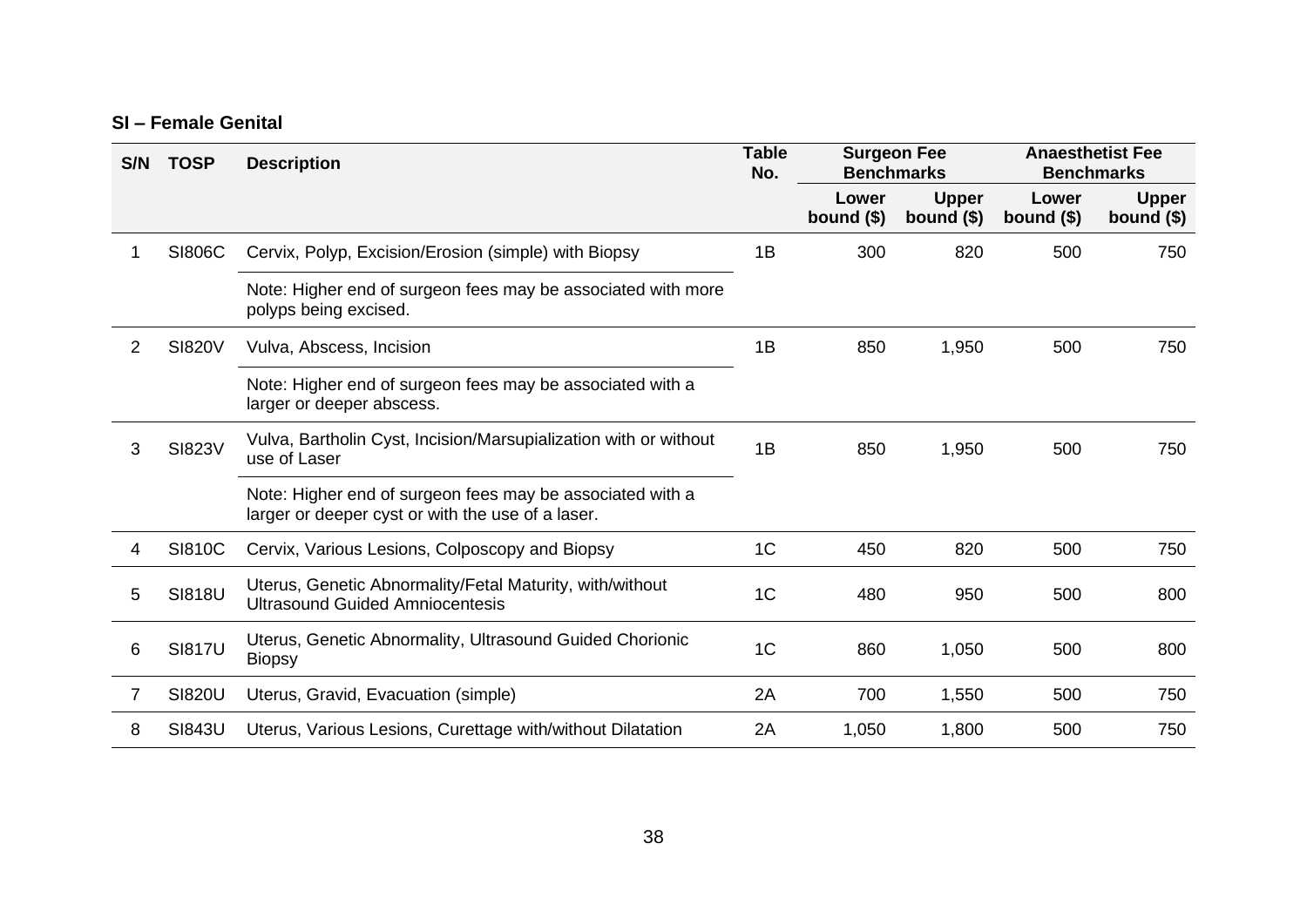| S/N | <b>TOSP</b>   | <b>Description</b>                                                                                                                                                                                             | <b>Table</b><br>No. |                      | <b>Surgeon Fee</b><br><b>Benchmarks</b> | <b>Anaesthetist Fee</b><br><b>Benchmarks</b> |                             |
|-----|---------------|----------------------------------------------------------------------------------------------------------------------------------------------------------------------------------------------------------------|---------------------|----------------------|-----------------------------------------|----------------------------------------------|-----------------------------|
|     |               |                                                                                                                                                                                                                |                     | Lower<br>bound $($)$ | <b>Upper</b><br>bound $($)$             | Lower<br>bound $($)$                         | <b>Upper</b><br>bound $($)$ |
| 9   | <b>SI707C</b> | Cervix, Various Lesions, Colposcopy, ablational and/or<br>excisional treatment (eg. Laser Vapourisation/Loop<br>Electrosurgical Excision Procedure/Laser Excision of<br><b>Transformation Zone with Biopsy</b> | 2A                  | 1,250                | 2,700                                   | 500                                          | 800                         |
|     |               | Note: Higher end of surgeon fees may be associated with laser<br>surgery and could be more extensive.                                                                                                          |                     |                      |                                         |                                              |                             |
| 10  | <b>SI819U</b> | Uterus, Gravid, Evacuation (complicated)                                                                                                                                                                       | 2B                  | 1,300                | 2,150                                   | 590                                          | 850                         |
| 11  | <b>SI805C</b> | Cervix, Polyp, Excision/Erosion (complicated) includes D&C<br>with Biopsy                                                                                                                                      | 2B                  | 1,500                | 2,450                                   | 500                                          | 750                         |
| 12  | <b>SI725U</b> | Uterus/cervix, Hysteroscopy, Diagnostic, D&C                                                                                                                                                                   | 2B                  | 1,800                | 3,150                                   | 500                                          | 800                         |
| 13  | <b>SI836U</b> | Uterus, Pregnancy, Vaginal Delivery (with or without<br>episiotomy repair)                                                                                                                                     | 2B                  | 2,050                | 3,400                                   | 700                                          | 900                         |
|     |               | Note: Anaesthetist fee benchmarks are for epidural<br>administration only.                                                                                                                                     |                     |                      |                                         |                                              |                             |
| 14  | <b>SI704C</b> | Cervix, Transcervical resection (TCR) Polyp (<2cm),<br>hysteroscopic                                                                                                                                           | 2B                  | 2,550                | 3,750                                   | 680                                          | 1,000                       |
| 15  | <b>SI842U</b> | Uterus, Various Lesions, Curettage with<br>Colposcopy/Biopsy/Diathermy/ Cryosurgery/Laser Therapy of<br>Cervix                                                                                                 | 2C                  | 1,250                | 2,300                                   | 500                                          | 750                         |
| 16  | <b>SI705C</b> | Cervix, Transcervical resection (TCR) Polyp (>2cm),<br>hysteroscopic                                                                                                                                           | 2C                  | 2,700                | 4,000                                   | 680                                          | 1,000                       |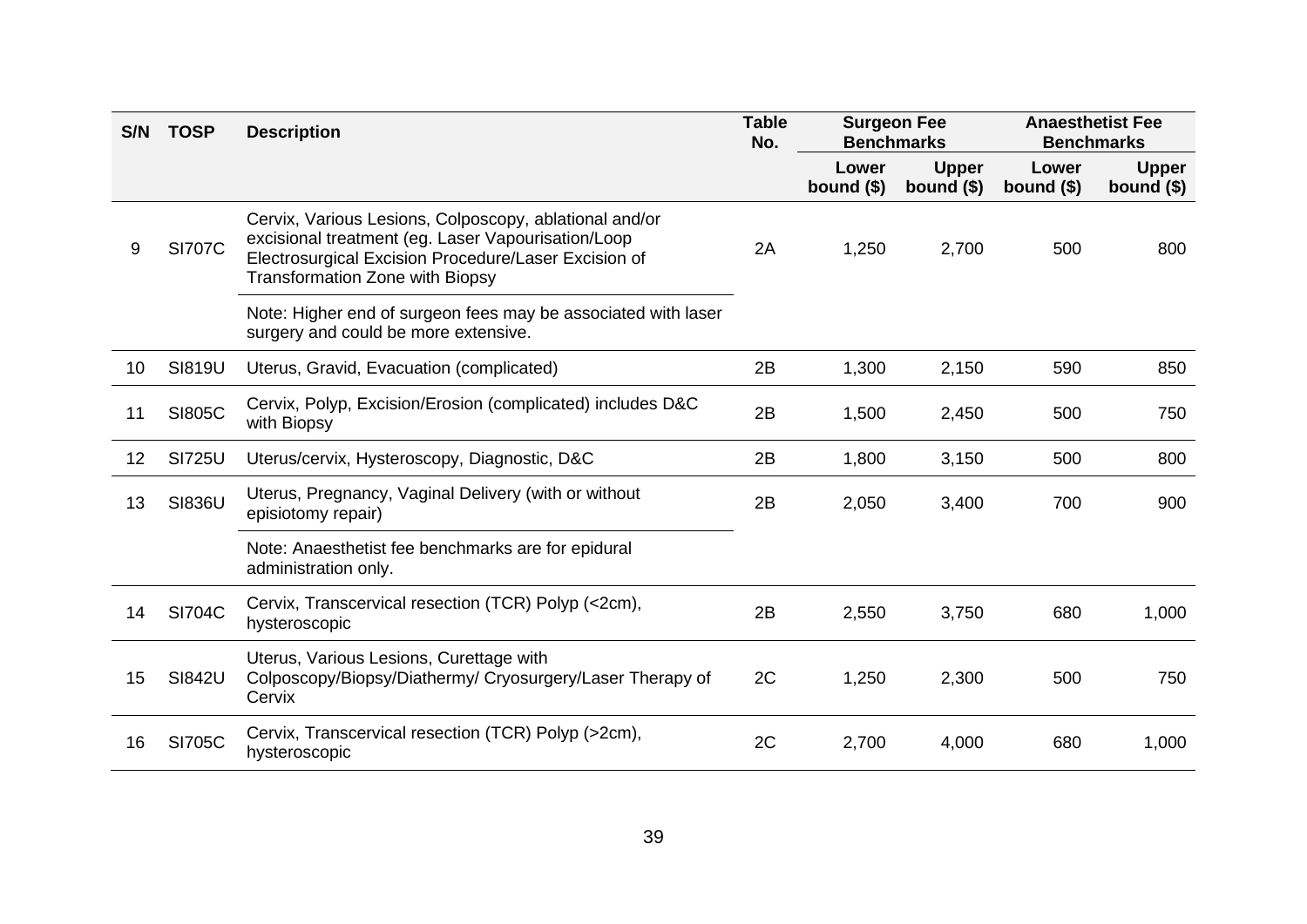| S/N | <b>TOSP</b>   | <b>Description</b>                                                                                  | <b>Table</b><br>No. | <b>Surgeon Fee</b><br><b>Benchmarks</b> |                             | <b>Anaesthetist Fee</b><br><b>Benchmarks</b> |                             |
|-----|---------------|-----------------------------------------------------------------------------------------------------|---------------------|-----------------------------------------|-----------------------------|----------------------------------------------|-----------------------------|
|     |               |                                                                                                     |                     | Lower<br>bound $($)$                    | <b>Upper</b><br>bound $($)$ | Lower<br>bound $($)$                         | <b>Upper</b><br>bound $($)$ |
| 17  | <b>SI833U</b> | Uterus, Pregnancy, Complicated Vaginal Delivery (e.g. twins,<br>breech, instrumental delivery)      | 3A                  | 2,450                                   | 4,050                       | 700                                          | 900                         |
|     |               | Note: Anaesthetist fee benchmarks are for epidural<br>administration only.                          |                     |                                         |                             |                                              |                             |
| 18  | <b>SI803C</b> | Cervix, Cervical Intraepithelial Neoplasia, Cone Biopsy<br>with/without laser                       | 3A                  | 2,500                                   | 4,350                       | 500                                          | 750                         |
| 19  | SI803O        | Ovary, Tumor/Cyst, Cystectomy (simple, <5cm)                                                        | 3B                  | 4,500*                                  | $7,300*$                    | $1,220*$                                     | $1,600*$                    |
| 20  | <b>SI700L</b> | Laparoscopy, Therapeutic, except for Retrieval and Placement<br>of Gametes and Placement of Embryos | 3C                  | 4,800                                   | 7,750                       | 950                                          | 1,400                       |
| 21  | SI834U        | Uterus, Pregnancy, Uncomplicated Caesarean Section                                                  | 4A                  | 3,400                                   | 4,800                       | 1,130                                        | 1,800                       |
| 22  | SI802O        | Ovary, Tumor/Cyst, Cystectomy (complicated, >5cm)                                                   | 4A                  | 6,400                                   | $9,000*$                    | 1,355                                        | 1,750                       |
| 23  | SI806O        | Ovary, Tumor/Cyst, Oophorectomy/Salpingo-Oophorectomy<br>(complicated)                              | 4A                  | 6,350                                   | 9,100                       | 1,220                                        | 1,600                       |
| 24  | <b>SI832U</b> | Uterus, Pregnancy and Multiparity, Uncomplicated Caesarean<br>Section and Tubal Ligation            | 4B                  | 4,000                                   | 5,700                       | 1,130                                        | 1,800                       |
| 25  | <b>SI844U</b> | Uterus, Pregnancy, Complicated Caesarean Section (see<br>footnote for definition of 'complicated')  | 4B                  | 4,600*                                  | 5,800*                      | $1,310*$                                     | $2,100*$                    |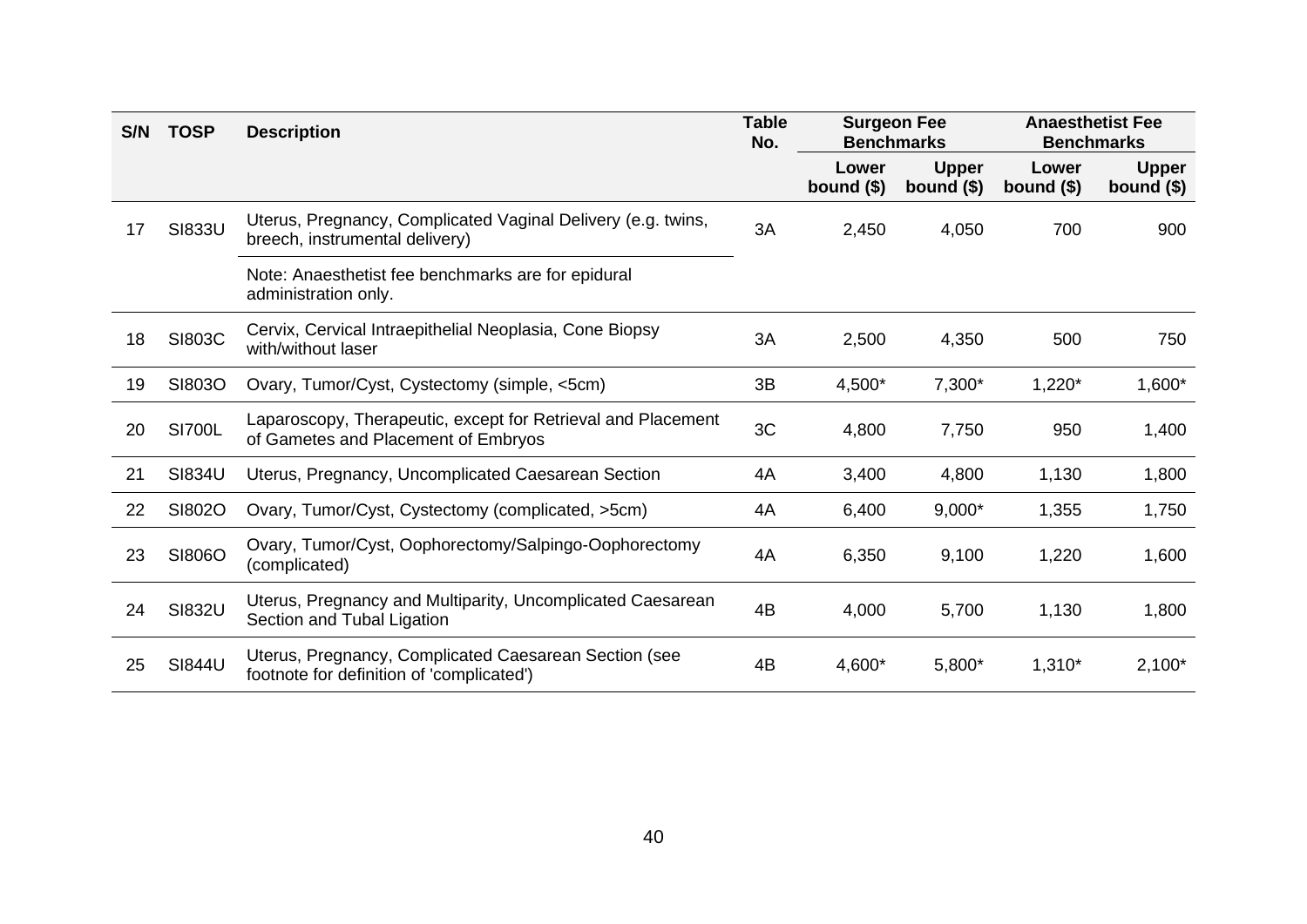| S/N | <b>TOSP</b>   | <b>Description</b>                                                                                                                                                                                                                                                                                                                                           | <b>Table</b><br>No. | <b>Surgeon Fee</b><br><b>Benchmarks</b> |                             | <b>Anaesthetist Fee</b><br><b>Benchmarks</b> |                             |
|-----|---------------|--------------------------------------------------------------------------------------------------------------------------------------------------------------------------------------------------------------------------------------------------------------------------------------------------------------------------------------------------------------|---------------------|-----------------------------------------|-----------------------------|----------------------------------------------|-----------------------------|
|     |               |                                                                                                                                                                                                                                                                                                                                                              |                     | Lower<br>bound $($)$                    | <b>Upper</b><br>bound $($)$ | Lower<br>bound $($)$                         | <b>Upper</b><br>bound $($)$ |
| 26  | <b>SI713U</b> | Uterus, Sub-total/Total Hysterectomy (<12 weeks), with/without<br>Salpingo-Oophorectomy                                                                                                                                                                                                                                                                      | 4B                  | $6,400*$                                | $9,050*$                    | $1,490*$                                     | $2,150*$                    |
|     |               | Note: Surgeon fee benchmarks are not applicable to subtotal<br>hysterectomy, which is usually not clinically recommended. If<br>conducted, the fees for subtotal hysterectomy should generally<br>not be higher than that for total hysterectomy.                                                                                                            |                     |                                         |                             |                                              |                             |
| 27  | <b>SI845U</b> | Uterus, Pregnancy and Multiparity, Complicated Caesarean<br>Section and Tubal Ligation (see footnote for definition of<br>'complicated')                                                                                                                                                                                                                     | 4C                  | $5,300*$                                | $6,500*$                    | $1,310*$                                     | $2,100*$                    |
| 28  | <b>SI815U</b> | Uterus, Fibroids, Myomectomy (complicated, >5cm,<br>multiple >2, challenging location)                                                                                                                                                                                                                                                                       | 5A                  | 6,400                                   | $9,650*$                    | 1,310                                        | 1,700                       |
|     |               | Note: The surgeon fee benchmarks are generally applicable for<br>cases of up to 3 to 4 fibroids removed for MIS operations, and<br>for up to 8 fibroids for open surgeries. Doctors should exercise<br>discretion in ensuring reasonable charges for cases above that<br>number in accordance to effort required and be prepared to<br>explain if necessary. |                     |                                         |                             |                                              |                             |
| 29  | <b>SI712U</b> | Uterus, Sub-total/Total Hysterectomy (≥12 weeks), with/without<br>Salpingo-Oophorectomy                                                                                                                                                                                                                                                                      | 5A                  | 7,500                                   | 10,450                      | 1,670                                        | 2,400                       |
|     |               | Note: Surgeon fee benchmarks are not applicable to subtotal<br>hysterectomy, which is usually not clinically recommended. If<br>conducted, the fees for subtotal hysterectomy should generally<br>not be higher than that for total hysterectomy.                                                                                                            |                     |                                         |                             |                                              |                             |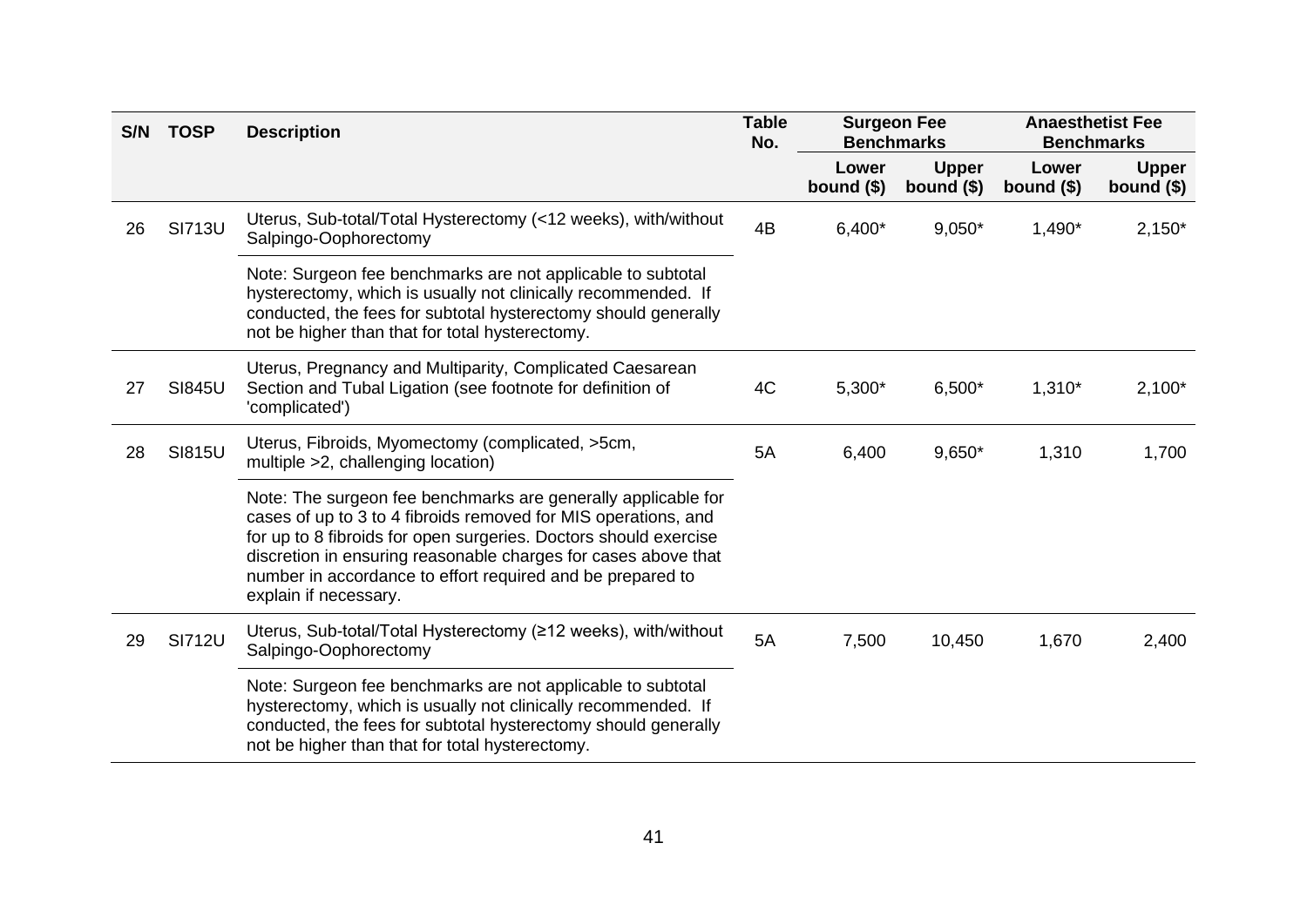| S/N | <b>TOSP</b>   | <b>Description</b>                                                                                                                                                                                        | <b>Table</b><br>No. | <b>Surgeon Fee</b><br><b>Benchmarks</b> |                             | <b>Anaesthetist Fee</b><br><b>Benchmarks</b> |                             |
|-----|---------------|-----------------------------------------------------------------------------------------------------------------------------------------------------------------------------------------------------------|---------------------|-----------------------------------------|-----------------------------|----------------------------------------------|-----------------------------|
|     |               |                                                                                                                                                                                                           |                     | Lower<br>bound $($)$                    | <b>Upper</b><br>bound $(§)$ | Lower<br>bound $($)$                         | <b>Upper</b><br>bound $($)$ |
| 30  | <b>SI812U</b> | Uterus, Endometriosis, Hysterectomy with/without Salpingo-<br>Oophorectomy                                                                                                                                | 5C                  | 6,450                                   | 10,250                      | 1,445                                        | 1,900                       |
| 31  | SI804U        | Uterus, Broad Ligament Tumor, Hysterectomy                                                                                                                                                                | 5C                  | 6,700                                   | 10,450                      | 1,490                                        | 1,950                       |
| 32  | <b>SI825U</b> | Uterus, Malignant Condition, Radical Hysterectomy<br>with/without lymphadenectomy                                                                                                                         | 5C                  | 9,000                                   | 14,450                      | 2,030                                        | 3,250                       |
|     |               | Note: Higher end of surgeon fees may be associated with the<br>removal of more lymph nodes and more extensive surgical<br>dissection. Complex cases may require technical skills from<br>sub-specialists. |                     |                                         |                             |                                              |                             |
| 33  | SI800O        | Ovary, Malignant Tumor/Cyst, Total Hysterectomy Bilateral<br>Salpingo-Oophorectomy with Omentectomy, Surgical Staging<br>with/without Lymphadenectomy                                                     | 5C                  | 12,650                                  | 16,050                      | 2,390                                        | 3,450                       |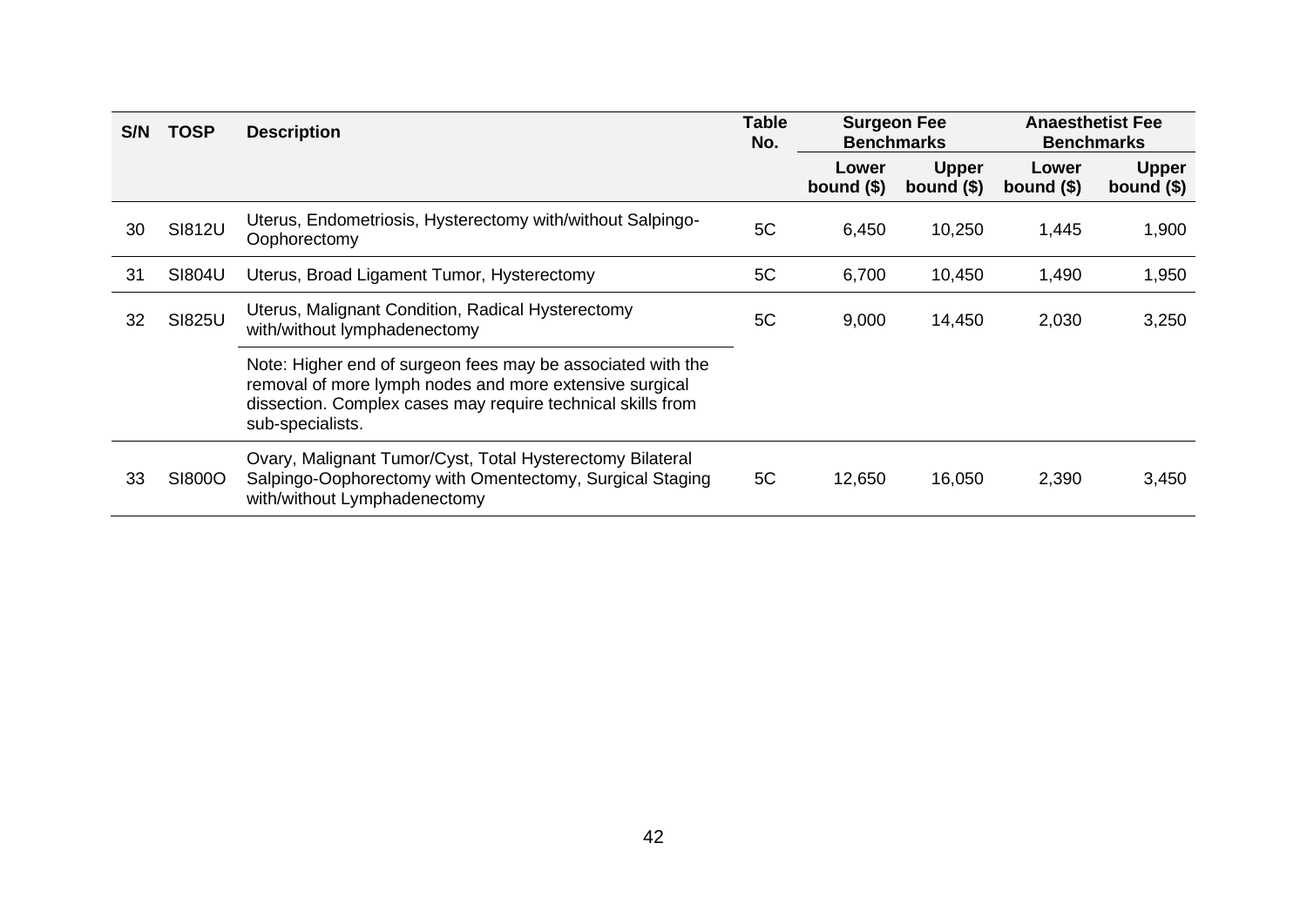#### **SJ – Endocrine**

| S/N | <b>TOSP</b>   | <b>Description</b>                                                                                               | <b>Table</b><br>No. | <b>Surgeon Fee</b><br><b>Benchmarks</b> |                             | <b>Anaesthetist Fee</b><br><b>Benchmarks</b> |                             |
|-----|---------------|------------------------------------------------------------------------------------------------------------------|---------------------|-----------------------------------------|-----------------------------|----------------------------------------------|-----------------------------|
|     |               |                                                                                                                  |                     | Lower<br>bound $($)$                    | <b>Upper</b><br>bound $($)$ | Lower<br>bound $($)$                         | <b>Upper</b><br>bound $($)$ |
|     | SJ701T        | Thyroid, Various Lesions, Imaging Guided Percutaneous<br><b>Aspiration / Biopsy</b>                              | 1B                  | 440                                     | 900                         | 500                                          | 750                         |
|     |               | Note: Higher end of surgeon fees may be associated with<br>biopsies of more lesions e.g. >3.                     |                     |                                         |                             |                                              |                             |
|     | SJ802T        | Thyroid, Various Lesions, Hemithyroidectomy/Partial<br>Thyroidectomy                                             | 4A                  | 6,400                                   | 8,450                       | 1,580                                        | 2,300                       |
| 3   | <b>SJ803T</b> | Thyroid, Various Lesions, Total/Subtotal Thyroidectomy                                                           | 5C                  | 6,400                                   | 11,750                      | 1,805                                        | 2,600                       |
|     |               | Note: Higher end of surgeon fees may be associated with<br>altered anatomy, larger thyroid or recurrent surgery. |                     |                                         |                             |                                              |                             |

#### **SK – Nervous**

| S/N | <b>TOSP</b>   | <b>Description</b>                                                                        | <b>Table</b><br>No. | <b>Surgeon Fee</b><br><b>Benchmarks</b> |                             | <b>Anaesthetist Fee</b><br><b>Benchmarks</b> |                             |
|-----|---------------|-------------------------------------------------------------------------------------------|---------------------|-----------------------------------------|-----------------------------|----------------------------------------------|-----------------------------|
|     |               |                                                                                           |                     | Lower<br>bound $(§)$                    | <b>Upper</b><br>bound $($)$ | Lower<br>bound $($)$                         | <b>Upper</b><br>bound $($)$ |
|     | <b>SK711S</b> | Paravertebral Region - Block, anaesthetic (more than 2 levels)                            | 2A                  | 1,250                                   | 2,150                       | 500                                          | 800                         |
| 2   | <b>SK717N</b> | Nerve (Upper Limb), Carpal Tunnel Syndrome, Release<br>(unilateral) (with Endoneurolysis) | 3A                  | 2,150                                   | 3,350                       | 545                                          | 800                         |
| 3   | <b>SK705S</b> | Spine, Facet Joint, Radiofrequency, More than 3 joints                                    | 4A                  | 4,300                                   | 6,400                       | 770                                          | 1,100                       |
|     |               | Note: Higher end of surgeon fees are associated with<br>treatment for more joints.        |                     |                                         |                             |                                              |                             |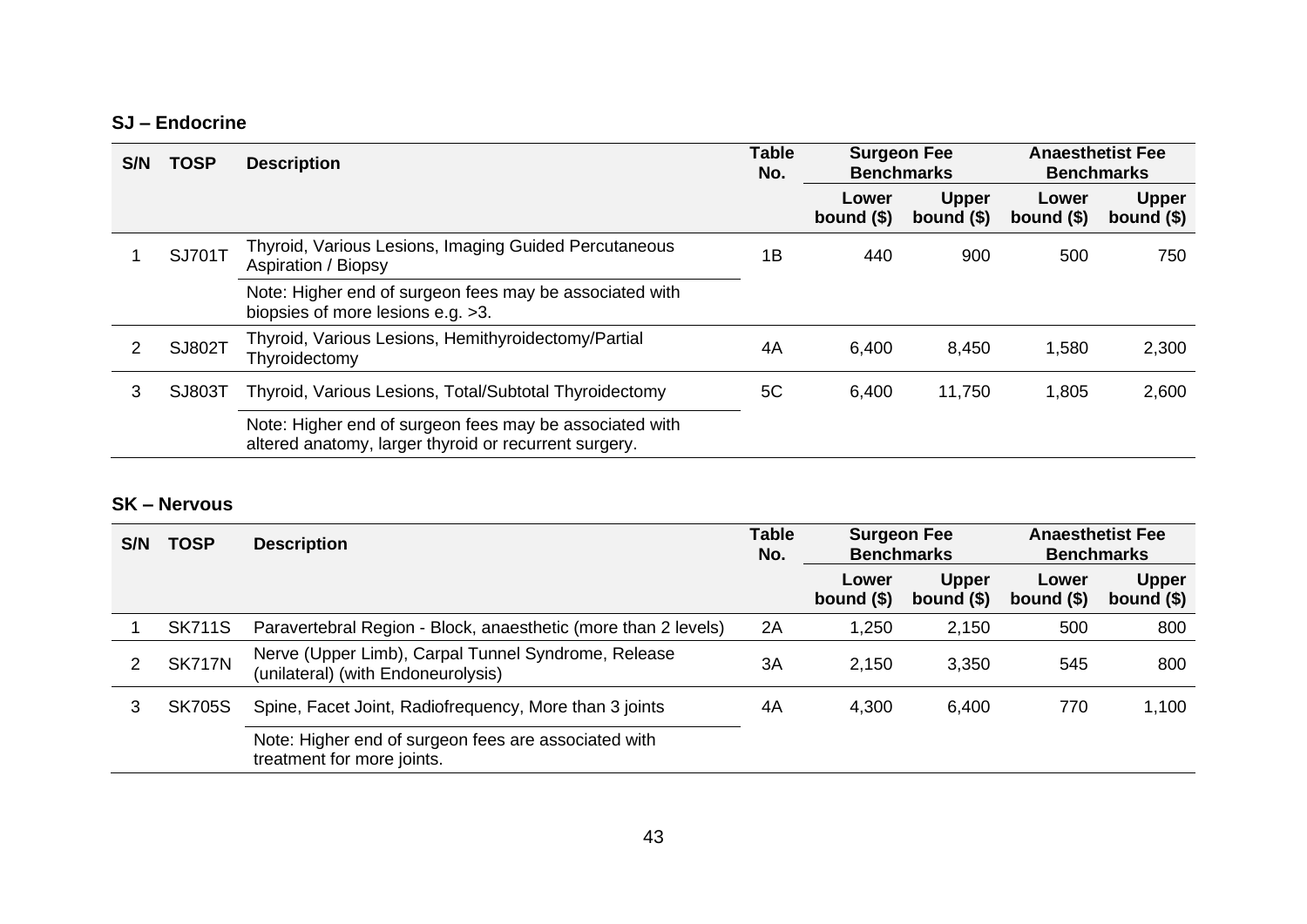|  |  | n<br>u<br>, |
|--|--|-------------|
|--|--|-------------|

| S/N | <b>TOSP</b>   | <b>Description</b>                                                                                                   | <b>Table</b><br>No. | <b>Surgeon Fee</b><br><b>Benchmarks</b> |                             | <b>Anaesthetist Fee</b><br><b>Benchmarks</b> |                             |
|-----|---------------|----------------------------------------------------------------------------------------------------------------------|---------------------|-----------------------------------------|-----------------------------|----------------------------------------------|-----------------------------|
|     |               |                                                                                                                      |                     | Lower<br>bound $($)$                    | <b>Upper</b><br>bound $($)$ | Lower<br>bound $($)$                         | <b>Upper</b><br>bound $($)$ |
| 1   | <b>SL846E</b> | Eyelids, Tumor, Shaving Excision                                                                                     | 1A                  | 300                                     | 1,000                       | 545                                          | 850                         |
|     |               | Note: Higher end of surgeon fees may be associated with a<br>large tumor, or an excision involving a large skin area |                     |                                         |                             |                                              |                             |
| 2   | <b>SL700V</b> | Vitreous, Intravitreal Injections                                                                                    | 1A                  | 690                                     | $1,450*$                    | <b>Not</b><br>available                      | Not<br>available            |
| 3   | <b>SL723E</b> | Eyelids, Chalazion or Stye excision under General<br>Anaesthesia                                                     | 1A                  | 850                                     | 1,450                       | 545                                          | 850                         |
|     |               | Note: Higher end of surgeon fees may be associated with<br>excision of larger or multiple chalazions/ styes.         |                     |                                         |                             |                                              |                             |
| 4   | <b>SL815L</b> | Lens, Various Lesions, Yag Laser Capsulotomy                                                                         | 1 <sup>C</sup>      | 960                                     | 1,600                       | <b>Not</b><br>available                      | <b>Not</b><br>available     |
| 5   | <b>SL801I</b> | Iris, Various Lesions, Iridectomy/Iridotomy                                                                          | 2C                  | 1,050                                   | 1,950                       | <b>Not</b><br>available                      | Not<br>available            |
| 6   | <b>SL704R</b> | Retina/Macula, Grid and focal laser photocoagulation                                                                 | 3A                  | 1,600                                   | 2,600                       | <b>Not</b><br>available                      | <b>Not</b><br>available     |
| 7   | <b>SL803C</b> | Conjunctiva, Pterygium, Removal with conjunctival graft                                                              | 3A                  | 1,700                                   | 2,750                       | 500                                          | 800                         |
| 8   | <b>SL805R</b> | Retina, Tears, Photocoagulation (laser) (Unilateral)                                                                 | 3B                  | 1,650                                   | 2,350                       | <b>Not</b><br>available                      | <b>Not</b><br>available     |
| 9   | <b>SL700R</b> | Retina, Laser retinopexy, complex (subretinal fluid, vitreous<br>haemorrhage, multiple tears)                        | 3B                  | 2,150                                   | 3,200                       | <b>Not</b><br>available                      | <b>Not</b><br>available     |
| 10  | <b>SL804R</b> | Retina, Tears, Cryotherapy or Photocoagulation (laser)<br>(Bilateral)                                                | 3C                  | 1,700                                   | 3,050                       | <b>Not</b><br>available                      | Not<br>available            |
| 11  | <b>SL808L</b> | Lens, Cataract, Extraction with Intra-ocular Lens Implant<br>(Unilateral Left)                                       | 4A                  | 2,550                                   | 3,950                       | 500                                          | 800                         |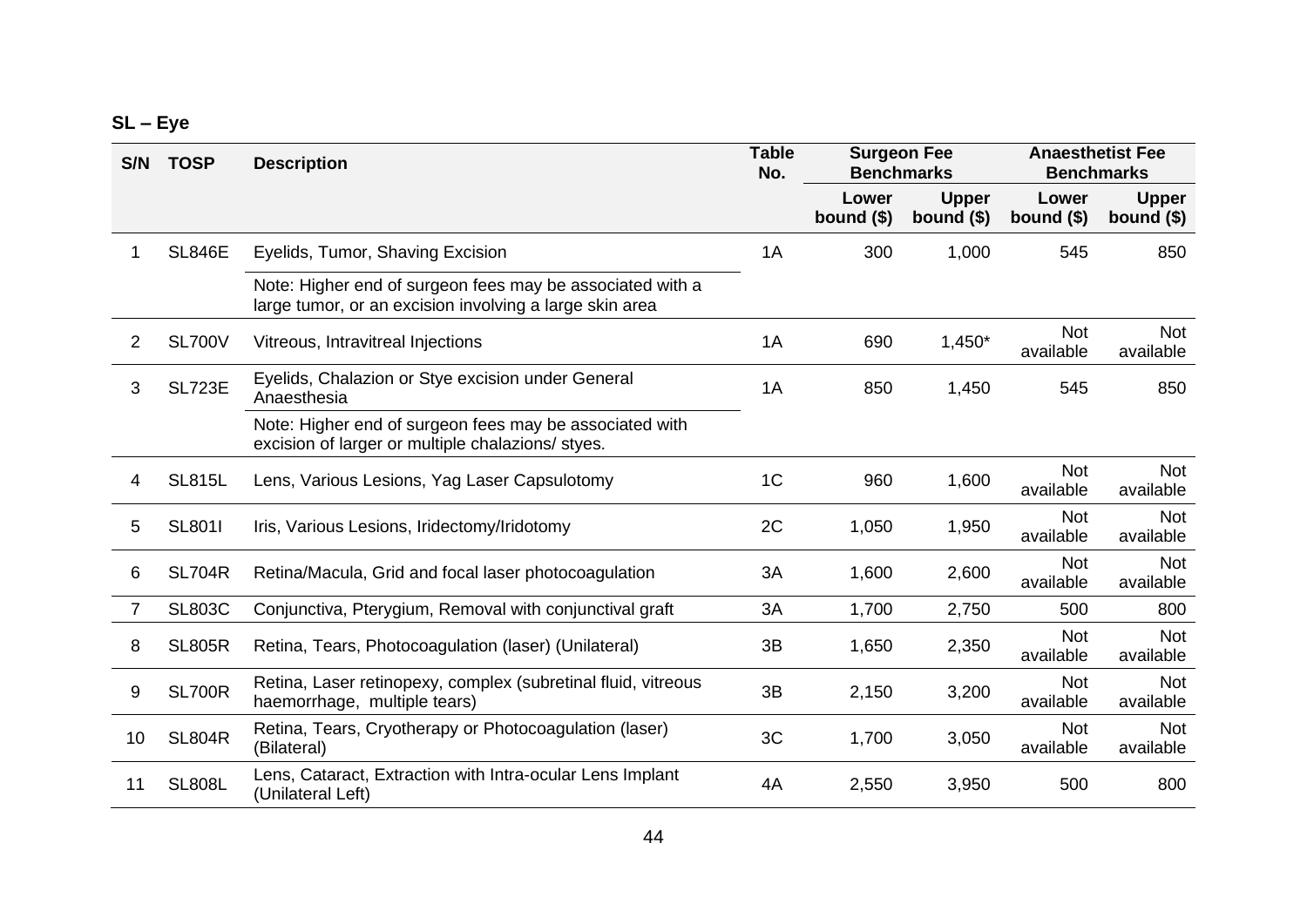| S/N | <b>TOSP</b>   | <b>Description</b>                                                                                                                                            | <b>Table</b><br>No. | <b>Surgeon Fee</b><br><b>Benchmarks</b> |                             | <b>Anaesthetist Fee</b><br><b>Benchmarks</b> |                             |
|-----|---------------|---------------------------------------------------------------------------------------------------------------------------------------------------------------|---------------------|-----------------------------------------|-----------------------------|----------------------------------------------|-----------------------------|
|     |               |                                                                                                                                                               |                     | Lower<br>bound $($)$                    | <b>Upper</b><br>bound $($)$ | Lower<br>bound $($)$                         | <b>Upper</b><br>bound $($)$ |
| 12  | <b>SL809L</b> | Lens, Cataract, Extraction with Intra-ocular Lens Implant<br>(Unilateral Right)                                                                               | 4A                  | 2,550                                   | 3,950                       | 500                                          | 800                         |
| 13  | <b>SL834E</b> | Eyelids, Ptosis, Correction Levator Palpebrae Superioris<br>Resection (unilateral)                                                                            | 4B                  | 3,100                                   | 4,800                       | 770                                          | 1,100                       |
| 14  | <b>SL807L</b> | Lens, Cataract, Extraction with Intra-ocular Lens Implant<br>(Bilateral)                                                                                      | 5A                  | 4,300                                   | 6,000                       | 770                                          | 1,250                       |
| 15  | <b>SL810L</b> | Lens, Cataract, Extraction with Intra-ocular Lens Implant and<br>Trabeculectomy with/without antimetabolites                                                  | 5A                  | 4,300                                   | 6,200                       | 770                                          | 1,250                       |
| 16  | <b>SL833E</b> | Eyelids, Ptosis, Correction Levator Palpebrae Superioris<br><b>Resection (bilateral)</b>                                                                      | 5B                  | 5,350                                   | 8,000                       | 1,130                                        | 1,650                       |
| 17  | <b>SL701V</b> | Vitreous, Various Lesions, Complex Posterior Vitrectomy<br>(PVR, GRT, trauma)                                                                                 | 6B                  | 6,400                                   | 11,750                      | 1,670                                        | 2,400                       |
| 18  | <b>SL801V</b> | Vitreous, Various Lesions, Posterior Vitrectomy (pars plana/<br>sclerotomy/ lensectomy-extraction with Intra-ocular Lens<br>Implant/endolaser/membrane peels) | 6B                  | 8,560                                   | 12,850                      | 1,895                                        | 2,750                       |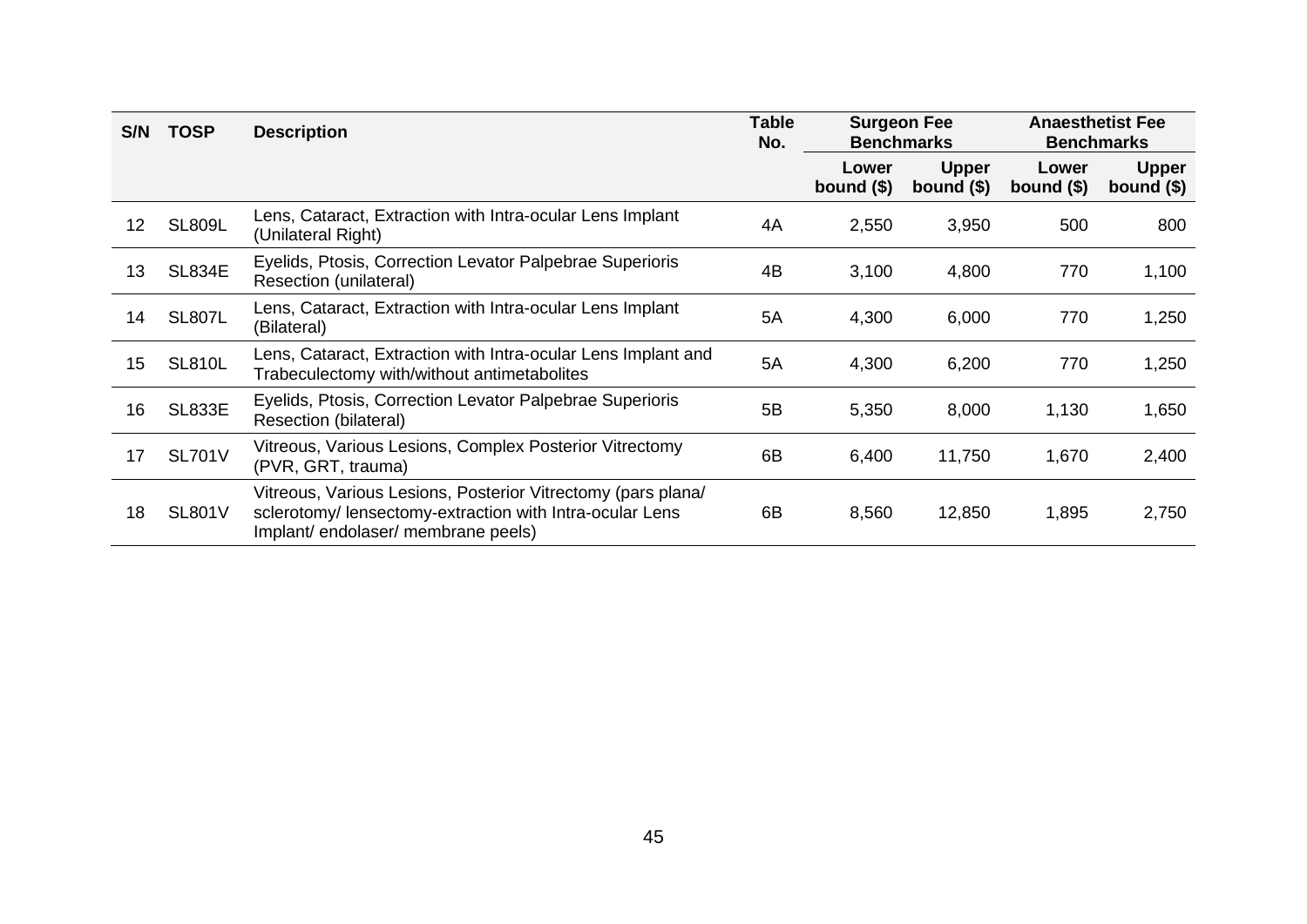### **SM – Ear, Nose and Throat (ENT)**

| S/N            | <b>TOSP</b>   | <b>Description</b>                                                                                                    | <b>Table</b><br>No. | <b>Surgeon Fee</b><br><b>Benchmarks</b> |                             | <b>Anaesthetist Fee</b><br><b>Benchmarks</b> |                             |
|----------------|---------------|-----------------------------------------------------------------------------------------------------------------------|---------------------|-----------------------------------------|-----------------------------|----------------------------------------------|-----------------------------|
|                |               |                                                                                                                       |                     | Lower<br>bound $($)$                    | <b>Upper</b><br>bound $($)$ | Lower<br>bound $($)$                         | <b>Upper</b><br>bound $($)$ |
|                | <b>SM700N</b> | Nose, Nasoendoscopy/Nasopharyngolaryngoscopy (single or<br>repeat examinations, during a 90 day global period)        | 1A                  | 160                                     | 380                         | <b>Not</b><br>available                      | Not<br>available            |
|                |               | Note: Lower end of surgeon fees may be associated with<br>follow up /repeat scopes for a previously known condition   |                     |                                         |                             |                                              |                             |
| $\overline{2}$ | <b>SM831E</b> | Ear, Tympanic Membrane, Unilateral, myring otomy without tube                                                         | 1B                  | 440                                     | 1,050                       | 500                                          | 800                         |
| 3              | <b>SM700I</b> | Inferior Turbinate reduction (submucous<br>diathermy/radiofrequency)                                                  | 1 <sup>C</sup>      | 450                                     | 1,600                       | 545                                          | 800                         |
| 4              | <b>SM832E</b> | Ear, Tympanic Membrane, Unilateral myringotomy with tube                                                              | 2A                  | 680                                     | 2,150                       | 500                                          | 800                         |
| 5              | <b>SM708E</b> | Ear, Tympanic Membrane, Bilateral myringotomy with tube                                                               | 2B                  | 1,150                                   | 3,450                       | 590                                          | 950                         |
| 6              | <b>SM714N</b> | Nose, Various Lesions (turbinates),<br>turbinectomy/turbinoplasty/Submucous Resection (with or<br>without endoscopes) | 2C                  | 1,050                                   | 2,900                       | 500                                          | 800                         |
| 7              | <b>SM705T</b> | Tonsils, Various Lesions, Removal with/without<br>Adenoidectomy                                                       | 3B                  | 4,050                                   | 5,350                       | 950                                          | 1,500                       |
| 8              | <b>SM709S</b> | Sinuses - Nasal, Infection, Functional Sinuscopic<br>Ethmoidectomy (Unilateral)                                       | 4A                  | 5,050                                   | 7,650                       | 1,220                                        | 1,600                       |
| 9              | <b>SM703S</b> | Sinuses - Nasal, Infection, Functional Sinuscopic<br>Ethmoidectomy (Bilateral)                                        | 5A                  | 6,500                                   | 9,150                       | 1,670                                        | 2,150                       |
| 10             | <b>SM714S</b> | Sinuses - Nasal, Various Lesions, Fronto-nasal<br>Ethmoidectomy with/without Sphenoidotomy                            | 5C                  | 6,700                                   | 10,300                      | 1,670                                        | 2,150                       |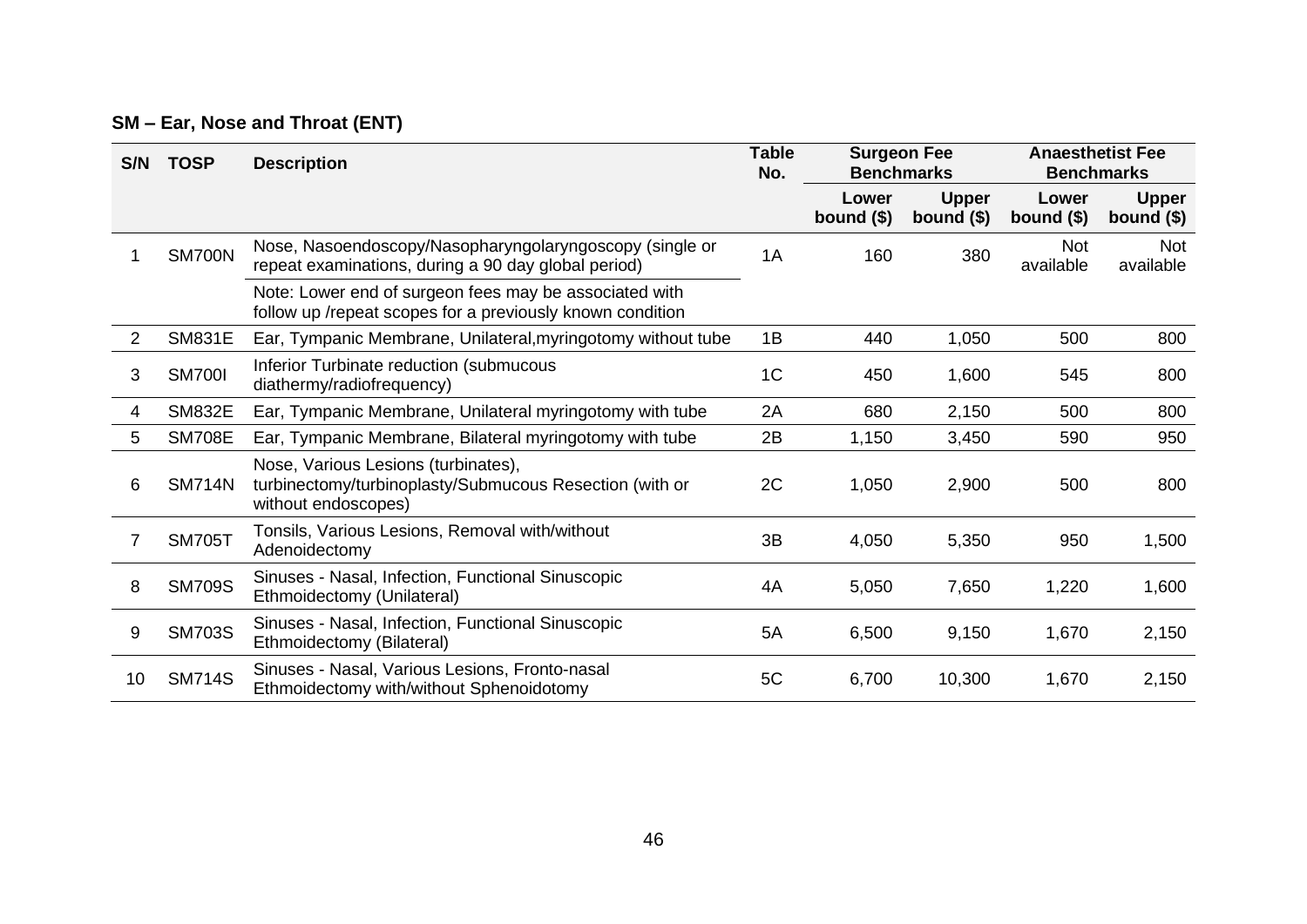#### **Annex C**

#### **Fee Benchmarks for Doctors' Inpatient Attendance Fees** (As of 29 Dec 2020)

The fee range for office hours is for daily fees covering the routine number of visits a doctor may make to see the patient within the day. This includes both the first visit and repeat visits, for the management of the patient on the same day.

|                                                    | Office Hours*  |  |  |
|----------------------------------------------------|----------------|--|--|
| <b>Ward Type</b>                                   | per day        |  |  |
| <b>General Ward</b>                                | \$200 to \$400 |  |  |
| <b>High Dependency Unit</b>                        | \$250 to \$500 |  |  |
| Intensive Care Unit<br>(Lower intensity ICU cases) | \$300 to \$600 |  |  |

*\*Office hours may vary depending on the doctor's practice, but typically around 9- to 10 hour cycle on a weekday (e.g. 8am to 6pm) and 4- to 5- hour cycle on Saturday (e.g. 8am to 1pm).* 

The recommended fee benchmarks for inpatient attendance fees should be read in conjunction with the following points:

- 1. What is an inpatient attendance **Inpatient attendances cover professional consultations or reviews for a patient who is already hospitalised**, during which the doctor evaluates the patient's health-related issues, formulates a management plan in relation to one or more health-related issues for the patient, provides advice to the patient, including appropriate preventive health care, and records the clinical detail of the service provided to the patient.
- 2. Reference but not fee cap The benchmarks serve as a reference of reasonable fee ranges in the private sector and are not a cap that has to be strictly adhered to. Charges that are higher than the benchmarks may not be unreasonable, particularly where a case is unusual in its context or complexity and requires significantly more time or effort. Doctors can charge outside of the fee benchmarks, with valid justification. However, they should inform the patient and the insurer (where applicable) before or during the admission, except when circumstances do not permit him / her to do so.
- 3. Typical cases The benchmarks are meant to cover routine cases (that are typical for the specialty). Each benchmark is a range of fees, to cater for some variation in patients' conditions, but they exclude patients whose conditions are of high complexity or very ill.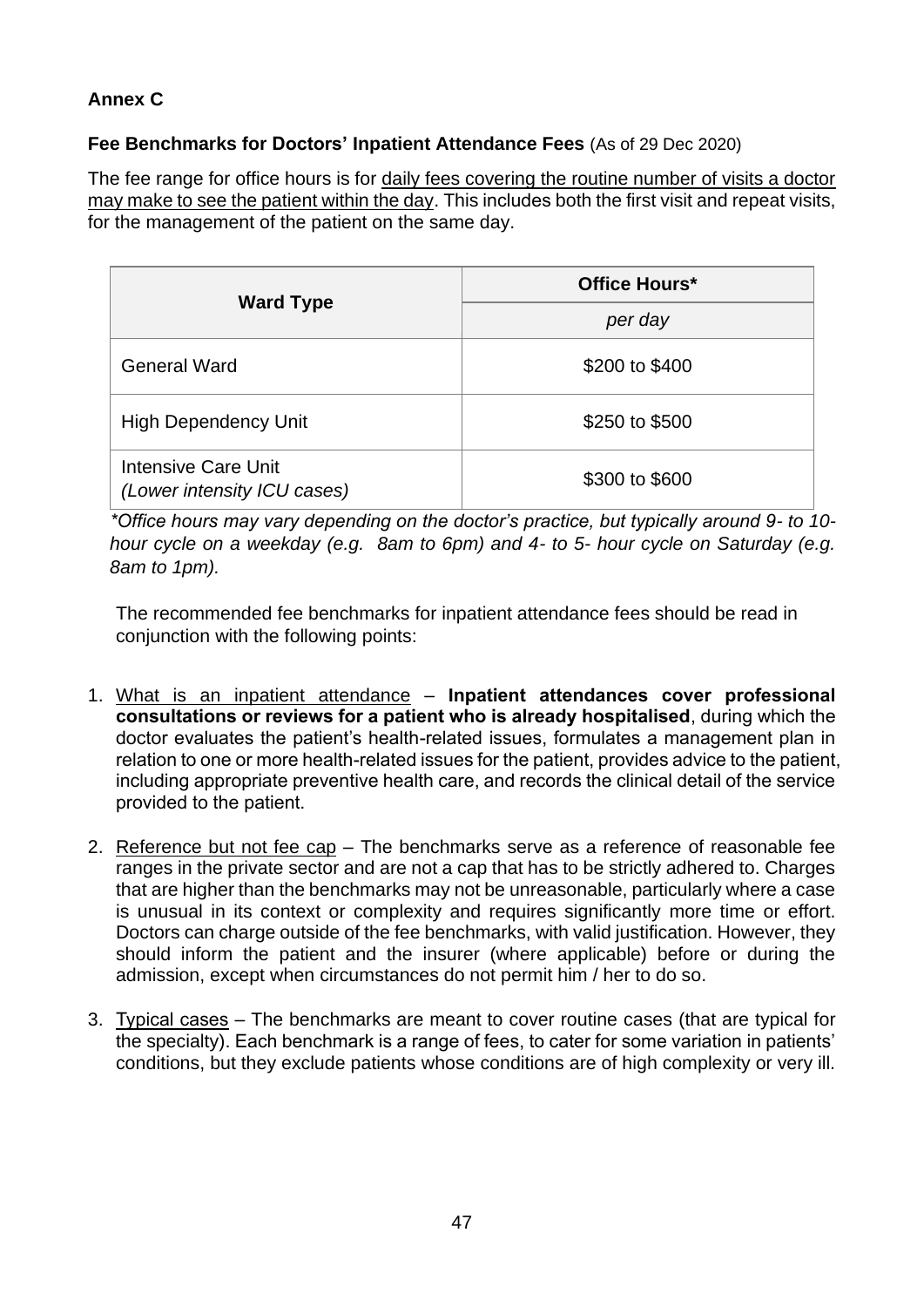- 4. What the fee range covers
	- a. The fee covers the professional consultation only and does not include costs of medications, injections, operations, special procedures, investigations (e.g. radiological and laboratory tests), etc.
	- b. Fee ranges are applicable for all doctors, regardless of specialty.

#### **Additional notes on what the ICU fee range covers**

- c. The ICU fee benchmarks is **applicable only for ICU cases requiring lower intensity of management and monitoring**. This may include patients who require post-surgical monitoring and observation, or with single organ failure and/ or impending or established respiratory failure requiring the use of ventilatory support (invasive/non-invasive) for acute respiratory conditions.
- d. The ICU fee range is **NOT applicable to medium to high intensity ICU cases.** This may include patients with 2 or more acute organ failures, and/ or additional management involving the use of extracorporeal membrane oxygenation, and renal replacement therapy, etc.
- e. The lower end of the ICU fee benchmark would be more relevant if a doctor's effort for the professional attendance is similar to a routine consultation in the general ward.
- 5. How to use the fee range
	- a. The lower end of the fee benchmark is generally for straightforward professional consultations or reviews which involve short visits, a short patient history and if required, limited examination and management, for example, a routine post-operation review.
	- b. The higher end of the fee benchmark is generally for the first consultation and/or cases requiring more complex or extended consultations where more time and expertise are needed for extensive history-taking, clinical examination, arranging any necessary investigation, diagnosis, implementing a treatment or management plan, and advice or discussion with the patient and family.